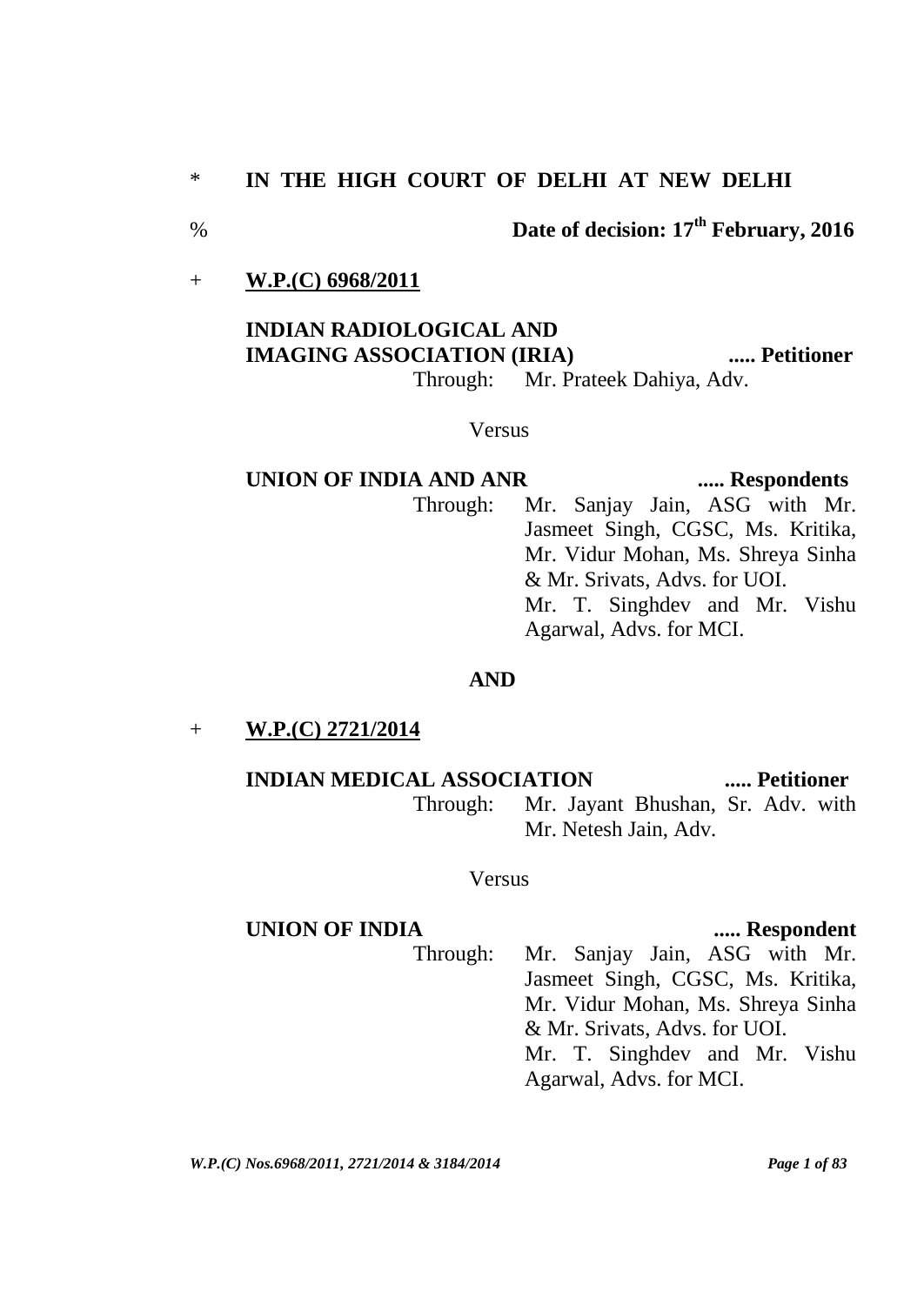#### **AND**

#### + **W.P.(C) 3184/2014**

#### **SONOLOGICAL SOCIETY OF INDIA ..... Petitioner**

Through: Petitioner-in-person.

Versus

**UNION OF INDIA & ANR.** ...... Respondents Through: Mr. Sanjay Jain, ASG with Mr. Jasmeet Singh, CGSC, Ms. Kritika, Mr. Vidur Mohan, Ms. Shreya Sinha & Mr. Srivats, Advs. for UOI. Mr. T. Singhdev and Mr. Vishu Agarwal, Advs. for MCI.

# **CORAM: HON'BLE THE CHIEF JUSTICE HON'BLE MR. JUSTICE RAJIV SAHAI ENDLAW**

# **RAJIV SAHAI ENDLAW, J.**

# **W.P.(C) No.6968/2011.**

1. The petitioner claims to be a Society registered under the Societies Registration Act, 1860 established with the aim and objective *inter alia* to promote the study and practice of radio-diagnosis, ultrasound, CT, MRI and other imaging modalities and, having more than 8600 radiologists and imaging experts having recognised post-graduate degrees in the field of radio-diagnosis and imaging recognised by the Medical Council of India (MCI) as its members. The petition is filed contending: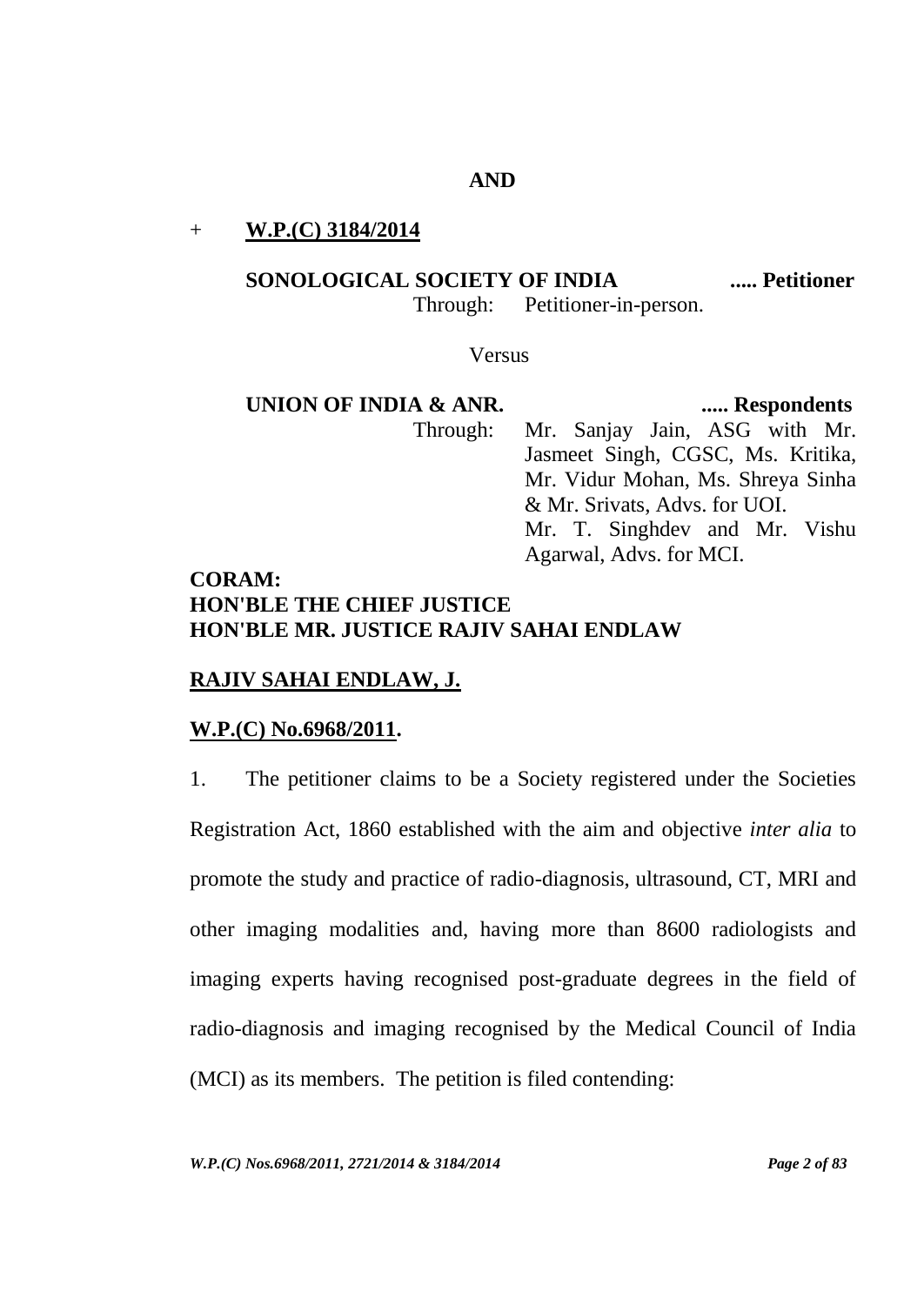(i) that to overcome the growing problem of sex-selective termination of pregnancy of female foetuses after determining sex of the foetus by using pre-natal sex determination techniques, the Preconception and Pre-natal Diagnostic Techniques (Prohibition of Sect Selection) Act, 1994 (PNDT Act) was enacted with the objective of prohibition of sex selection and for regulation of misuse of pre-natal diagnostic techniques and the Pre-conception and Pre-natal Diagnostic Techniques (Prohibition of Sex Selection) Rules, 1996 (PNDT Rules) framed thereunder for matters connected therewith;

(ii) that though the aim of the Act was to restrict the use of ultrasound machine by allowing use thereof only by qualified individuals, who could be monitored, the same has had the opposite effect of enlarging the category of persons authorised to use and operate ultrasound machines;

(iii) that the PNDT Act, owing to its lackadaisical and ineffective implementation, has failed to serve the purpose and the child sex ratio continues to fall;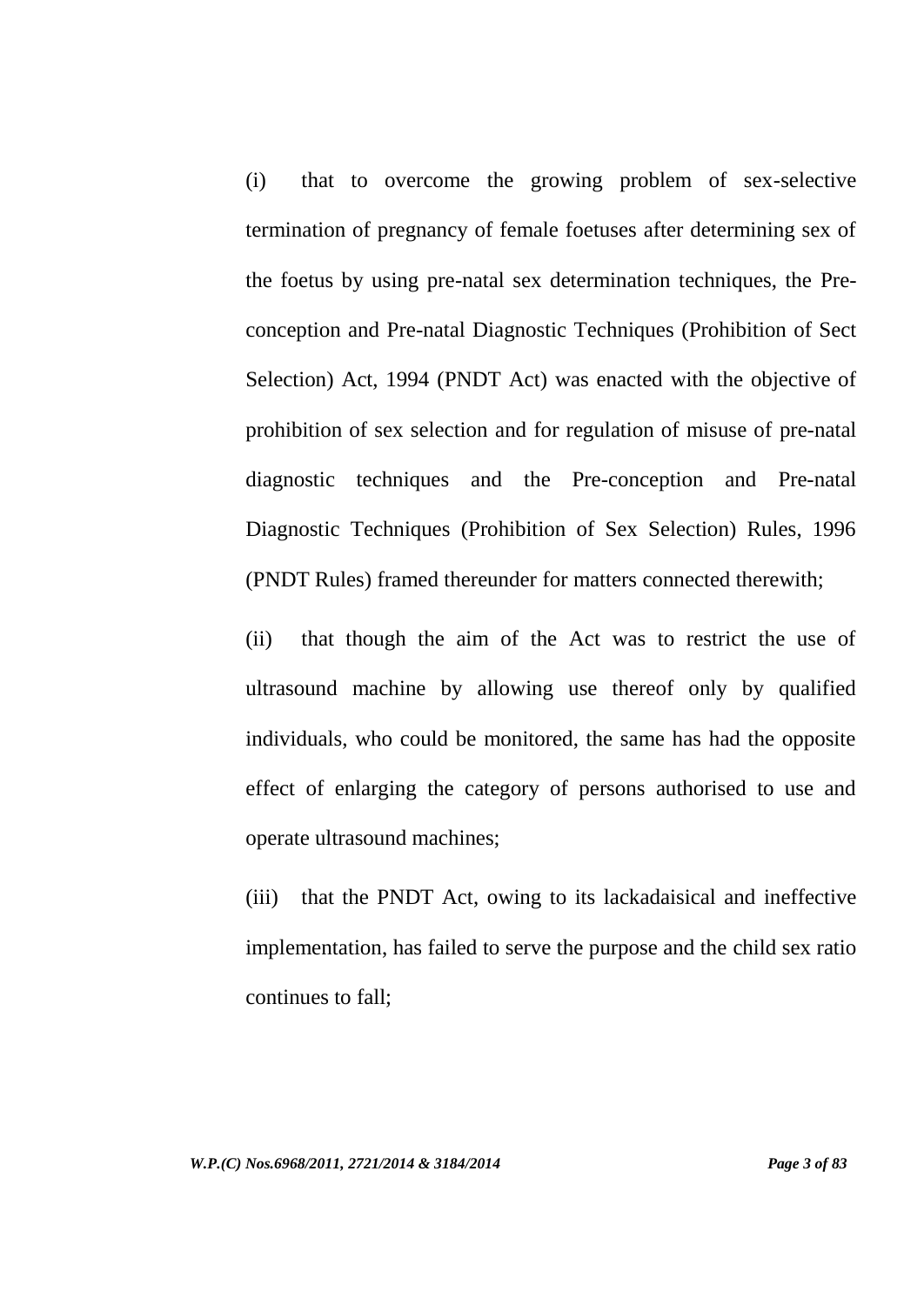(iv) that this lead to the filing of W.P.(C) No.301/2000 titled *Centre for Enquiry Into Health and Allied Themes (CEHAT) Vs. Union of India* in the Supreme Court of India and vide order dated  $4<sup>th</sup>$  May, 2001 wherein, directions were issued (i) to the Central Government to create public awareness against the practice of pre-natal determination of sex and female foeticide through appropriate releases / programmes in the electronic media; (ii) to implement with all vigour and zeal the PNDT Act and PNDT Rules and to strictly adhere to the rule as to the periodicity of meetings of the Advisory Committees constituted under Section 17(5) of the PNDT Act; (iii) to the Central Supervisory Board constituted under the Act to review and monitor the implementation of the Act and to seek quarterly returns from the States / Union Territories and to make recommendations as may be required as per the exigencies of the situation; and, (iv) to the Appropriate Authorities under the Act to take prompt action with respect to violators of the Act;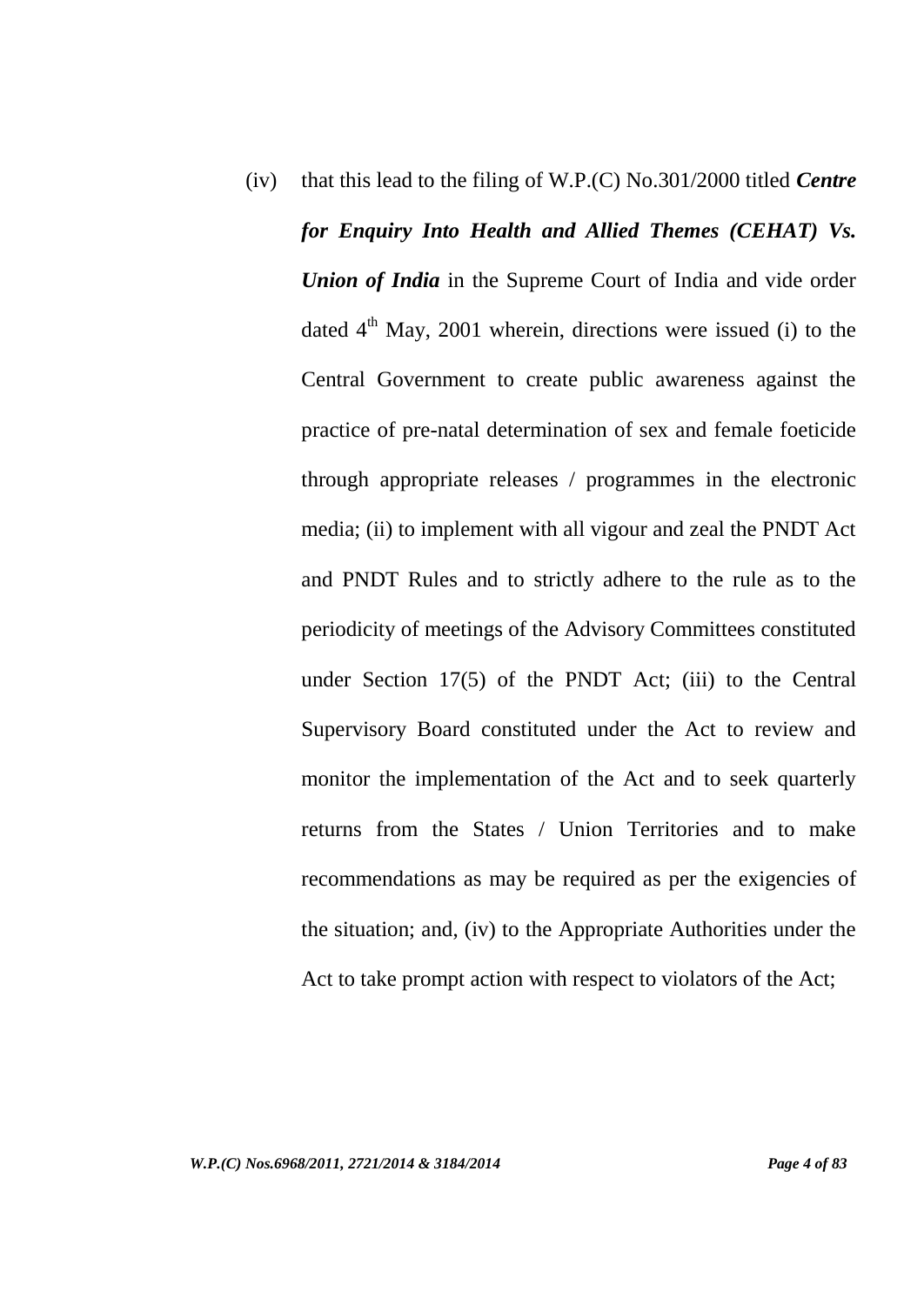- (v) that the aforesaid directions of the Supreme Court also did not serve the purpose, as was lamented by the Supreme Court in the subsequent order dated  $10<sup>th</sup>$  September, 2003 in the aforesaid petition;
- (vi) that the aforesaid resulted in amendment to the Act and the Rules being mooted and certain amendments were carried out to the Act with effect from  $14<sup>th</sup>$  February, 2003;
- (vii) that Section 2(p) of the amended PNDT Act defines a "sonologist or imaging specialist" as:

*(p) sonologist or imaging specialist" means a person who possesses any one of the medical qualifications recognised under the Indian Medical Council Act, 1956 (102 of 1956) or who possesses a post-graduate qualification in ultrasonography or imaging techniques or radiology.*

but there is no post-graduate qualification, neither in the field of ultrasonography nor in the field of imaging techniques which is recognised by the respondent No.2 MCI;

(viii) that similarly the amended Rule  $3(3)(1)$  of the PNDT Rules entitles the following persons to set up a genetic clinic / ultrasound clinic / imaging centre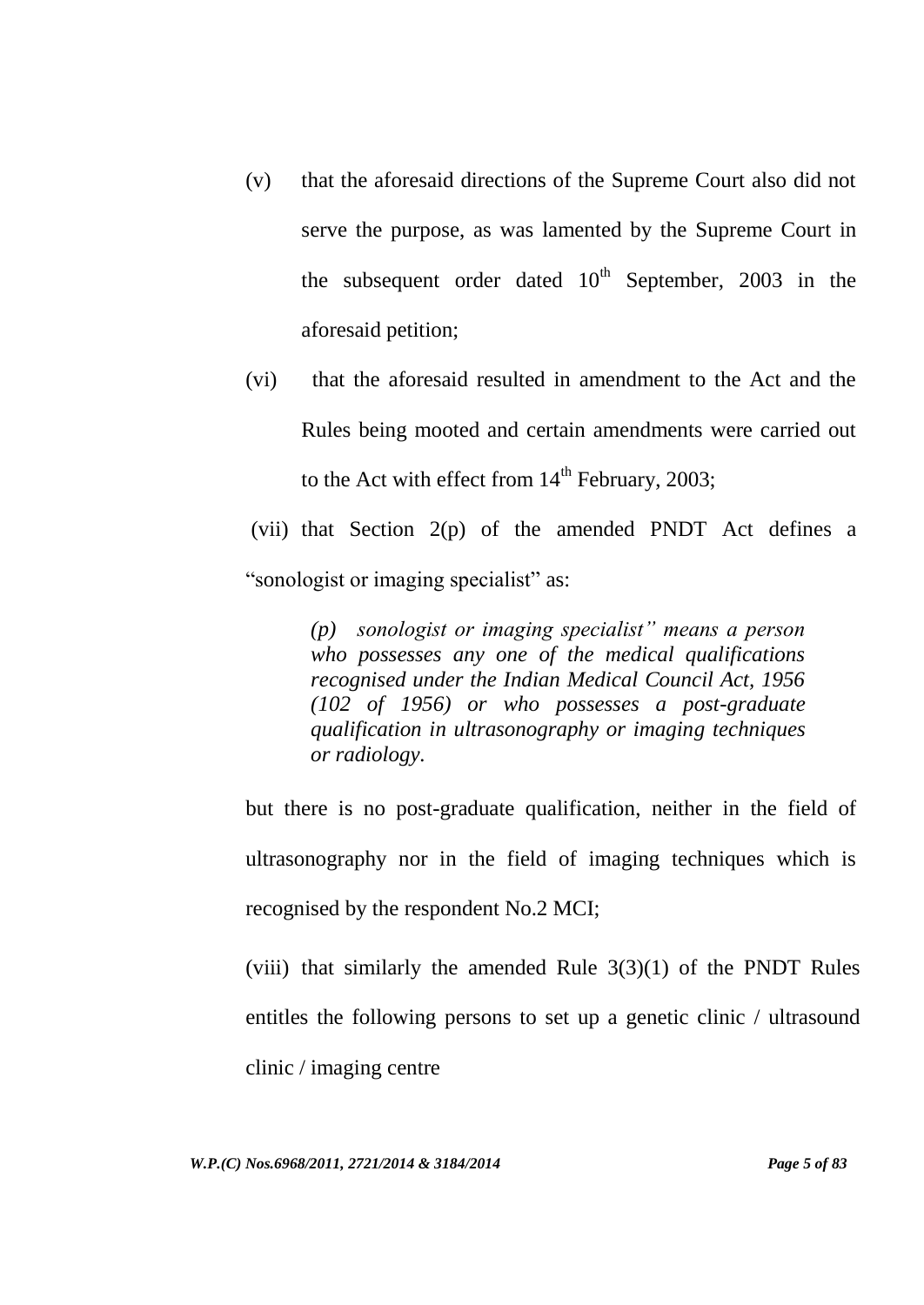*3.3.(1) Any person having adequate space and being or employing—*

*(a) Gynaecologist having experience of performing at least 20 procedures in chorionic villi aspirations per vagina or per abdomen, chorionic villi biopsy, amniocentesis, cordocentesis foetoscopy, foetal skin or organ biopsy or foetal blood sampling etc. under supervision of an experienced gynaecologist in these fields, or* 

*(b) a Sonologist, Imaging Specialist, Radiologist or Registered Medical Practitioner having Post Graduate degree or diploma or six months training or one year experience in sonography or image scanning; or* 

*(c) a medical geneticist,*

*may set up a genetic clinic/ultrasound clinic/imaging centre.*

but there is no qualification recognised by MCI in the field of sonography or image scanning and the same enables registered medical practitioners, who as per MCI are not qualified, to set up the sonographic clinic or an imaging centre;

(ix) that representations to the aforesaid effect were made to the Central Supervisory Board constituted under the Act which though had been deliberating thereon, had failed to take any decision;

(x) that though the Rules aforesaid also speak of a six months training in sonography or image scanning but no formal training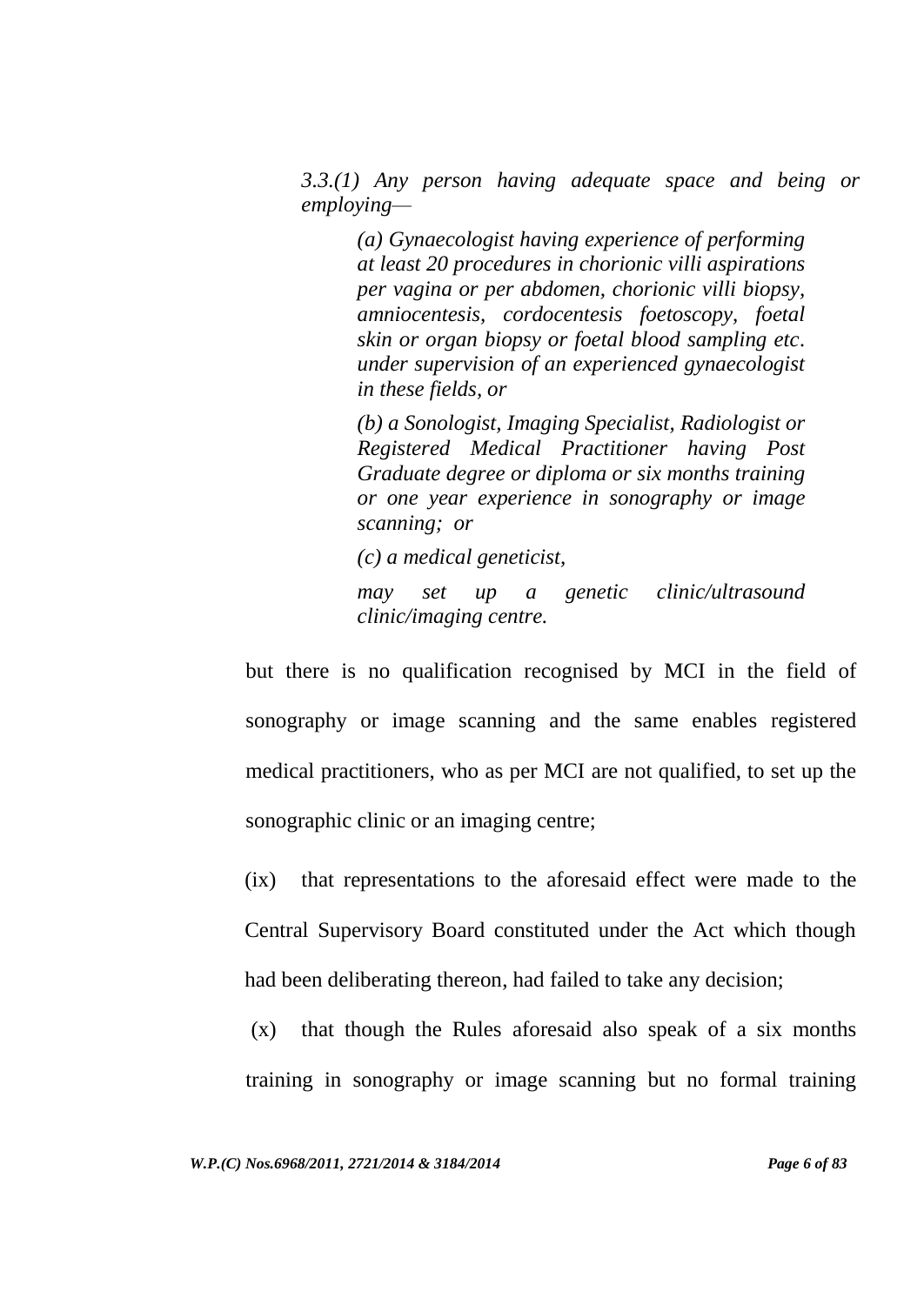programme has been devised;

(xi) that the PNDT Act is not concerned with conferring or recognising medical qualifications, the sole repository whereof is the respondent No.2 MCI.

- 2. The petition seeks a declaration:
	- (a) that Section  $2(p)$  of the PNDT Act to the extent it recognises a person possessing a post-graduate qualification in ultrasonography or imaging techniques as bad inasmuch as there is no post-graduate qualification in ultrasonography or imaging techniques recognised by the MCI;
	- (b) that Rule  $3(3)(1)(b)$  of the PNDT Rules to the extent it permits sonologists, imaging specialists or registered medical practitioner having six months training or one year experience in sonography or image scanning to set up ultrasound clinics or imaging centres, is unconstitutional, as there is no qualification in sonography and image scanning recognised under the Indian Medical Council Act, 1956 (MCI Act).

*W.P.(C) Nos.6968/2011, 2721/2014 & 3184/2014 Page 7 of 83*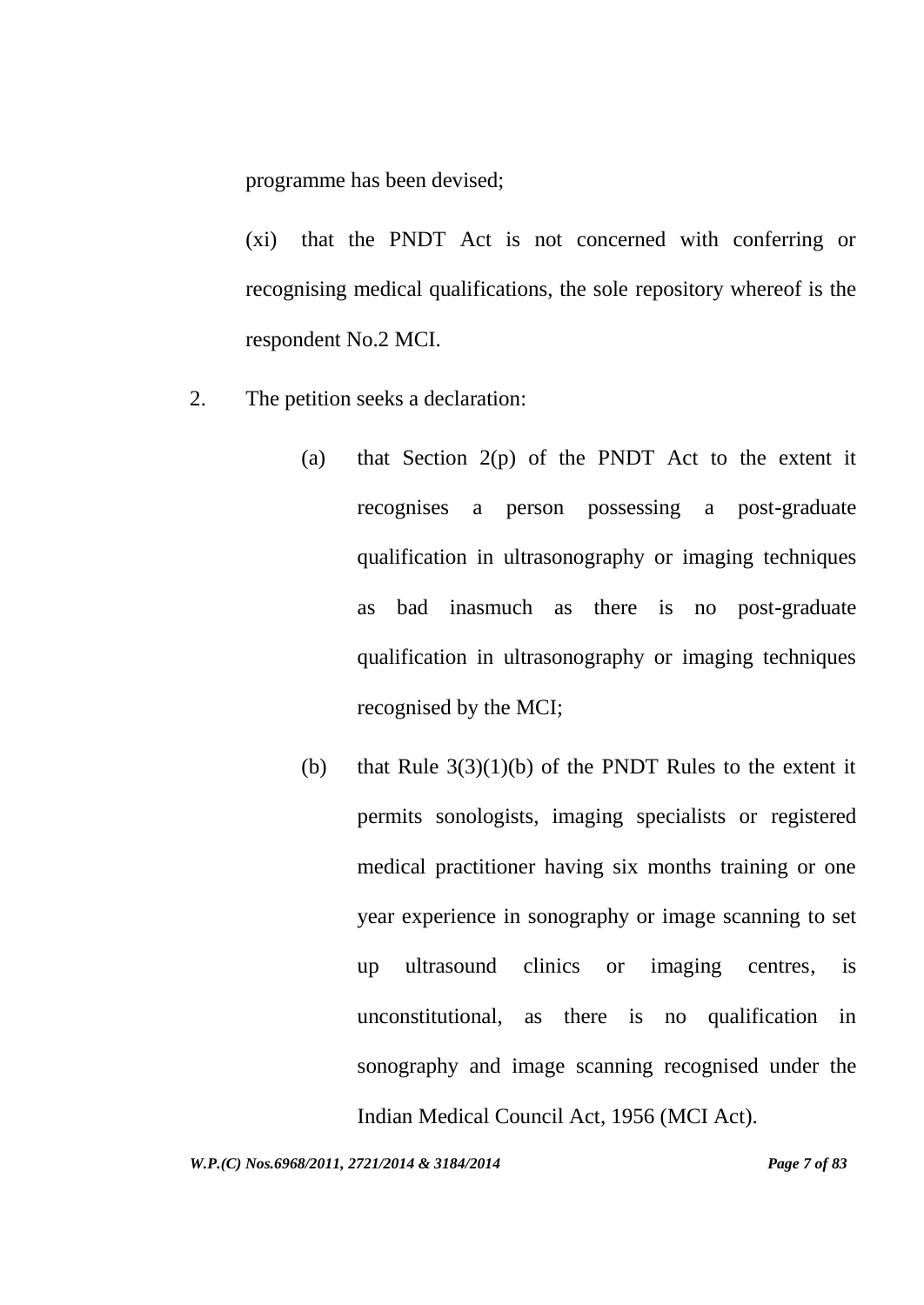We may notice that though averments in the petition are also made with respect to the appointments under Section 17 of the Act of District Magistrates / District Collectors as District Appropriate Authorities and of the meetings of the Central Supervisory Board constituted under the PNDT Act but at the time of hearing, no arguments were addressed in that behalf and we as such do not deem it appropriate to deal therewith.

3. The respondent No.1 Union of India (UOI) has filed a counter affidavit to this petition pleading (a) that though PNDT Act is a central legislation committed to providing a legal framework for intensifying efforts to curb the practice of sex determination but the implementation of the Act lies primarily with the States which are expected to enforce the said Act through the statutory bodies in the States constituted under the Act; (b) that the MCI Act recognises the medical qualification of Doctor of Medicine M.D. (Radio Diagnosis) which is registered as M.D. (Radio Diagnosis) / Diploma in Radio Diagnosis (DMRD); (c) imaging techniques and ultrasonography is a critical part of the discipline of M.D. (Radiology) / DMRD to equip a medical professional to practice, teach and do research in the broad discipline of radiology including ultrasound; (d) that the MCI has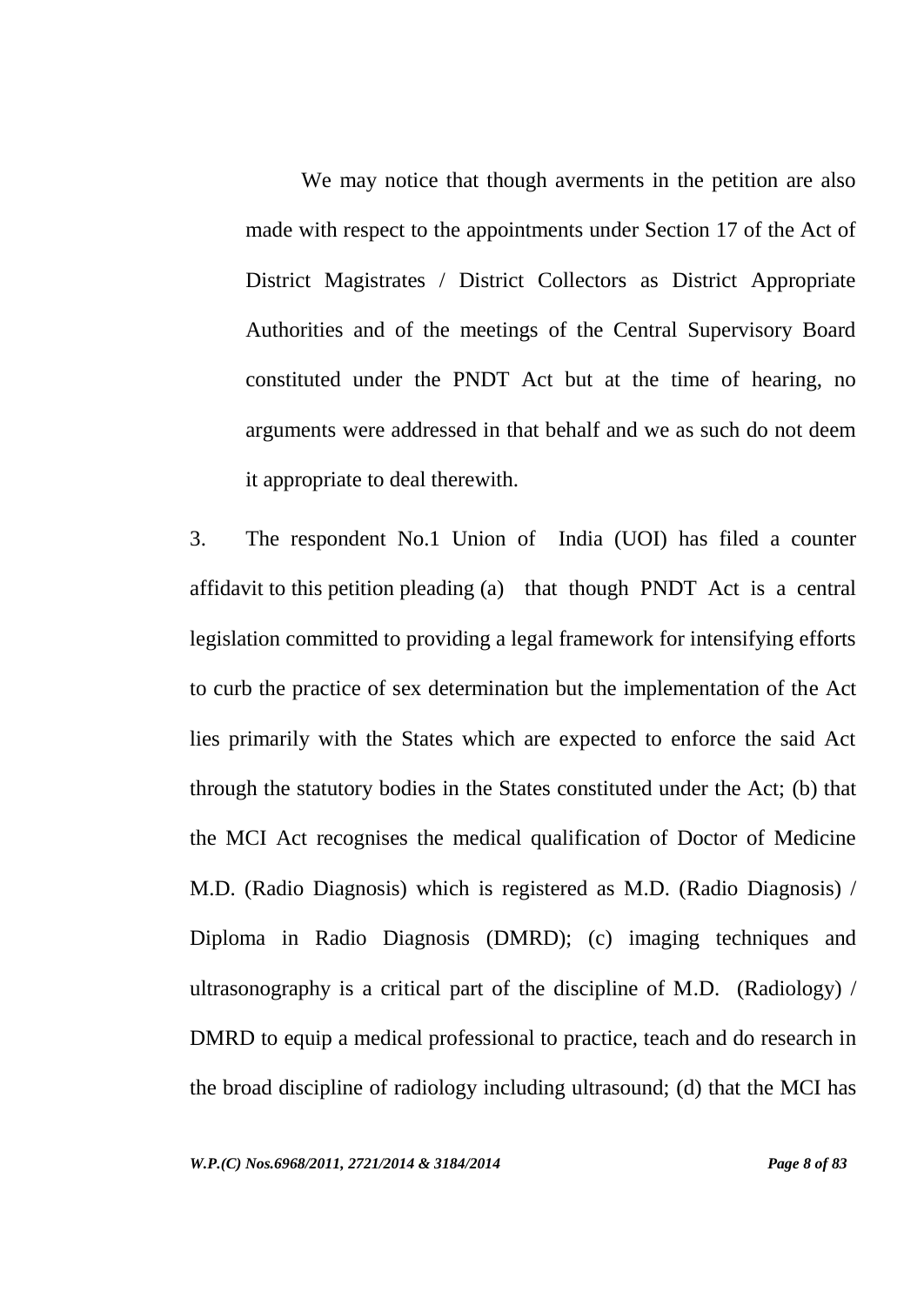submitted guidelines enumerating the minimum criteria regarding qualification, training, accreditation of training institutes, for determining who should be recognised as qualified to undertake ultrasound test and have valid registration under the PNDT Act; (e) that the Central Government is in the process of finalizing the requirements in terms of qualifications and training required to be registered as a sonologist and the same shall be explicated as amendment to Rule  $3(3)(1)(b)$  of the PNDT Rules; (f) that the Central Supervisory Board had considered the representations and the suggestions and had not considered any amendment to Section 2(p) of the PNDT Act to be necessary and was of the opinion that the purpose could well be achieved by amending Rule  $3(3)(1)(b)$  of the Rules; and, (g) that the Central Supervisory Board has decided that in view of shortage of doctors with post-graduate qualification on the one hand and the growing demand of ultrasound services on the other, amendment of Section 2(p) of the PNDT Act is unnecessary and the purpose could be served by amendment of Rule  $3(3)(1)(b)$  by laying down the criteria with regard to educational qualification for eligibility for training, length and content of training, accreditation of training institutions as well as the experience.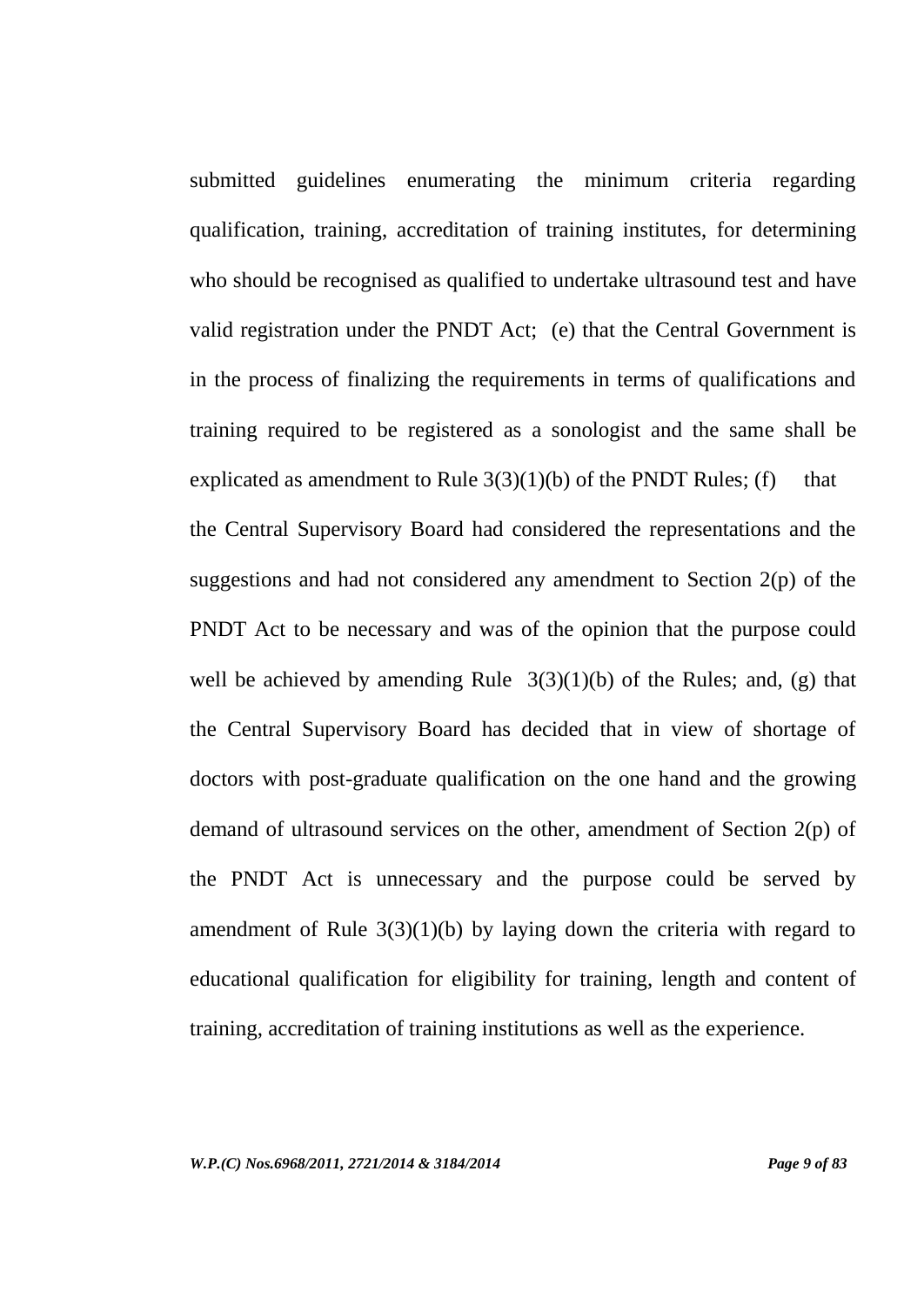4. The petitioner in its rejoinder has pleaded that though ultrasonography is a part of the curriculum in MD in Radiology but is not a separate discipline and is not so recognised by the MCI and Rule 3(3)(1)(b) is therefore admittedly illegal, inasmuch as there is no recognised discipline of medicine known as sonologist and there is no post-graduate qualification in ultrasonography or imaging techniques recognized by the MCI. It is further pleaded that the post-graduate training programme for MD in radio diagnosis and DMRD is not a post-graduate qualification, either in the field of ultrasonography or imaging techniques.

5. The respondent No.2 MCI failed to file any counter affidavit inspite of opportunity.

6. The disposal of the petition was delayed for the reason of the counsel for the Union of India (UOI) from time to time informing that a Transfer Petition has been filed before the Supreme Court and notice thereof had been issued. However, when inspite of waiting for sufficiently long time no order for transfer was received and on the contention of the petitioner that the matter before the Supreme Court was distinct, the hearing of the petition was begun.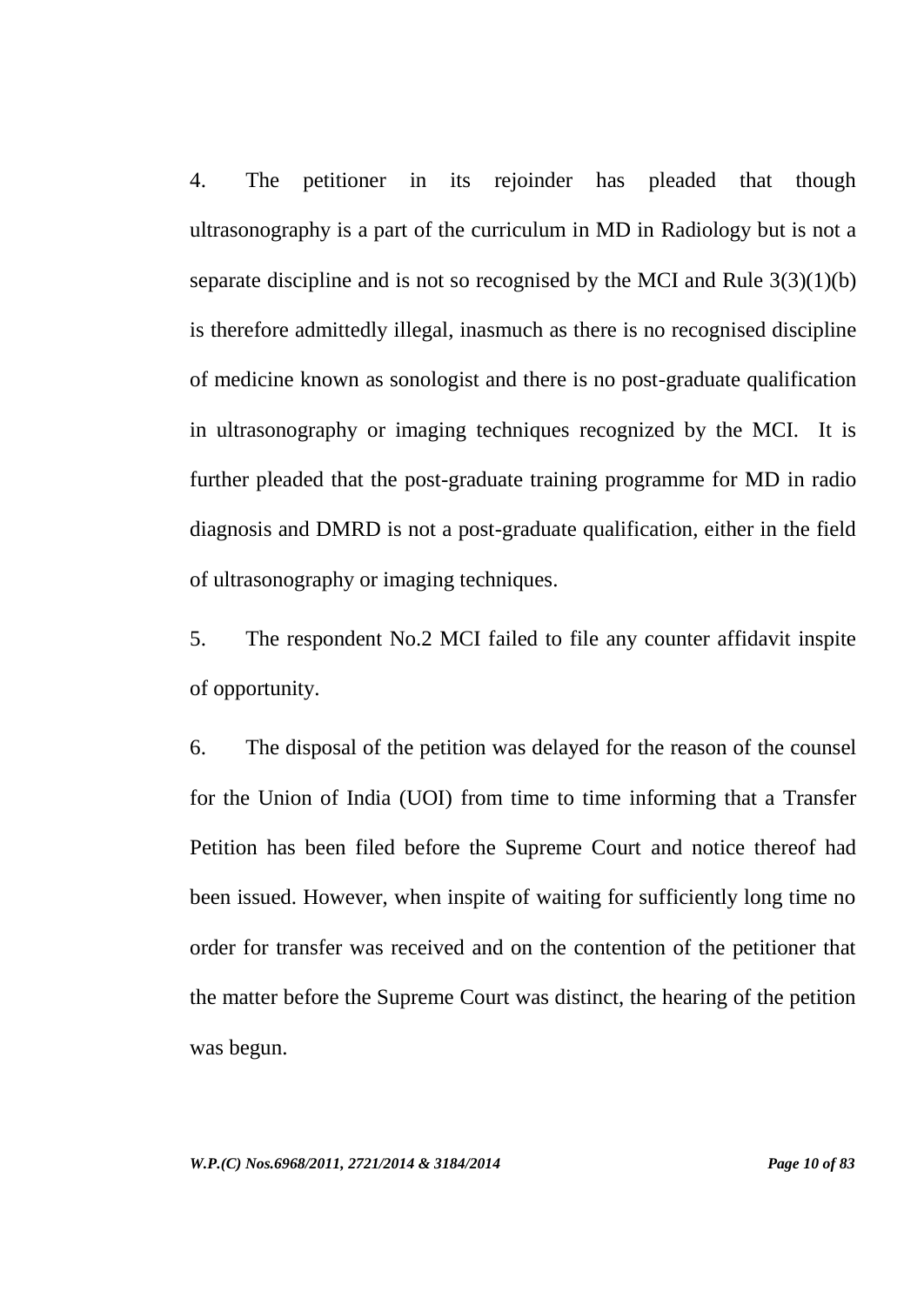7. During the pendency of the petition, the PNDT Rules were amended vide Notification dated  $9<sup>th</sup>$  January, 2014.

# **W.P(C) No.2721/2014.**

8. This petition is filed impugning the Notification dated  $9<sup>th</sup>$  January, 2014 amending Rule 3(3)(1)(b) of the PNDT Rules as well as the amended Rule. The amended Rule  $3(3)(1)(b)$  is as under:-

> *3.3.(1) Any person having adequate space and being or employing—*

*(a) .....* 

*(b) a Sonologist, Imaging Specialist, Radiologist or Registered Medical Practitioner having Post Graduate degree or diploma or six months training duly imparted in the manner prescribed in the "the Pre-conception and Pre-natal Diagnostic Techniques (Prohibition of Sex Selection) (Six Months Training) Rules, 2014; (c) ....*

- 9. It is the contention of the petitioner
	- (a) that the aforesaid Rule is contrary to the PNDT Act as it contains an additional requirement of a six months training to be registered as a sonologist when the Act does not contain such an additional requirement and enables an MBBS doctor to be registered as a sonologist; the Rule is thus beyond the Act;

*W.P.(C) Nos.6968/2011, 2721/2014 & 3184/2014 Page 11 of 83*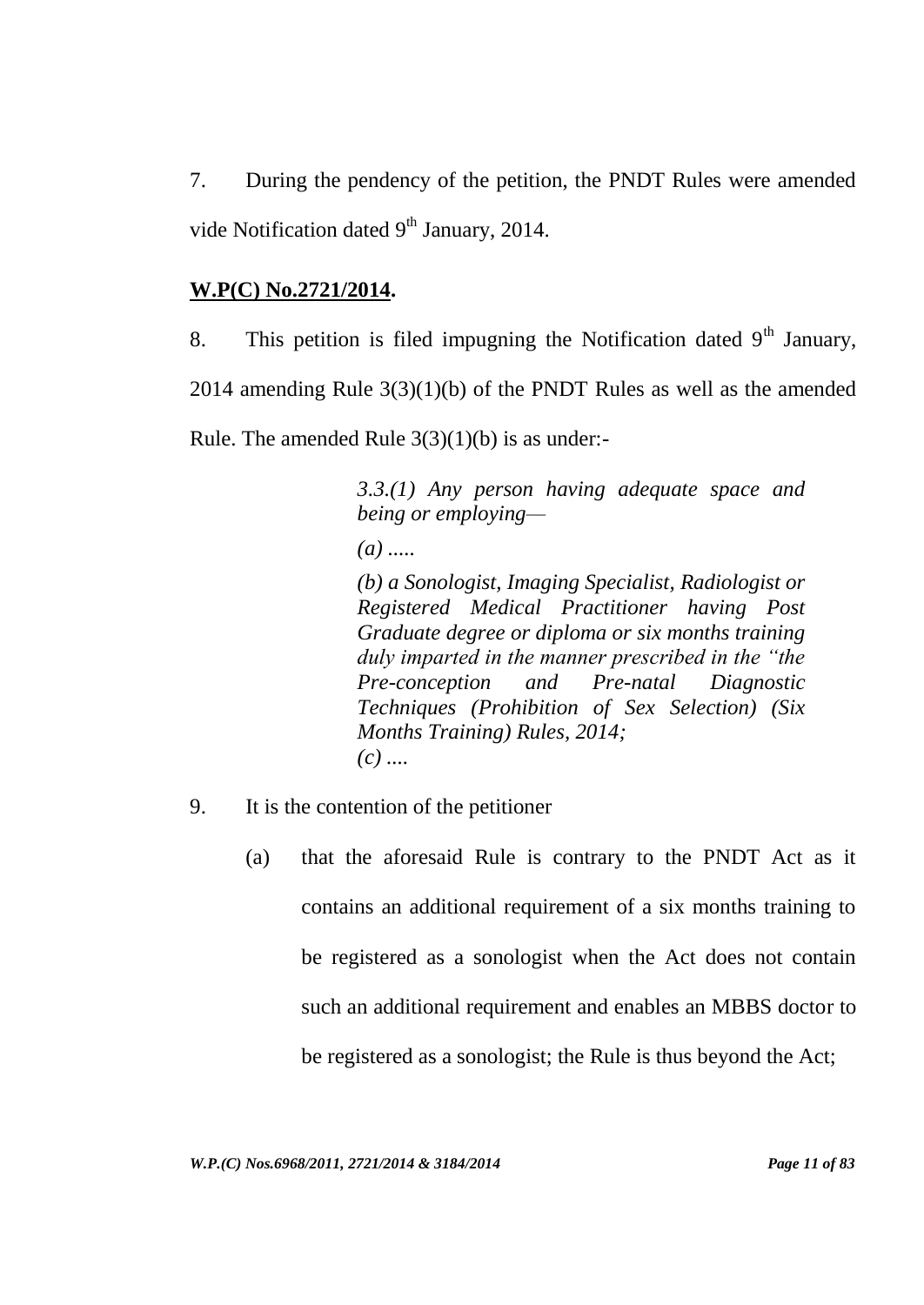- (b) that Rule 6 of the Pre-conception and Pre-natal Diagnostic Techniques (Prohibition of Sex Selection) (Six Months Training), Rules, 2014 (Six Months Training Rules) also notified vide the same Notification dated  $9<sup>th</sup>$  January, 2014 is as under:-
	- *6. Eligibility for training.-(1)Any registered medical practitioner shall be eligible for undertaking the said six months training.*
	- *(2) The existing registered medical practitioners, who are conducting ultrasound procedures in a Genetic Clinic or Ultrasound Clinic or Imaging Centre on the basis of one year experience or six month training are exempted from undertaking the said training provided they are able to qualify the competency based assessment specified in Schedule II and in case of failure to clear the said competency based exam, they shall be required to undertake the complete six months training, as provided under these rules, for the purpose of renewal of registrations.*

It is argued that thus the said Rule not only prescribes six

months training to register as a sonologist but even requires existing sonologist to qualify a competency based assessment to renew the registration and consequently provides that if the existing sonologist fails to clear the said assessment, he would be required to undertake the complete six months training. It is contended that the Rule is unreasonable and illogical – the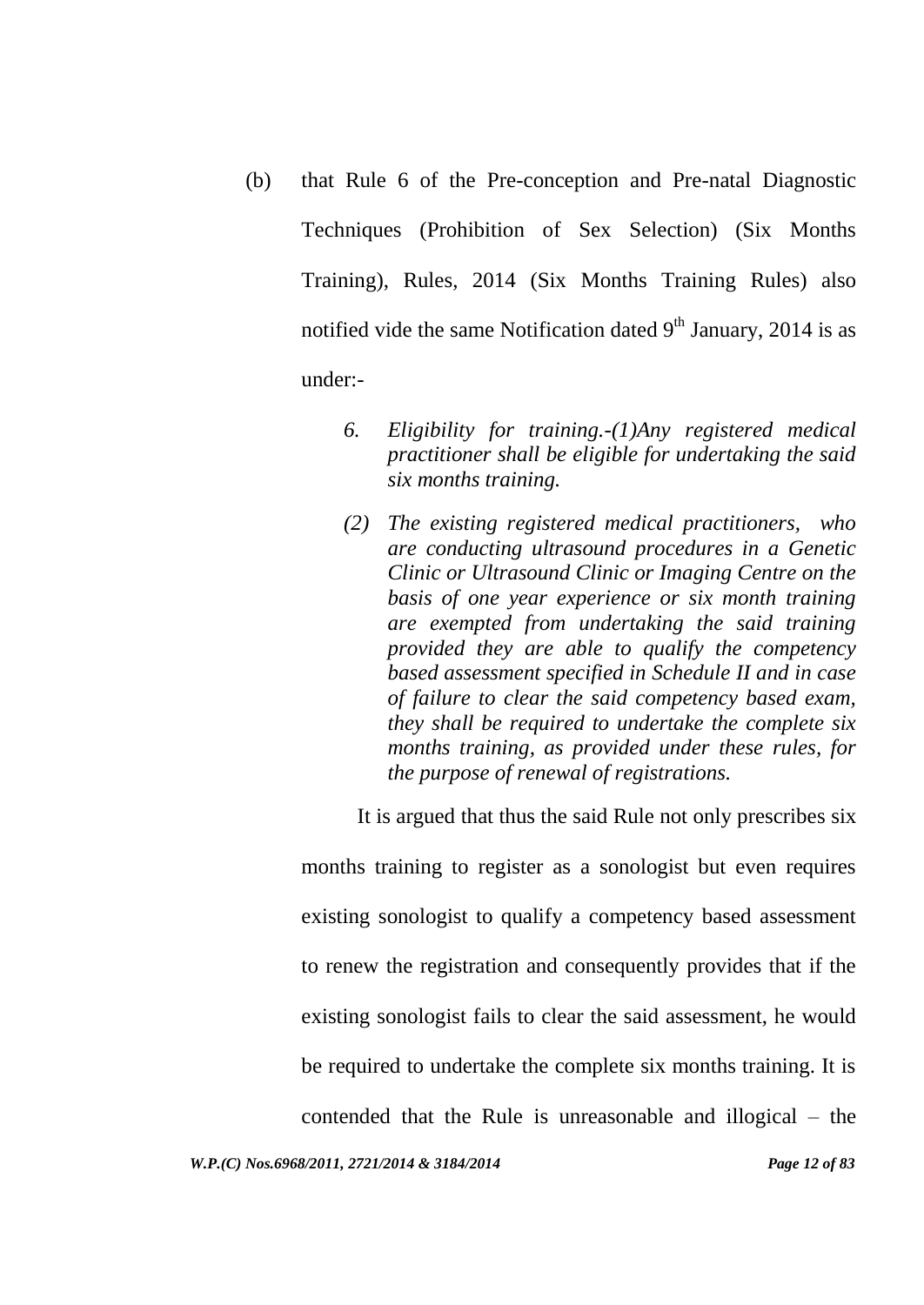curriculum for graduation of MBBS doctors includes specific knowledge and skills in the field of radio-diagnosis and imaging and the knowledge and skills set out in the Six Months Rules is merely a repetition of the knowledge and skills set out in the curriculum of MBBS doctors. It is argued that it is unreasonable and illogical for an MBBS doctor to undergo additional six months training under the Six Months Training Rules for the same knowledge and skills that he has already gained in his curriculum;

- (c) that though as per PNDT Act, MBBS doctors are sonologist but the Authorities under the said Act do not register the MBBS doctors as sonologist compelling them to take additional six months training or one year experience and which is not required by the Act; and,
- (d) that now-a-days ultrasound is not being treated as a specialty but as a diagnostic tool like stethoscope and many institutions are running courses for non-medical persons to do echocardiography etc.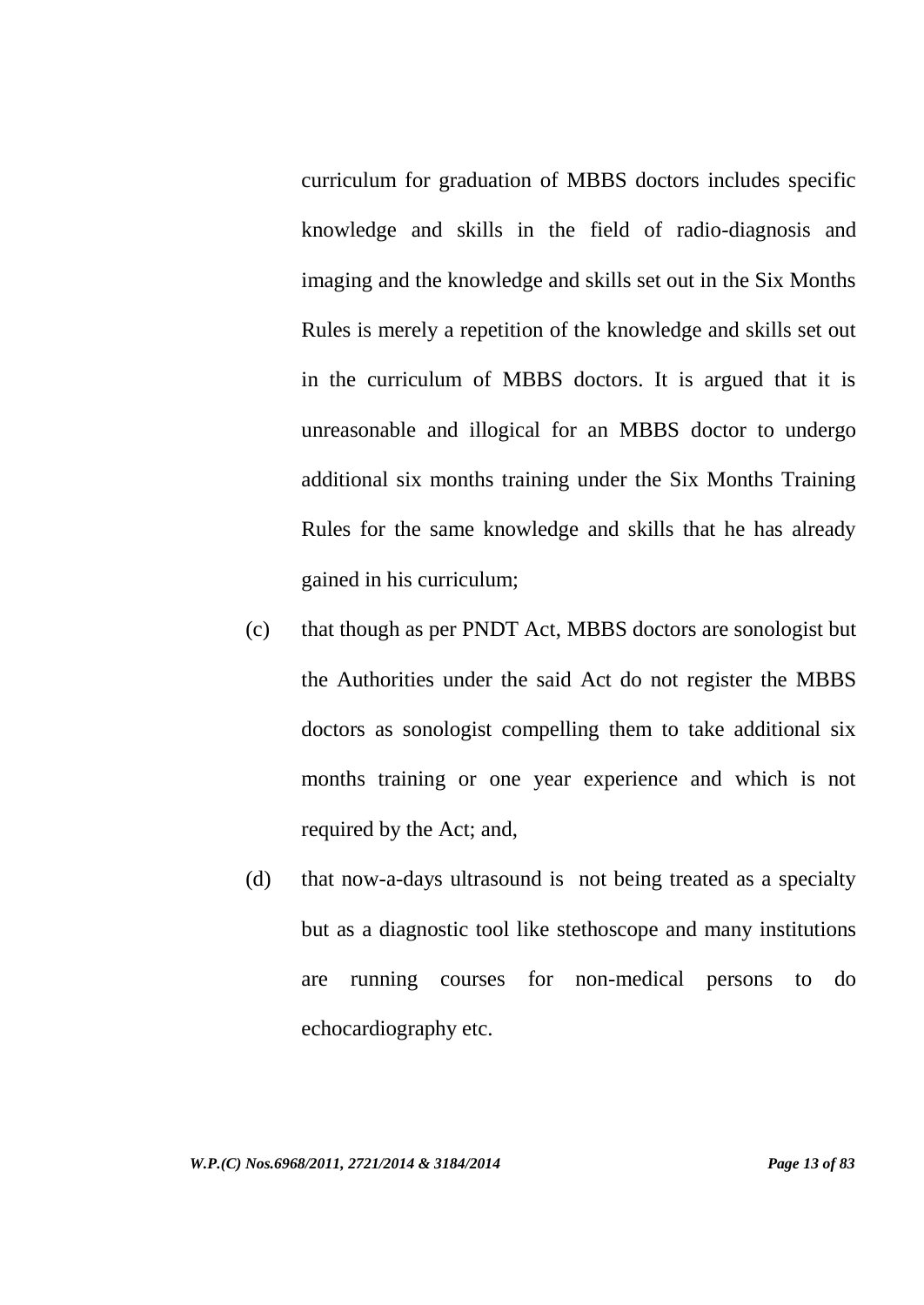- 10. It is the stand of the respondent UOI in its counter affidavit
	- (i) That the impugned Notification dated  $9<sup>th</sup>$  January, 2014 was preceded by a consultative process pursuant to the judgment dated  $5<sup>th</sup>$  July, 2010 of a Single Judge of this Court in W.P.(C) No.6654/2007 titled *Dr. K.L. Sehgal Vs. Office of District Appropriate Authority* highlighting the need for prescribing qualifications of a person seeking to run diagnostic clinics and for prescribing the qualification, training and experience to be recognised and registered as a sonologist.
	- (ii) That to the said consultative process MCI was also privy and proposed a framework of minimum criteria regarding qualification, training, accreditation of training institutions and the contents of the training. The framework proposed by MCI was re-evaluated by a broad based Core Committee and which in turn appointed an Expert Committee. The recommendations of the Expert Committee and the Core Committee were considered by the Central Supervisor Board constituted under the PNDT Act and only thereafter the amendment to Rule 3(3)(1)(b) and the Six Months Training Rules were notified.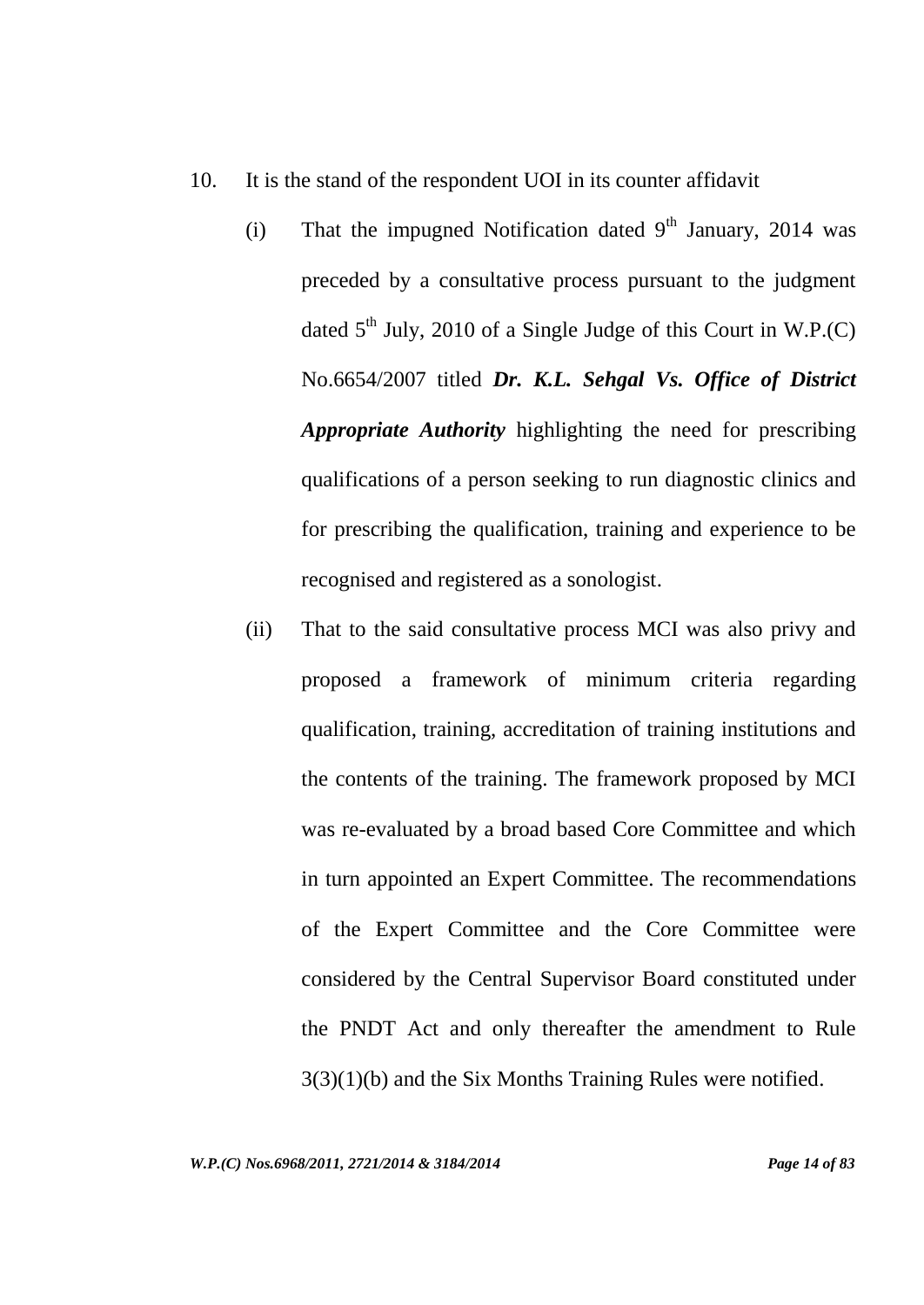- (iii) That neither Rule  $3(3)(1)(b)$  as amended vide Notification dated  $9<sup>th</sup>$  January, 2014 nor the Six Months Training Rules contravene any provision of the PNDT Act.
- (iv) That the Secretary General of the petitioner is also a notified member of the Central Supervisory Board but the petitioner has not acted proactively in the matter.
- (v) That the Six Months Training Rules would ensure better quality among all member of profession by making the six months training mandatory and uniform throughout the country for the registered medical practitioners.
- (vi) That registered medical practitioners possessing any of the medical qualification as prescribed in Section 2(h) of the MCI Act may set up a genetic clinic / ultrasound clinic / imaging centre based on their MCI recognised qualification and subsequent mandatory six months training in sonology as prescribed in Six Months Training Rules.
- (vii) That though Rule  $3(3)(1)(b)$  supra prior to its amendment w.e.f. 9<sup>th</sup> January, 2014 also mentioned six months training but did not specify the nature and duration of six months training,

*W.P.(C) Nos.6968/2011, 2721/2014 & 3184/2014 Page 15 of 83*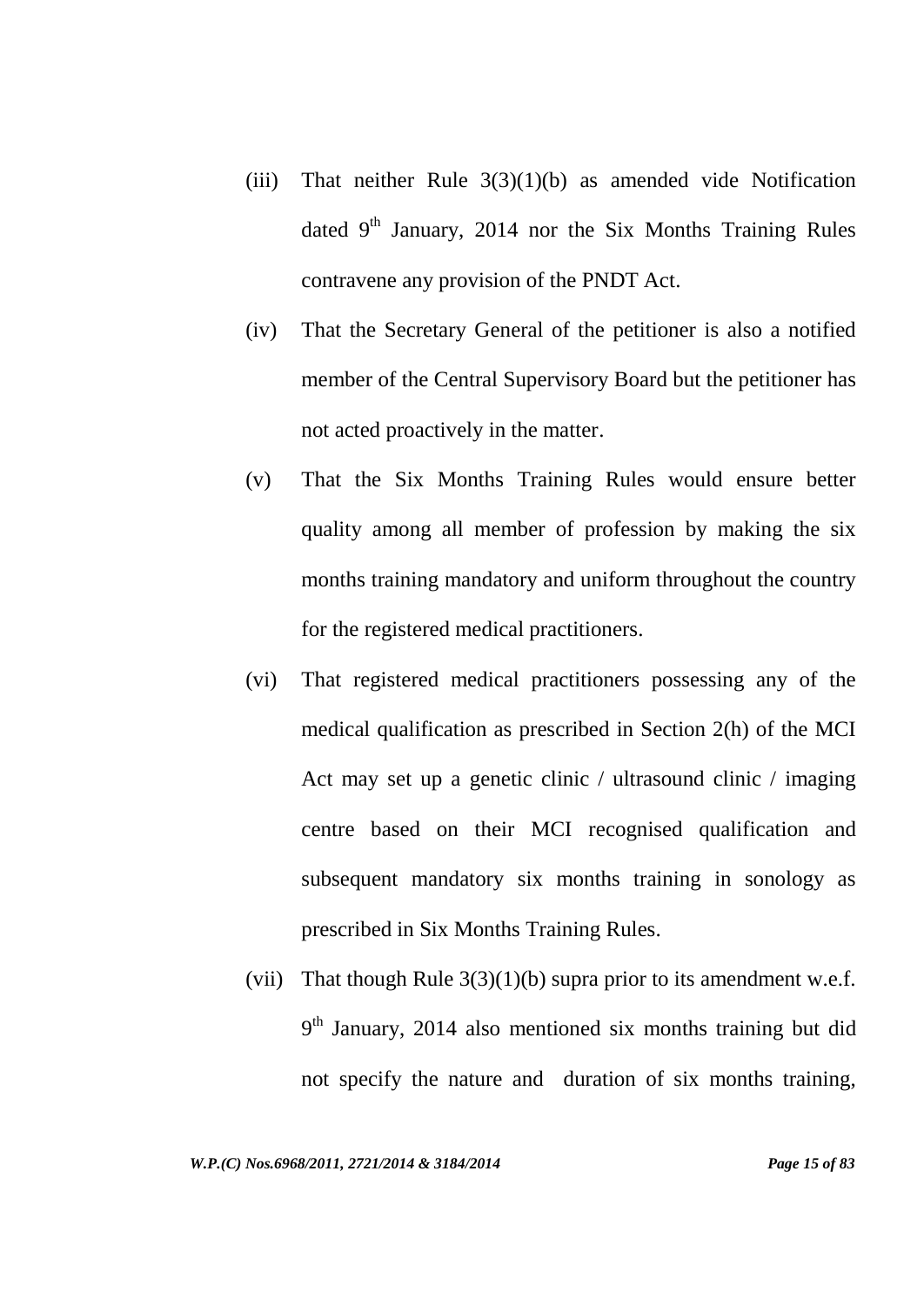necessitating amendment thereof.

- (viii) That the amendment aforesaid also became necessary in view of the observations of this Court in *K.L. Sehgal* supra and has been effected after a detailed consultative process.
- (ix) That the amended Rule  $3(3)(1)(b)$  is within the rule making power of the Central Government under Section 32 of the PNDT Act and the Notification dated  $9<sup>th</sup>$  January, 2014 was duly laid on the Table of both the Houses of Parliament.
- (x) Rule 6(2) of the Six Months Training Rules exempts those registered medical practitioners from undertaking the six months training who are having experience of one year or more in ultrasonography and who had already undergone six months training, provided they pass the prescribed competency based assessment. To conduct such competence based test for registered medical practitioners having one year experience or six months training, the States have been given time till  $1<sup>st</sup>$ January, 2017, by which time the States are expected to complete the assessment and fulfil the training requirements of the registered medical practitioners.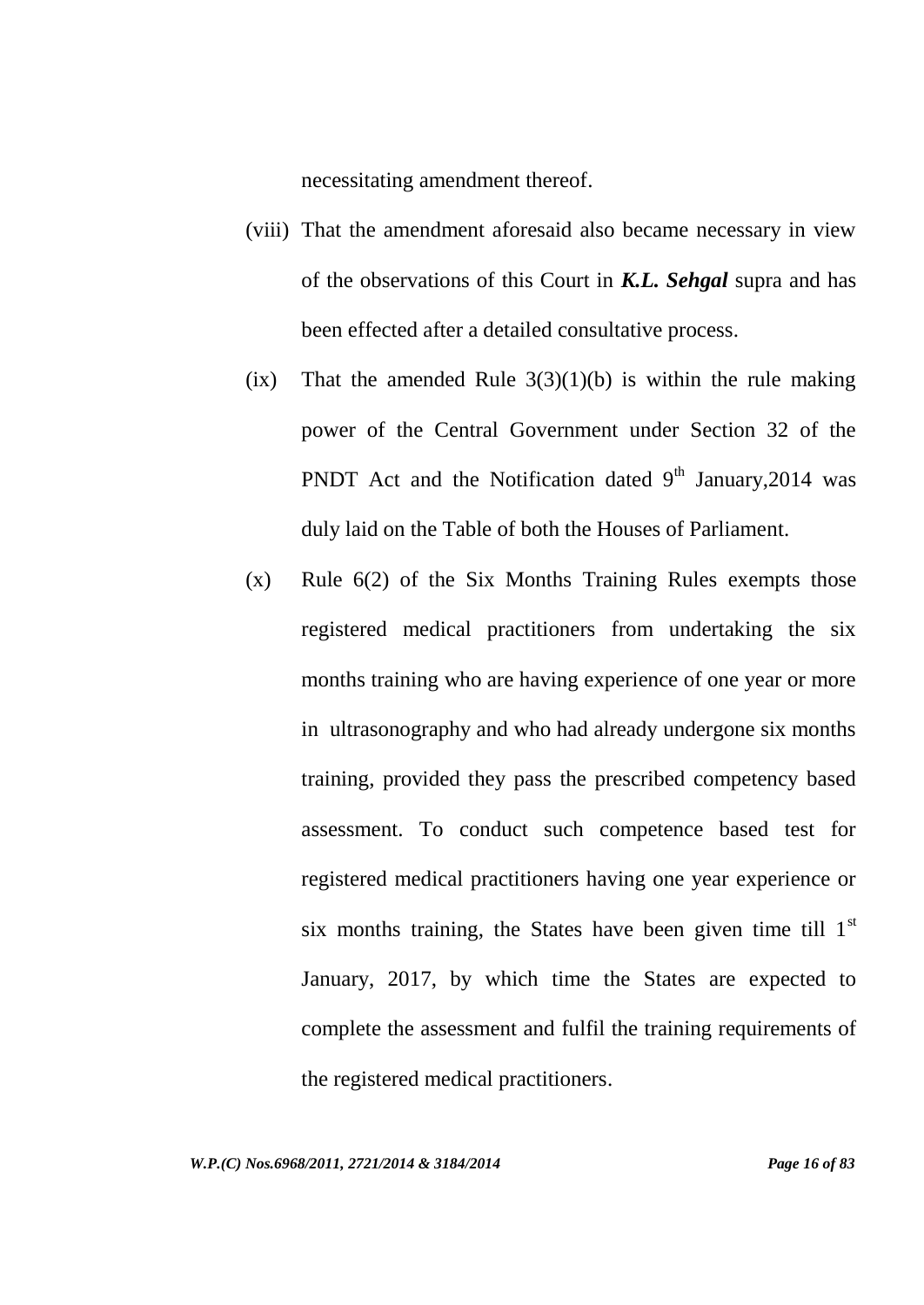- (xi) The Six Months Training Rules came into force w.e.f.  $9<sup>th</sup>$ January, 2014 in case of new registrations only; however earlier registrants will have to either undergo training or if claim exemption will have to qualify the competency based test on or before  $1<sup>st</sup>$  January, 2017. Liberty has thus been provided for all registrants prior to  $9<sup>th</sup>$  January, 2014 and the amended Rule 3(3)(1)(b) and the Six Months Training Rules are thus not illogical or arbitrary.
- (xii) The knowledge and skill set out in the Six Months Training Rules are not a repetition of the knowledge and skills set out in the graduate medical curriculum for MBBS doctors. The syllabus set out for the MBBS doctors is quite general in nature, while the curriculum as prescribed in the Six Months Training Rules is specific and known as "Fundamentals In Abdomino Pelvic Ultrasonography: Level-one 6 Months Course for MBBS doctors". The radiology curriculum for MBBS doctors is mostly theoretical, providing for only 30 hours of clinical posting in radiology. On the other hand the curriculum prescribed in the Six Months Training Rules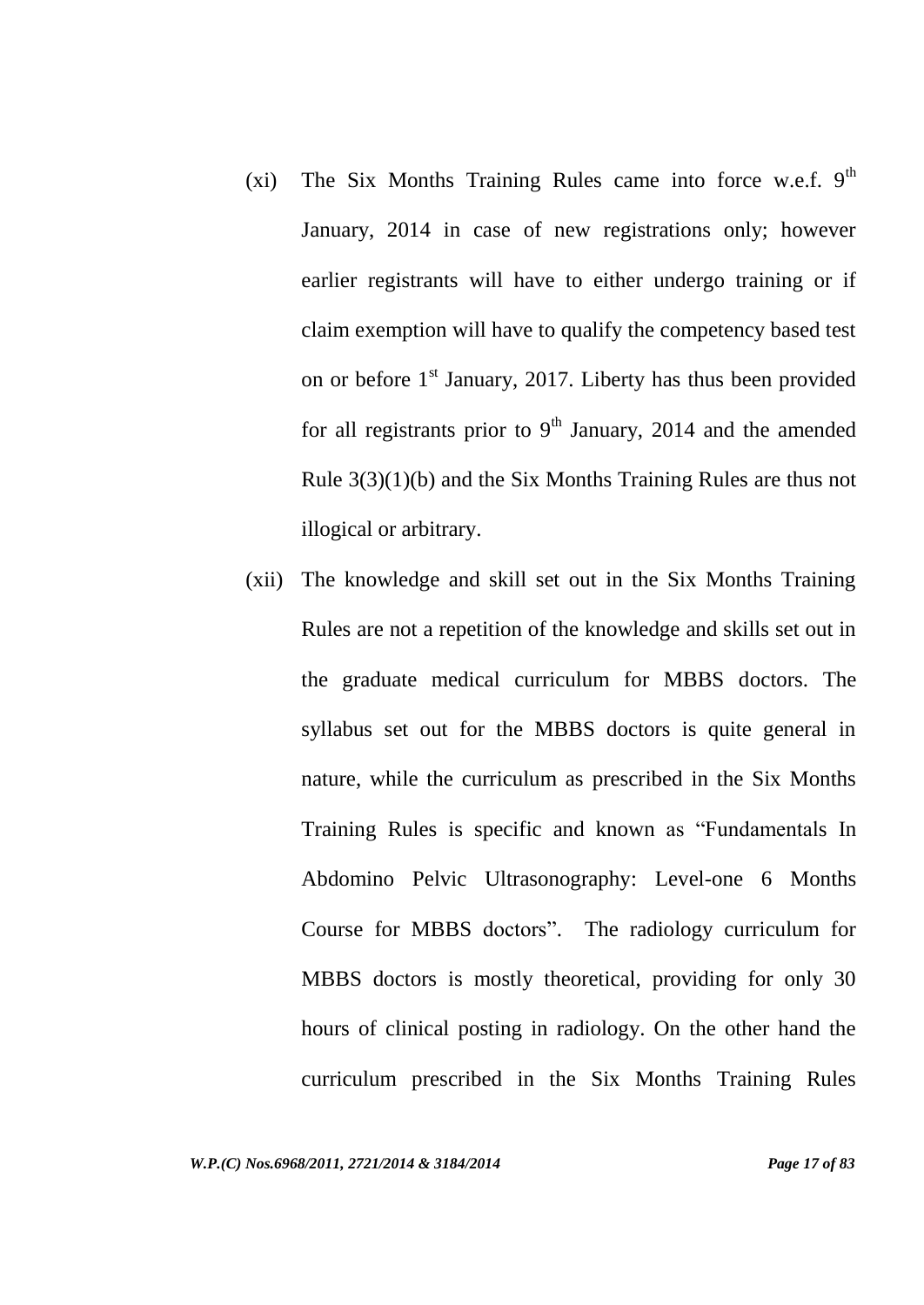contains theory as well as practical training of 300 hours duration. Further, MBBS curriculum clubs the doctors in terms of central development, only to devise appropriate diagnostic procedures in specified circumstances but not proficient in conducting such diagnostic procedures. On the contrary the curriculum under the Six Months Training Rules enables the registered medical practitioners to be proficient in conducting the ultrasonography as a diagnostic tool.

- (xiii) The training will equip the registered medical practitioners professionally and would also sensitise them to the declining trend of child sex ratio and their responsibility towards it as an important stakeholder; and,
- (xiv) Easy access to ultrasound diagnostic techniques since the early 1980s has contributed to the increased opportunity of sex selection with increased incidences of female foeticide resulting in the rapid decline in the child sex ratio.

#### **W.P.(C) No.3184/2014.**

11. This petition is filed by a society established with the aim and objective to promote awareness in the field of diagnostic ultrasound and to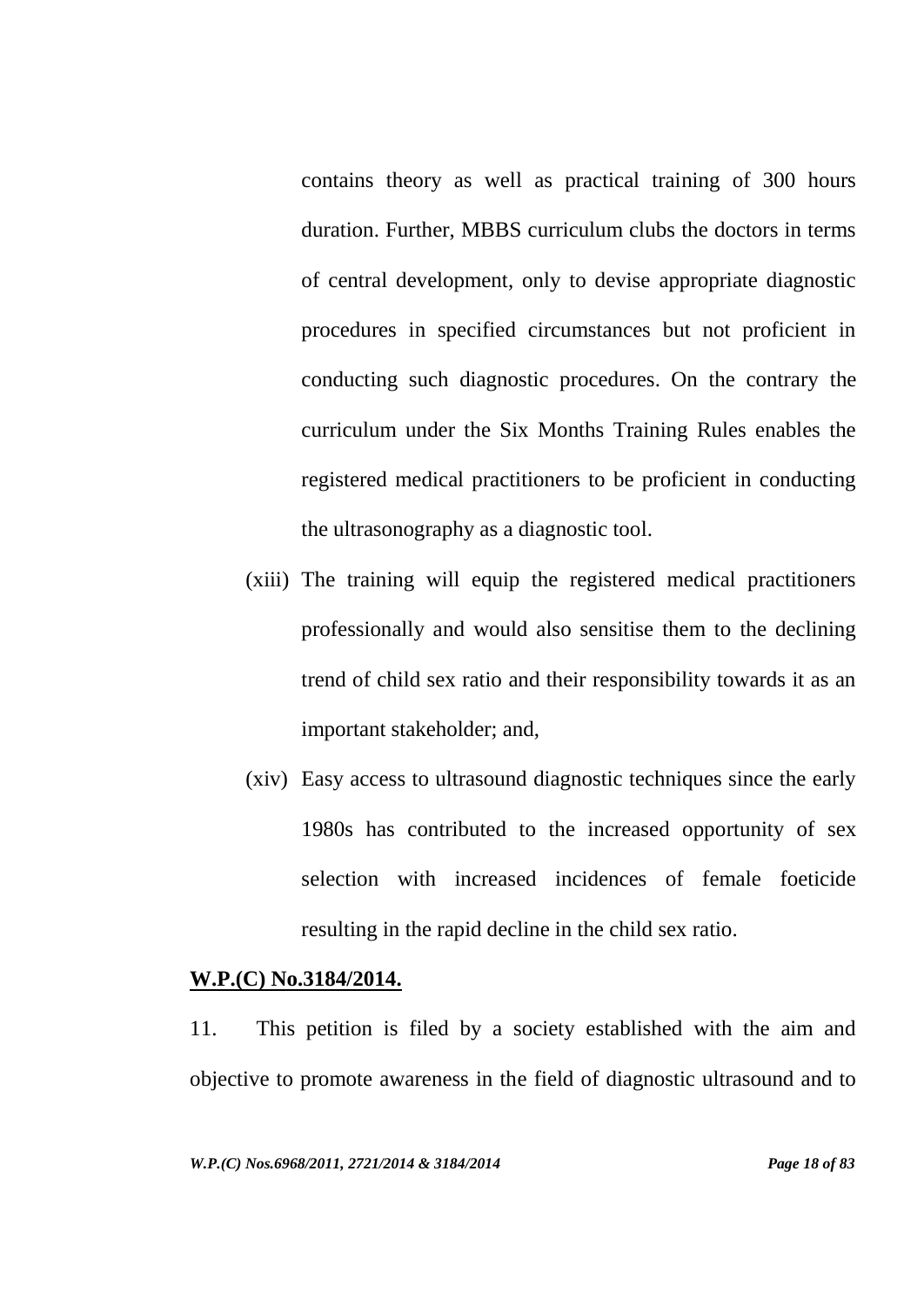educate and spread awareness amongst general public against female foeticide, and with medical professionals as its members.

12. The cause of action for the said petition is the Circular dated  $27<sup>th</sup>$ March, 2014 of the respondent No.2 Directorate of Family Welfare, Govt. of NCT of Delhi (GNCTD) and on the basis whereof it is averred that registration / renewal of registration is not being granted to several members of the petitioner running ultrasound clinics.

13. It is the contention of the petitioner, (i) that though this court in *K.L. Sehgal* supra clarified that as long as the person concerned possesses one of the medical qualifications recognised under the MCI Act, he could be a sonologist and that the word "or" between the words "...Indian Medical Council Act, 1956 (102 of 1956)" and "who possess a post-graduate qualification..." in Section 2(p) of the PNDT Act is not to be read as "and", the respondents are insisting upon persons holding medical qualification recognised by the MCI also either underging a six months training or passing a competency test; (ii) that Rule  $3(3)(1)(b)$  as amended with effect from 9<sup>th</sup> January, 2014 is contrary to Section 2(p) of the Act as interpreted by this Court in *K.L. Seghal* supra; (iii) that various members of the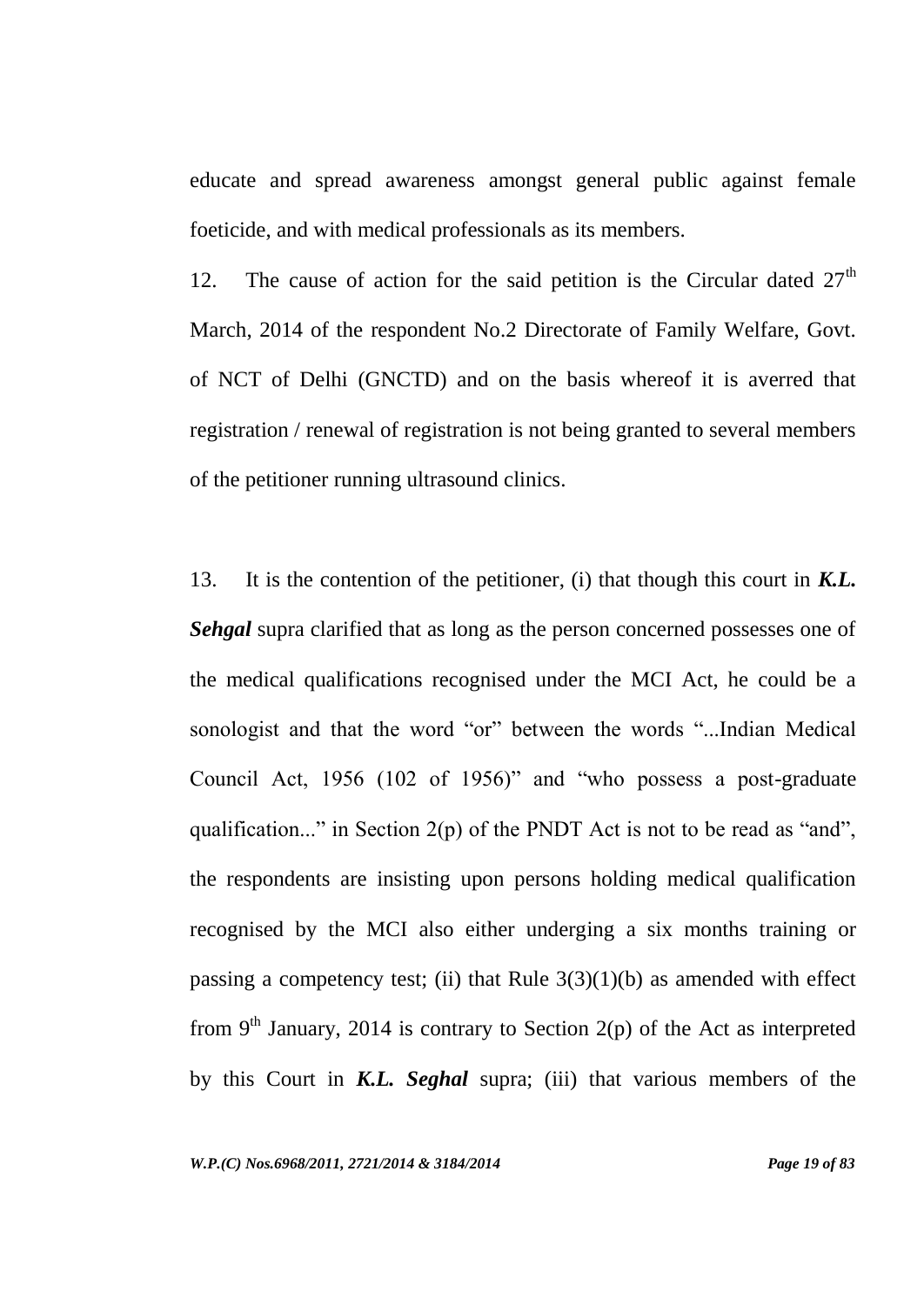petitioner society who are registered medical practitioners in terms of Section 2(m) of the PNDT Act and are sonologist in terms of the definition in Section 2(p) of the Act as interpreted by this Court in *K.L. Sehgal*, are not being granted registration / renewal of registration of their ultrasound clinics citing the amendments dated  $9<sup>th</sup>$  January, 2014 to the PNDT Rules and the Circular dated  $27<sup>th</sup>$  March, 2014 supra; (iv) that the amendment to Rule  $3(3)(1)(b)$  of the PNDT Rules is thus in violation of the judgment of this Court in *K.L. Sehgal* supra; (v) that denial of registration / renewal of registration under the PNDT Act to the medical practitioners who are sonologist in terms of Section  $2(p)$  of the Act is in restraint of their fundamental right to carry on lawful trade; (vi) that the amendment of Rule  $3(3)(1)(b)$  has retrospective application inasmuch as, even those MBBS doctors who are sonologist in terms of Section 2(p) of the PNDT Act and have been practising ultrasound since decades and have international recognition in the field of ultrasound have to appear in competency test, while all the post-graduates have been exempted, even though many of them have no exposure to ultrasound at any stage; (vii) that the amended Rule 3(3)(1)(b) is discriminatory and violative of Article 14 of the Constitution of India as all the post-graduates have been exempted from undertaking six

*W.P.(C) Nos.6968/2011, 2721/2014 & 3184/2014 Page 20 of 83*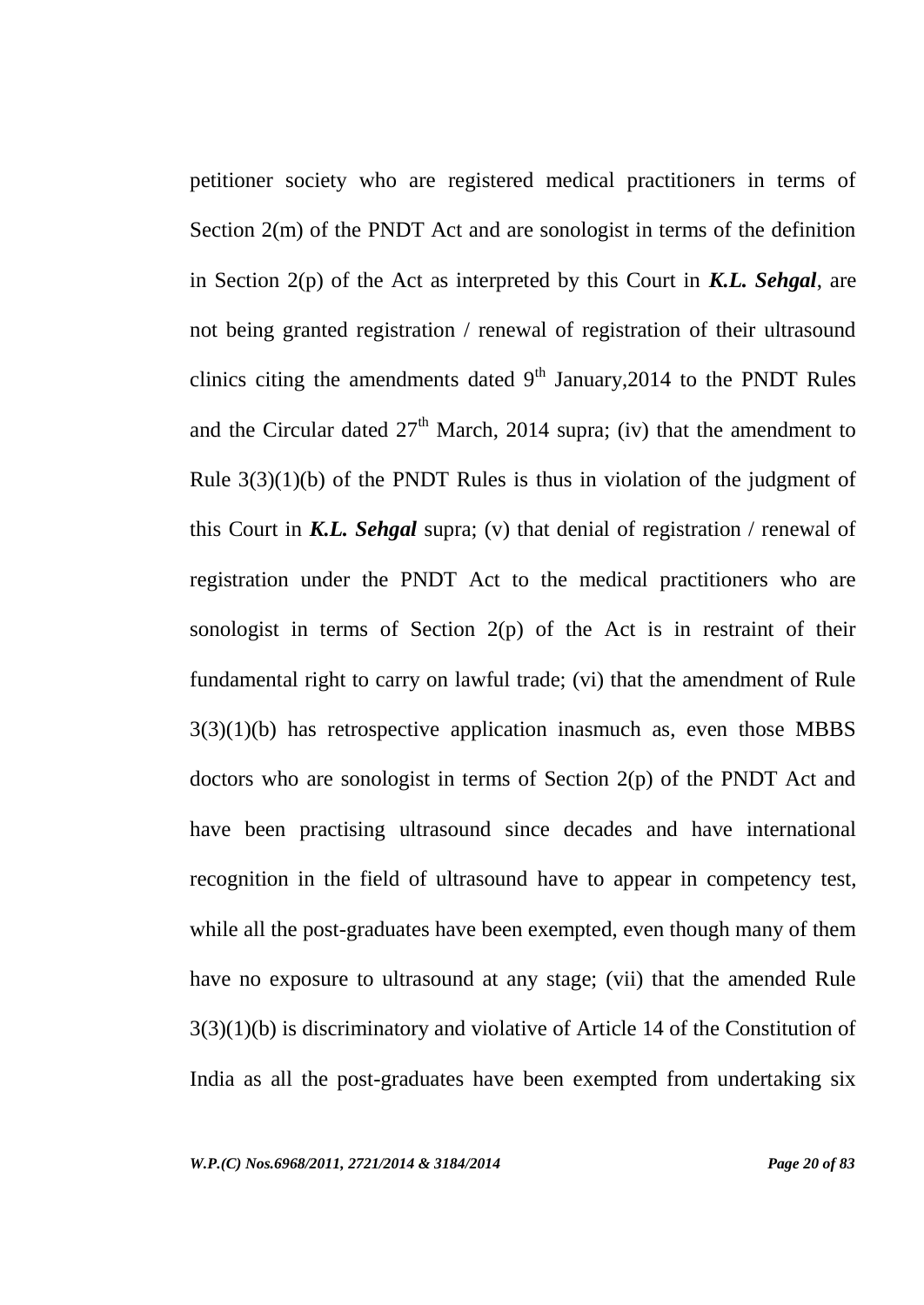months training, even though many of the Post Graduate (PG) speciality courses vis. physiology, microbiology, biochemistry, pathology etc. do not have ultrasound training in the curriculum; (viii) that though in terms of the amended Rule 3(3)(1)(b), all registered medical practitioners having PG degrees / diplomas in any speciality can open and run ultrasound clinic and get registered under the PNDT Act, but as per the Circular dated  $27<sup>th</sup>$  March, 2014 only post-graduate degree / diploma holders in obstetrics, gynaecology radiology will be entitled for registration under the PNDT Act; (ix) that ultrasound is a modality like modern day stethoscope; (x) that no other modality training like ECG, laparoscope etc. require PG Entrance Exam; (xi) that in India the doctor-patient ratio is very poor; in many places sonologist patient ratio is one for a population of five lakhs; (xii) that the impugned notification will further lead to shortage of sonologist and which will not be in the interest of the patients; and, (xiii) that in terms of the judgment of this Court in *K.L. Sehgal* supra, the change would only be prospective and not retrospective.

14. The petition (I) seeks a mandamus to the Union of India and Directorate of Family Welfare of GNCTD to grant registration / renewal of registration under the PNDT Act to those medical practitioners who come

*W.P.(C) Nos.6968/2011, 2721/2014 & 3184/2014 Page 21 of 83*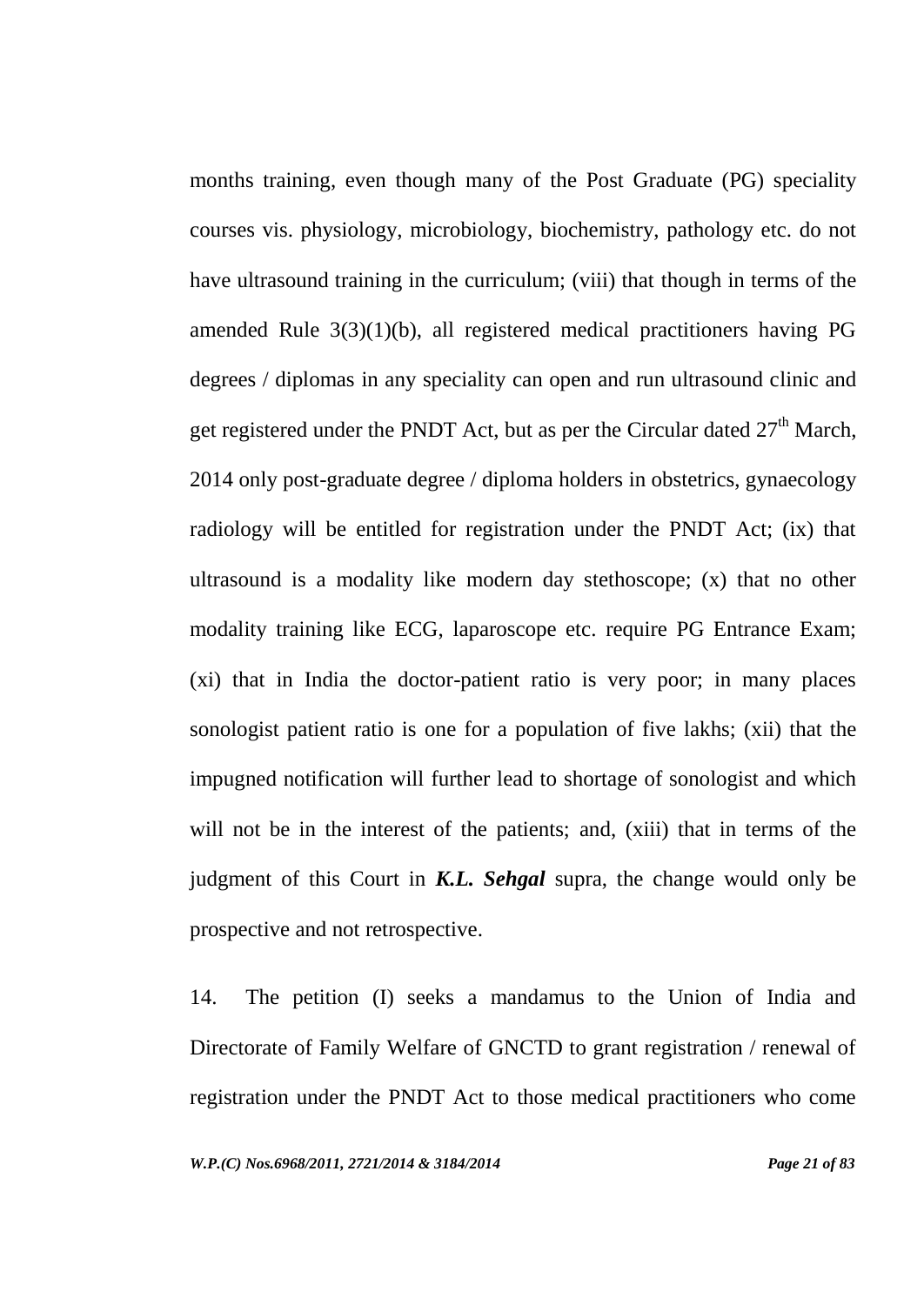under the realm of definition of sonologist in terms of Section  $2(p)$  of the PNDT Act; and, (II) seeks quashing of the amendment dated  $9<sup>th</sup>$  January, 2014 to Rule 3(3)(1)(b) of the PNDT Rules and notifying the Six Months Training Rules to the extent inconsistent with the definition of sonologist under Section 2(p) of the PNDT Act.

15. UOI filed its counter affidavit dated  $22<sup>nd</sup>$  September, 2014 to this petition pleading (a) that the child sex ratio has been continuously declining all over India including in the rural and far flung areas; the child sex ratio presently is the lowest since independence; (b) that to overcome the malady of termination of pregnancy after determining the sex of the foetus by using pre-natal techniques, the PNDT Act and PNDT Rules were enacted; (c) that though Rule  $3(3)(1)(b)$  as it stood prior to its amendment with effect from  $9<sup>th</sup>$  January, 2014 mentioned six months training and one year experience but the institutions / individuals from which /whom this experience / training was to be obtained were not specified; (d) that this resulted in numerous ultrasonographic centres flourishing across the country making ultrasonography tests without standardised training / curriculum and resulting in mushrooming ultrasonographic centres by ill-qualified/poorly trained sonologist resulting in unethical practises throughout the country;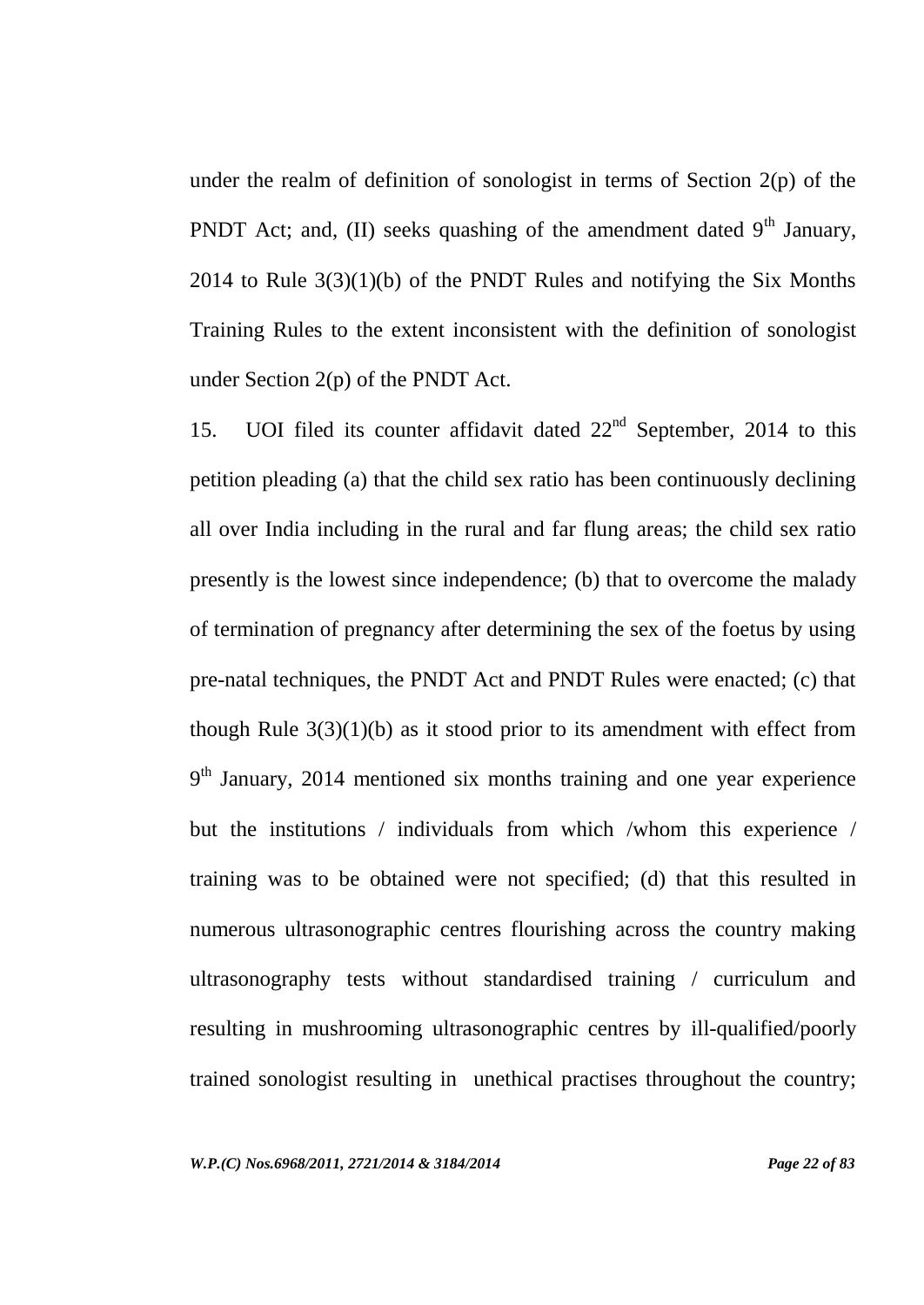(e) observations to this effect were made by this Court in *K.L. Sehgal*; (f) that in compliance with the observations in *K.L. Sehgal*, the PNDT Rules were amended and the Six Months Training Rules notified with effect from  $9<sup>th</sup>$  January, 2014; (g) denying that there is any retrospectivity in the amendment with effect from  $9<sup>th</sup>$  January, 2014; (h) denying that there is any discrimination in exempting the registered medical practitioners having post-graduate degree / diploma in radiology / imaging or sonography from the six months training; it is stated that all those having PG degree / diploma in obstetrics, gynaecology are also exempted from the said training; (i) that the amendments with effect from  $9<sup>th</sup>$  January, 2014 apply only for new registration; however old sonologist have been given time to pass the competency test on or before  $1<sup>st</sup>$  January, 2017.

16. The respondent No.2 Directorate of Family Welfare, GNCTD in its counter affidavit has pleaded that by virtue of the amendment with effect from  $9<sup>th</sup>$  January, 2014, doctors possessing MBBS degree who were practising as sonologist by claiming to have six months training or having one year experience from any unregulated hospital / training institute / individual doctor, would henceforth be required to satisfy the requirements of Rules 6 & 7 of the Six Months Training Rules *inter alia* by undergoing a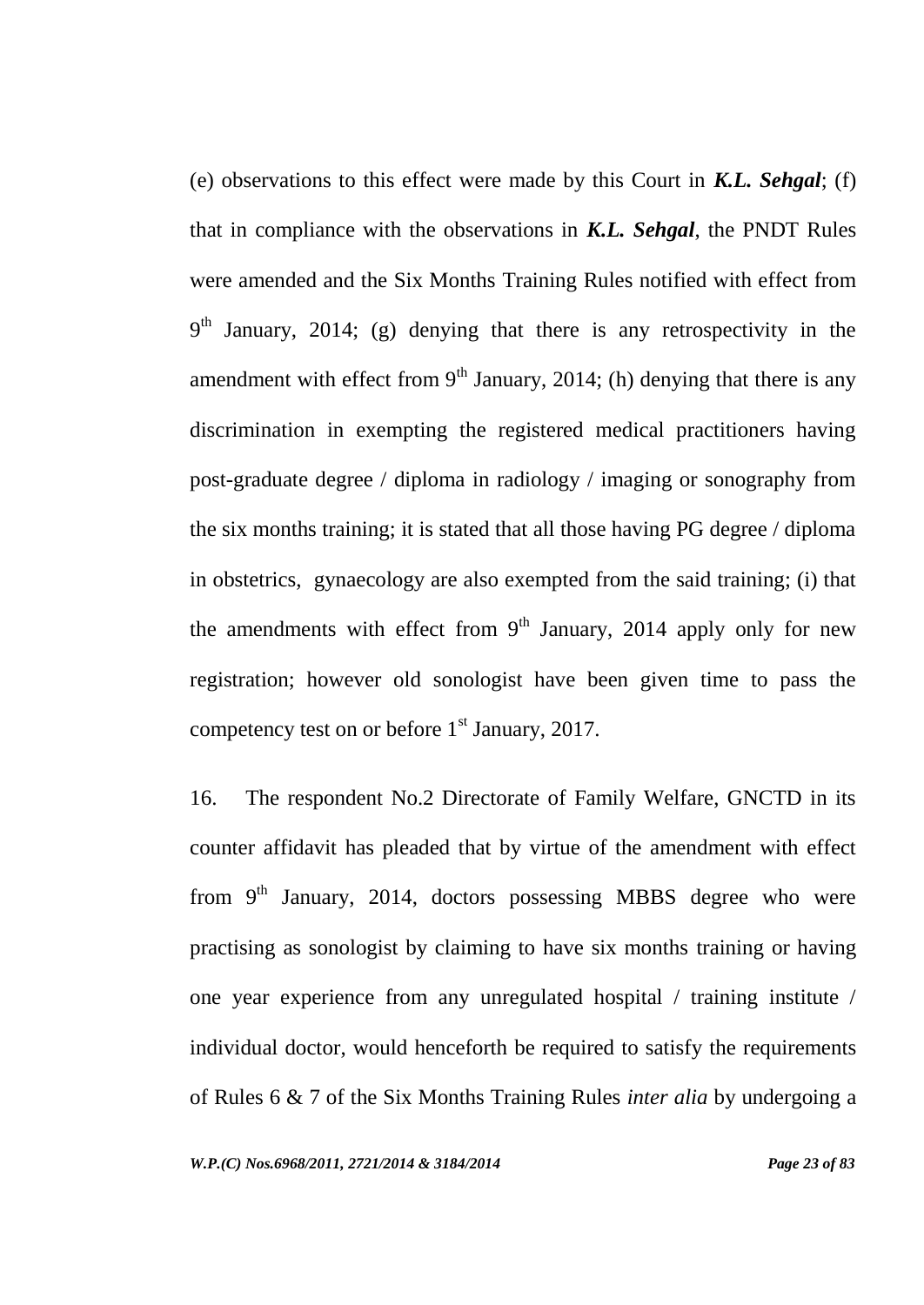prescribed 300 clock hours curriculum course to be spread over six months to be conducted by identified accredited institutions recognised either by the MCI or the National Board of Medical Speciality or centres of excellence established by an Act passed by the Parliament; however those who are qualified as PG in radiology and gynaecology/obstetrics will continue to be eligible for registration as they are exempted from training.

#### **CONTENTIONS.**

17. The counsel for the petitioner in W.P.(C) No.6968/2011 argued (i) that there is no post-graduate qualification in ultrasonography or imaging techniques or radiology as mentioned in Section  $2(p)$  of the Act; (ii) that there is no qualification as a sonologist or imaging specialist as mentioned in Rule  $3(3)(1)(b)$ ; (iii) support in this regard was drawn from the reply dated  $1<sup>st</sup>$  June, 2011 of the MCI to a query under the Right to Information Act, 2005, to the effect that MCI does not recognise certificate course issued by the radiologist for ultrasonography training.

18. The senior counsel for the petitioner in W.P.(C) No.2721/2014 contended (i) that prior to coming into force of the PNDT Act, even a person having a decree of MBBS, not necessarily of M.D. (Radiology) could own and operate a ultrasound machine; (ii) that Section 2(p) of the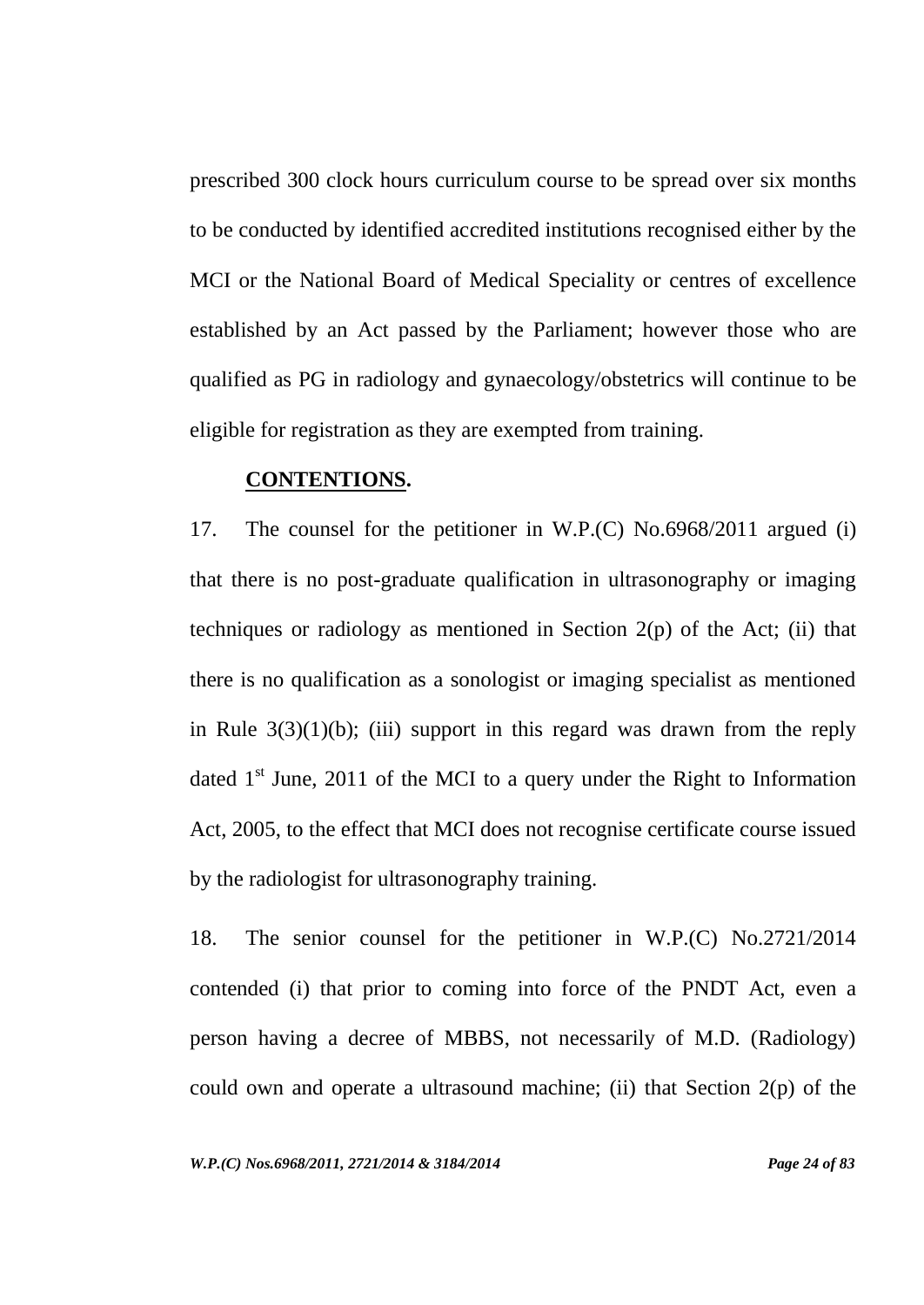Act also includes in the definition of sonologist or imaging specialist, every such person who holds a medical qualification recognised by the MCI, again recognising persons holding the MBBS qualification as sonologist and imaging specialist; (iii) that there is no post-graduate qualification in ultrasonography or in imaging techniques; (iv) that under Section 32 of the Act the power of the Central Government to make Rules extends only to make rules for minimum qualifications of persons employed at the registered genetic counselling centre, genetic laboratory or genetic clinic and not to make rules for persons employed at ultrasound clinics; (v) that the technique of ultrasound is used for diagnostic purpose qua various organs and not only for sex determination and thus all clinics using ultrasound machines would not qualify as genetic clinics; (vi) instance is given of specialist hospitals / clinics dealing with specific organs, say heart, lung or liver and it was contended that they also use ultrasound machine but can by no stretch of imagination be called a genetic clinic; (vii) that the requirement, in Rule  $3(3)(1)(b)$  as amended with effect from 9<sup>th</sup> January, 2014, of six months training can only be qua registered medical practitioners as defined in Rule 2(ee) of the Drugs and Cosmetics Rules, 1945 and cannot possibly be qua those who qualify as sonologist within the

*W.P.(C) Nos.6968/2011, 2721/2014 & 3184/2014 Page 25 of 83*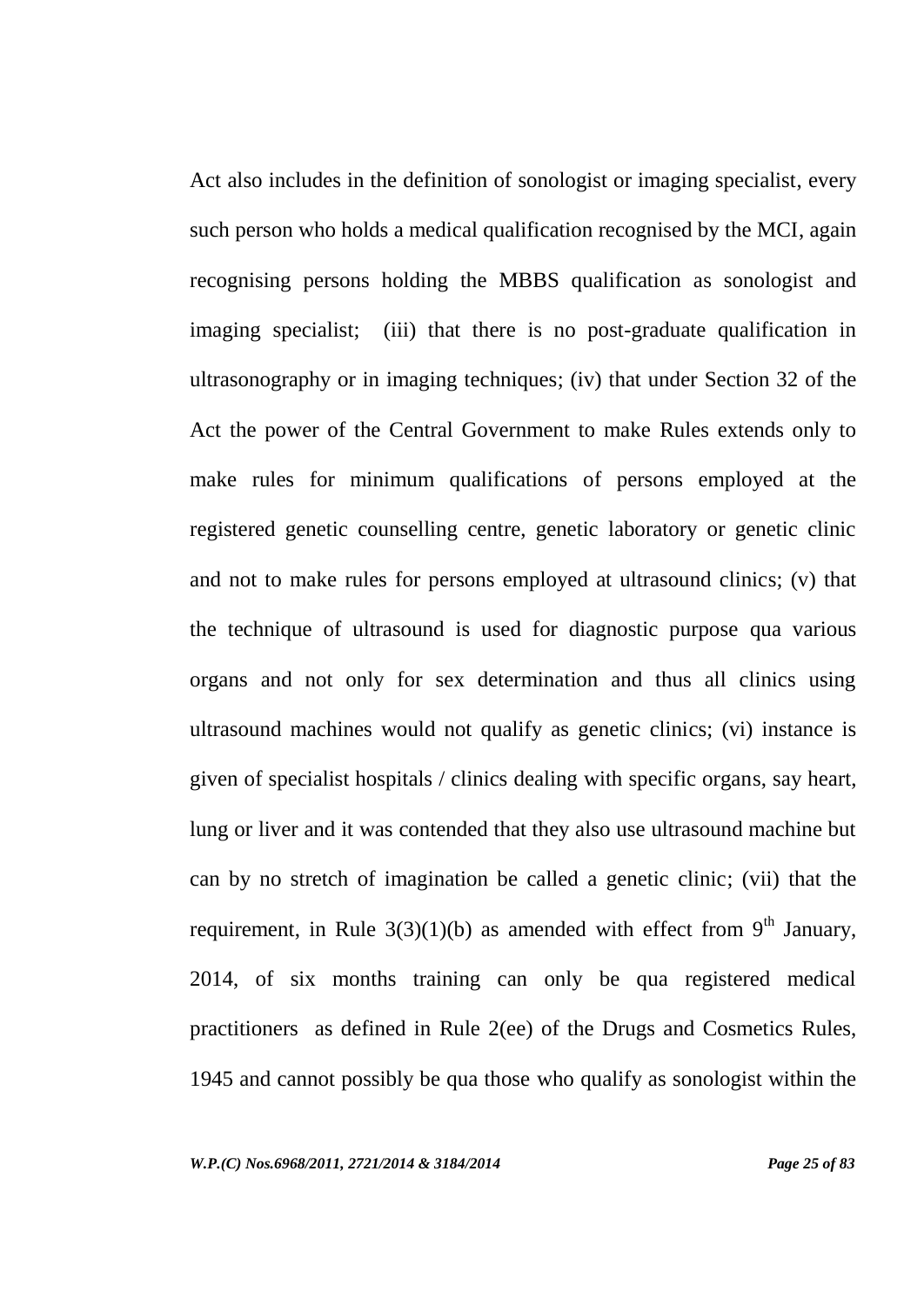meaning of Section 2(p) of the Act; (viii) alternatively, Rule  $3(3)(1)(b)$  has to be confined to the genetic clinics only and cannot be extended to ultrasound clinics; all ultrasound clinics are not genetic clinics; those who have been practising as a radiologist or have been using ultrasound for tens of years cannot be asked to undergo six months training or take any test, as the same cannot take the place of their experience of decades; (ix) that the amendment of Rule  $3(3)(1)(b)$  w.e.f. 9<sup>th</sup> January, 2014 takes away the one year experience in sonography or image scanning as existed earlier and thus Rule 6(2) of the Six Months Training Rules is bad; and, (x) that under Rule 8 there was/is a right of renewal of registration; the amendment w.e.f.  $9<sup>th</sup>$ January, 2014 takes away the said right; reliance is placed on **G.P. Singh's Interpretation of Statues** to urge that interpretation rendering certain words otiose, cannot be adopted and on *Dr. Indramani Pyarelal Gupta Vs. W.R. Nathu* AIR 1963 SC 274 laying down that the Central Government as a delegate of the legislature, without being specifically empowered can only make Rules having prospective operation and not with retrospective effect.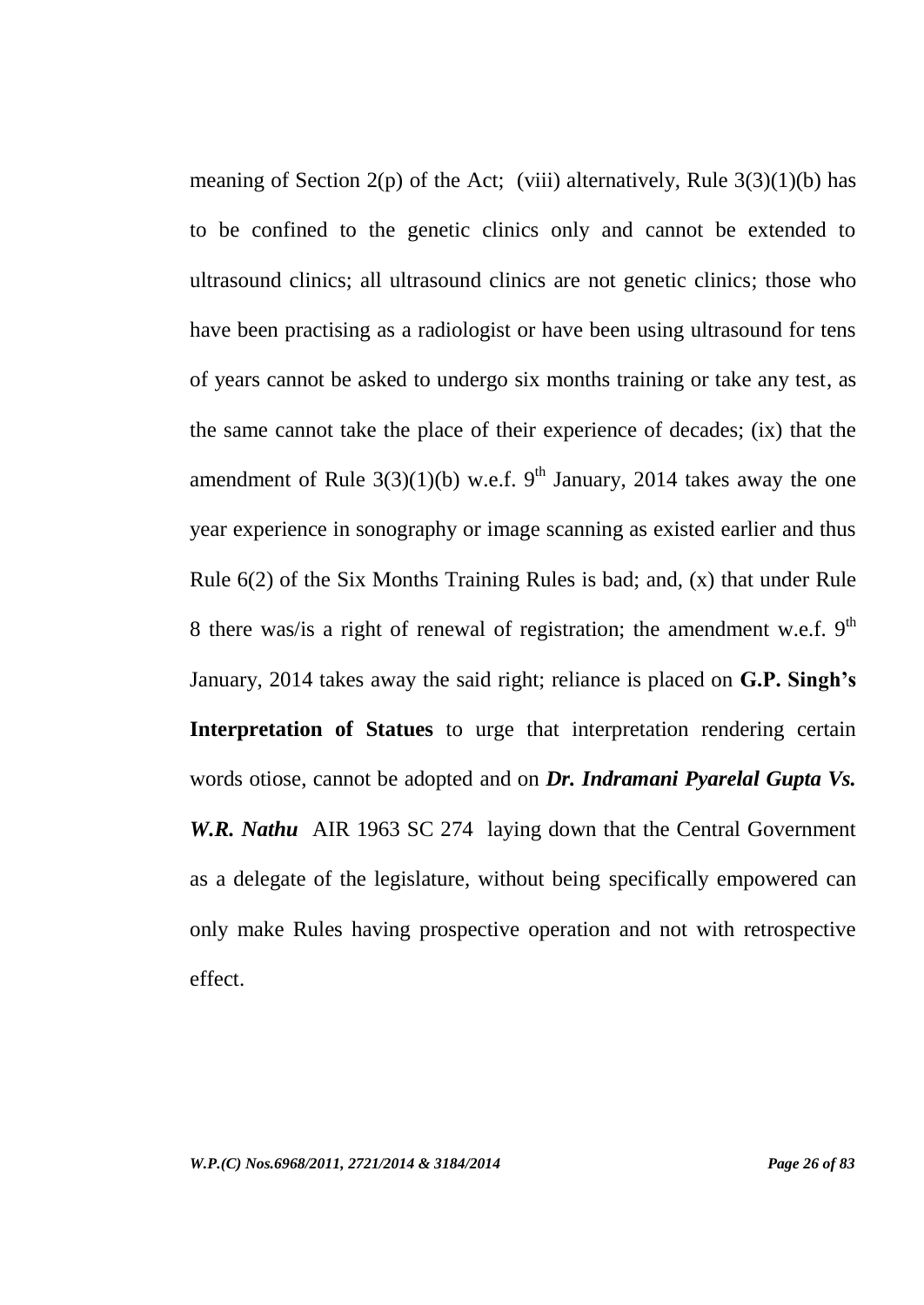19. At this stage, the counsel for the petitioner in W.P.(C) No.6968/2011 contended that PNDT Act was concerned with the misuse of the techniques of ultrasound for sex determination but has ended up, permitting all MBBS Doctors to conduct ultrasound. However on enquiry, whether prior thereto, there was any bar on MBBS Doctors doing ultrasound or reporting on ultra sound procedure, no reply was forthcoming.

20. The office bearer of the petitioner in W.P.(C) No.3184/2014 arguing in person addressed the same arguments, as the senior counsel for the petitioner in W.P.(C) No.2721/2014 and contended that all MBBS Doctors, without any post-graduate qualification in radiology, are in any case entitled to conduct ultrasound and if it were to be held that only those with postgraduate qualification in radiology can conduct ultrasound, the same would require frequent referrals to such specialist and increase in the cost of treatment.

21. The senior counsel for the petitioner in W.P.(C) No.2721/2014 resuming his arguments contended that the provisions of six months training for a person holding qualification recognised by the MCI is otiose. Reliance in this regard was placed on *Academy of Nutrition Improvement Vs. Union of India* (2011) 8 SCC 274. It was contended that the issue of misuse of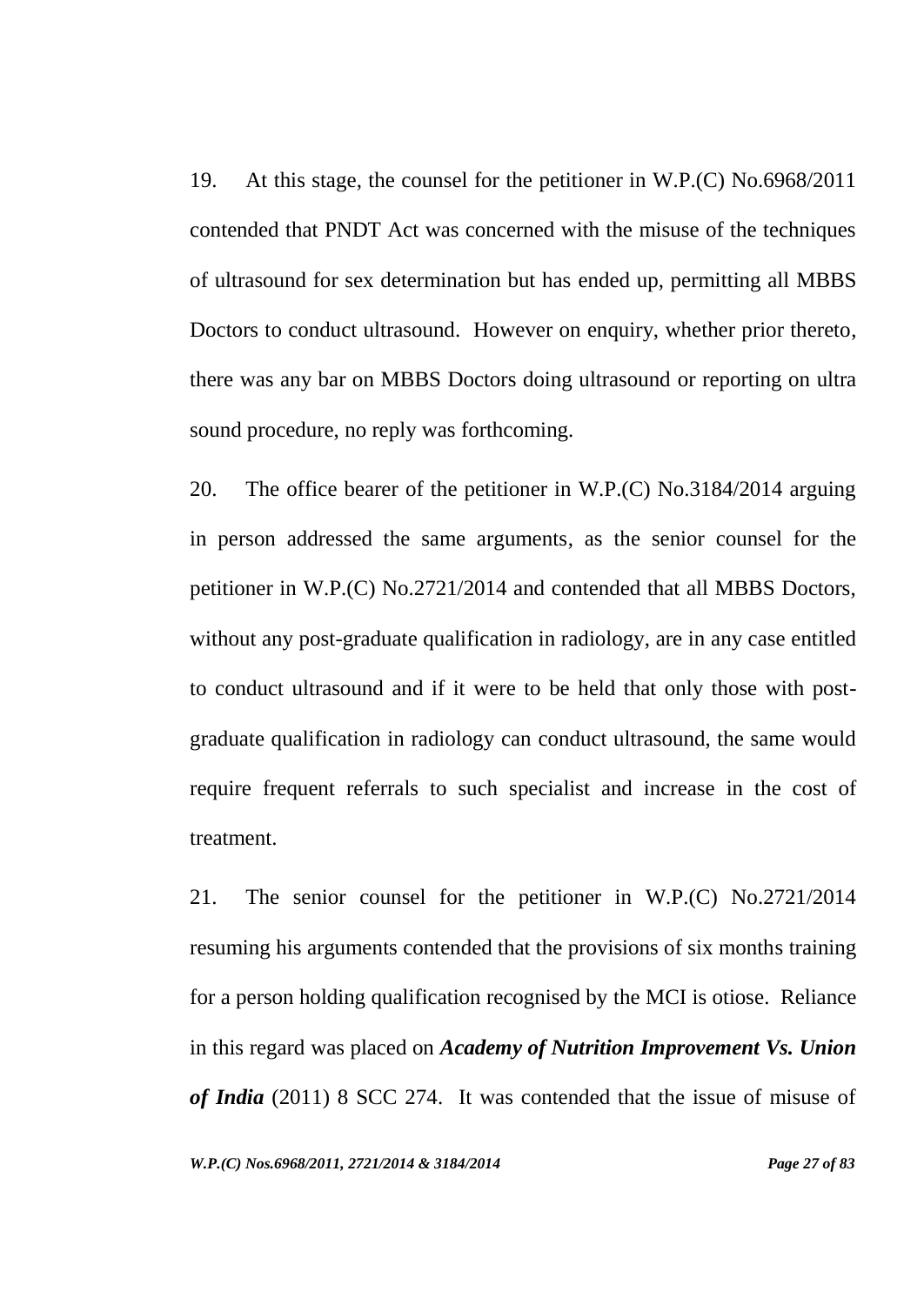technology for sex determination is a moral one and has nothing to do with training. It was further contended that since the Act is intended to prevent sex determination, it cannot possibly apply to a Heart Institute. We were informed that owing to the respondents interpreting the term genetic clinic as meaning all places where ultrasound machines are kept, reputed and wellknow medical professions also having an ultrasound machine or even a portable equipment in their clinic though intended for use in their respective specialisations but capable of determining sex are forced to get themselves registered as a genetic clinic and to comply with the provisions of the Act and the Rules and which is not only cumbersome but also leaves their patients nonplussed on seeing the proclamations in their clinic in compliance of the Act and the Rules as if it is a genetic clinic. We were informed that owing thereto several doctors are opting not to keep a ultrasound machine or other such alternate portable equipment in their clinics, much to their handicap and to the inconvenience of their patients.

22. The learned ASG defending the challenge argued (i) that the fountainhead for the amendments of the year 2014 to the Rules is the judgment of this Court in *K.L. Sehgal's* case; ii) attention was invited to Section 16 of the Act prescribing the functions of the Central Supervisory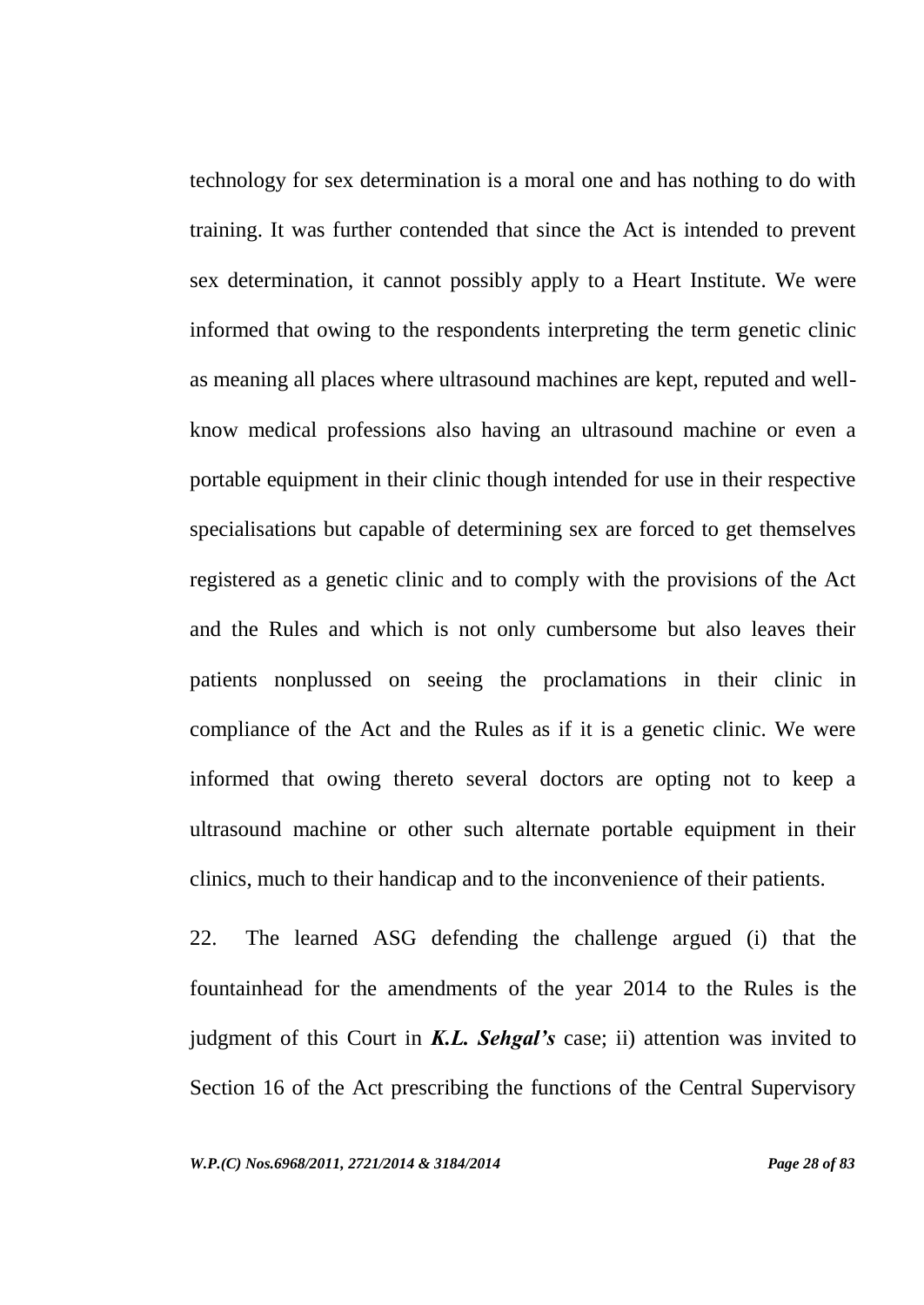Board constituted under the Act and the minutes of the meetings of the Board leading to the amendment; iii) the amendments of the year 2014 do not become retrospective by requiring those practising ultrasonography to either take the competency test or undergo six months training; iv) attention was drawn to Statement of Objections & Reasons of the PNDT Act; v) that as per the Act, any person can open a genetic clinic, provided a qualified person is employed therein; vi) that the explanation to Section 2(d) of the Act applies to a place other than vehicle also; vii) that the challenge in all the petitions is to the six months training and none should have any objection to obtaining an added qualification; viii) that the wisdom of the policy is not to be gone into by the court; (ix) that the un-amended Rule  $3(3)(1)(b)$  also provided for training though none was prescribed and the amendment is intended to end un-channelised system of training of sonologist; and, (x) better training will raise standards.

23. The written submissions filed have also been perused.

# **DISCUSSION.**

24. We had during the hearing enquired from the counsels whether it is technically possible to fit/load ultrasound machine with a device/programme disabling the use thereof for sex determination or for scanning uterus.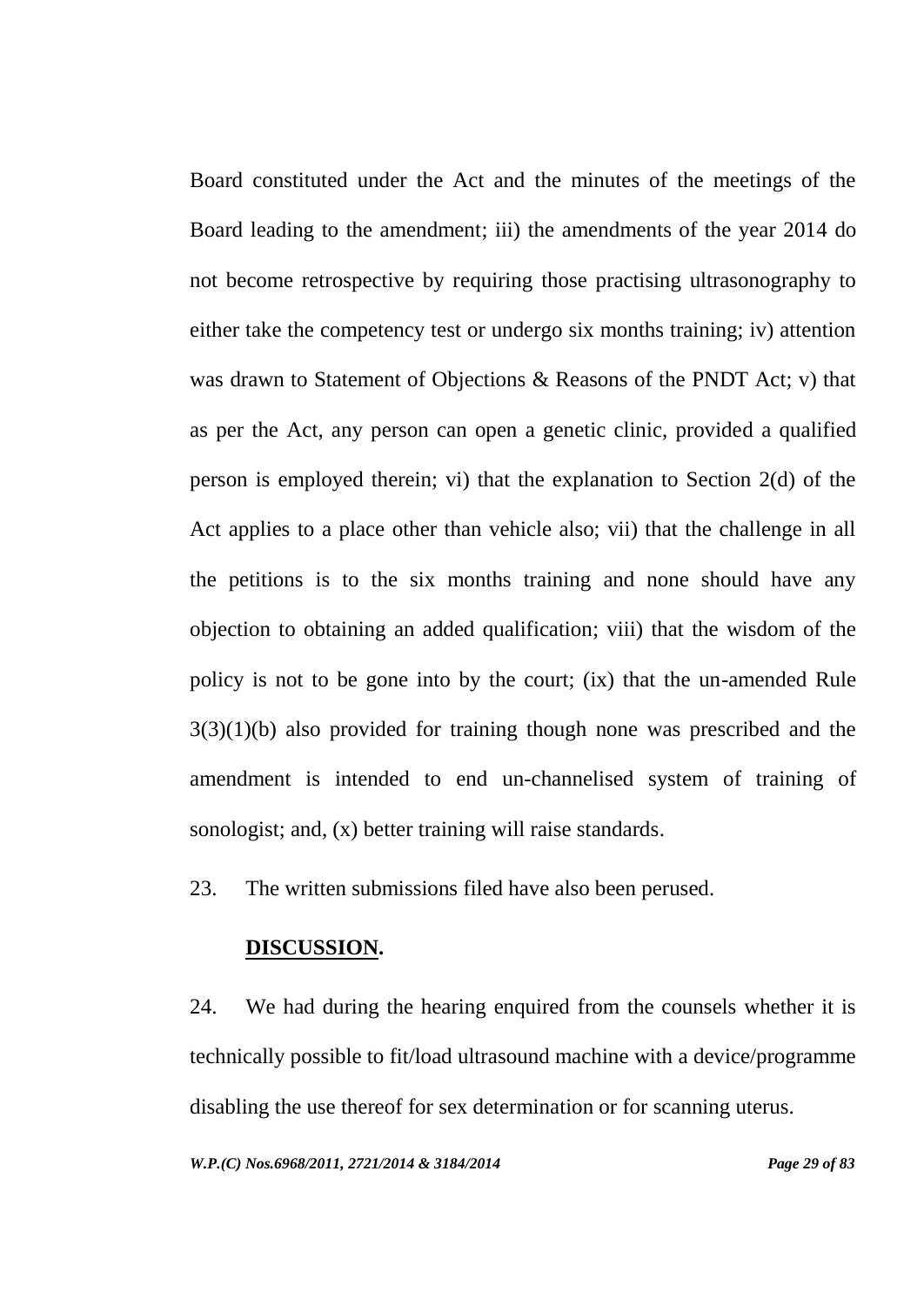25. We were however told that the same is not possible.

26. We had further enquired whether the respondents are open to taking a declaration, from medical practitioners though desirous of or in need of using an ultrasound machine, portable or otherwise, for purposes other than sex determination, to the effect that the same will not be used for scanning uterus or otherwise for sex determination and to exempt such practitioners from the provisions of the Act/Rules relating to training/competency test/ maintenance of records etc, though otherwise remaining liable for surprise inspections/raids etc and penalties for violations of the Act.

27. However no such concession was forthcoming from the side of the Government; rather the learned ASG suggested that the subject is a sensitive one which is seized of by the Supreme Court.

28. We have considered the controversy in totality.

*W.P.(C) Nos.6968/2011, 2721/2014 & 3184/2014 Page 30 of 83* 29. We must say, we have been left wondering, what, the questions as have been raised before us, have to do with prevention of misuse of prenatal diagnostic techniques for sex determination, which was/is the only purpose / objective of the enactment of PNDT Act. For meeting the said objective/purpose, we fail to understand what difference it makes, whether the sonologist or imaging specialist i.e. a person who can use and operate an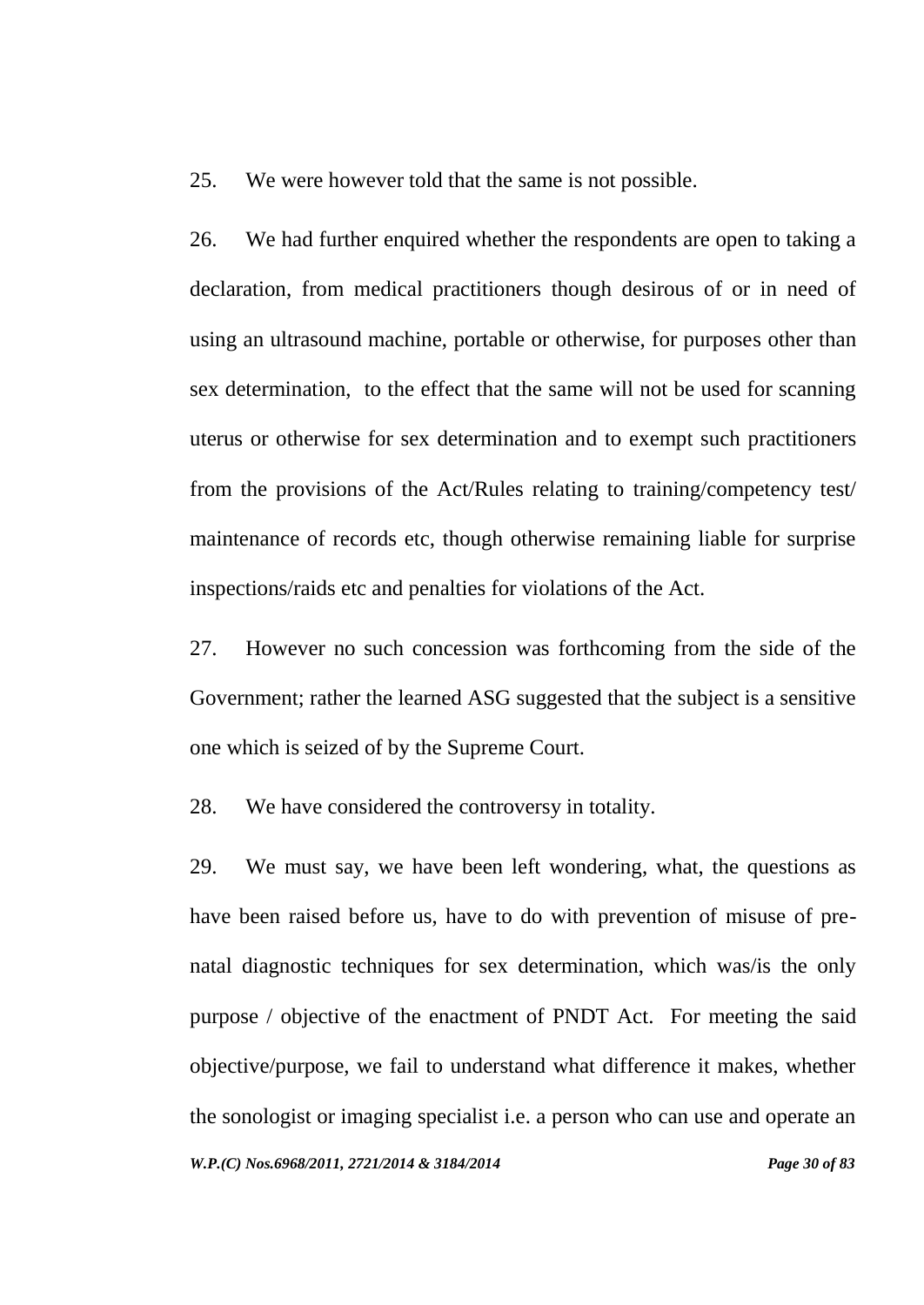ultrasound machine, is a mere MBBS or has a Post Graduate qualification in medicine or has experience of one year or has undergone six months training. The PNDT Act does not owe its enactment to the poor or useless or inaccurate diagnostic reports of ultrasound tests and resultant need to prescribe the qualifications of persons who can operate, use, read and report the outcome of the said diagnostic procedure. If it was felt that for practising medicine with the aid of an ultrasound machine, none of the medical qualifications contained in the Schedule to the MCI Act are sufficient or that only those with one or more of the said qualifications are competent to so practise, the MCI Act was/is in existence to serve the said purpose and there was no need for a new enactment to serve the said purpose. The PNDT Act owes its existence solely to the falling ratio of female child as against the male child and the cause whereof was found to be misuse of pre-natal diagnostic techniques for sex determination, in turn leading to female foeticide.

30. A perusal of the Statement of Objects & Reasons of the PNDT Act indeed shows that it was intended to prohibit pre-natal diagnostic techniques for determination of sex of foetus leading to female foeticide and to prevent abuse of techniques discriminatory against female sex and affecting dignity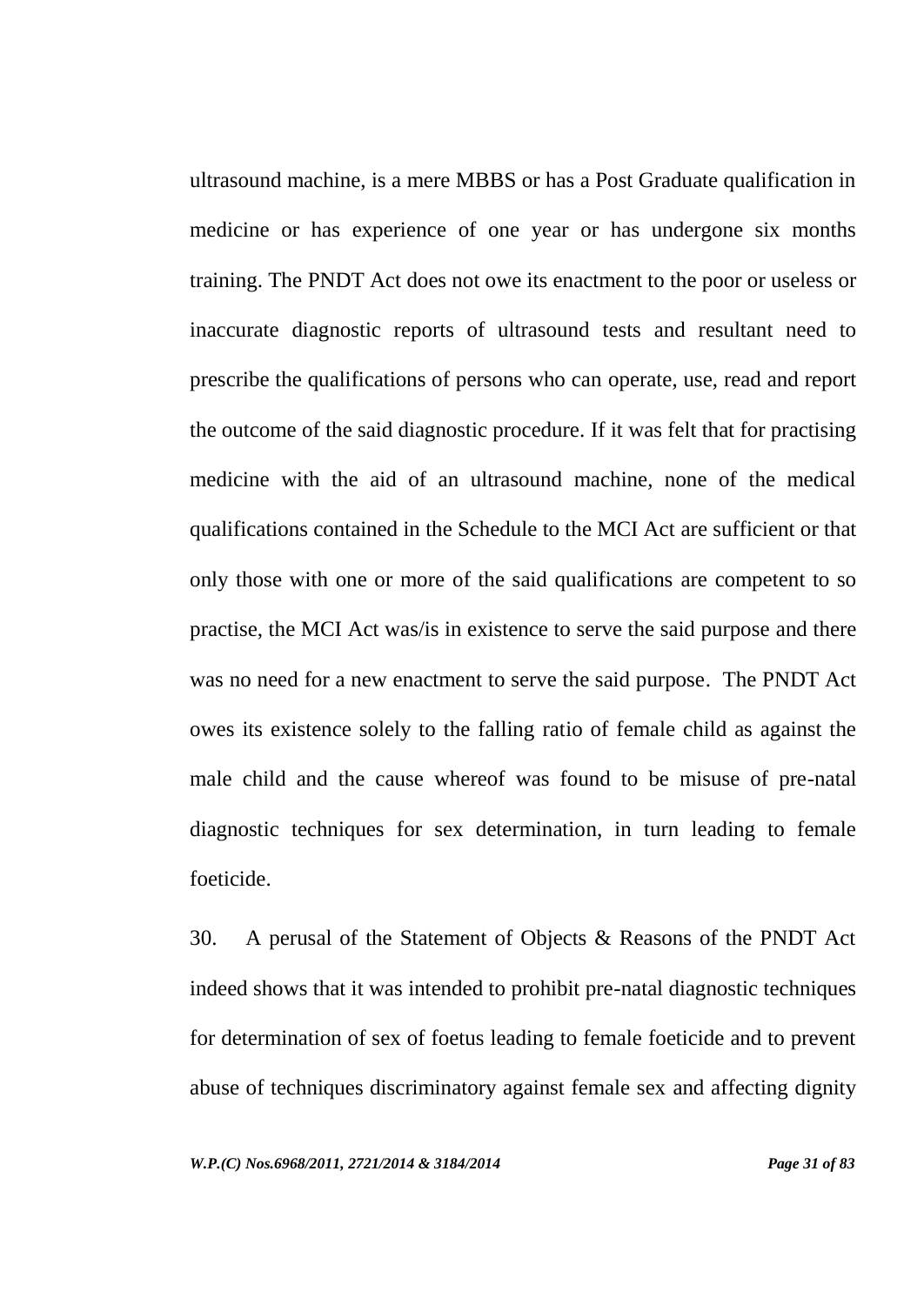and status of women, by regulating the use of such techniques and to provide deterrent punishment to stop such inhuman act. The enactment was to achieve the objectives of:

- (i) prohibition of the misuse of pre-natal diagnostic techniques for determination of sex of foetus, leading to female foeticide;
- (ii) prohibition of advertisement of pre-natal diagnostic techniques for detection or determination of sex;
- (iii) permission and regulation of the use of pre-natal diagnostic techniques for the purpose of detection of specific genetic abnormalities or disorders;
- (iv) permitting the use of such techniques only under certain conditions by the registered institutions; and
- (v) punishment for violation of the provisions of the proposed legislation.

#### The preamble of the Act is as under:

An Act to provide for the prohibition of sex selection, before or after conception, and for regulation of pre-natal diagnostic techniques for the purposes of detecting genetic abnormalities or metabolic disorders or chromosomal abnormalities or certain congenital malformations or sex-linked disorders and for the prevention of their misuse for sex determination leading to female foeticide and for matters connected therewith or incidental thereto.

31. An overview of the PNDT Act also shows all provisions thereof to be

to serve the purpose/objective only of preventing misuse of pre-natal diagnostic techniques for sex determination. The PNDT Act is found by us to have been enacted (i) to prohibit/make sex determination and sex selection an offence; (ii) to prohibit sale of ultrasound and other machines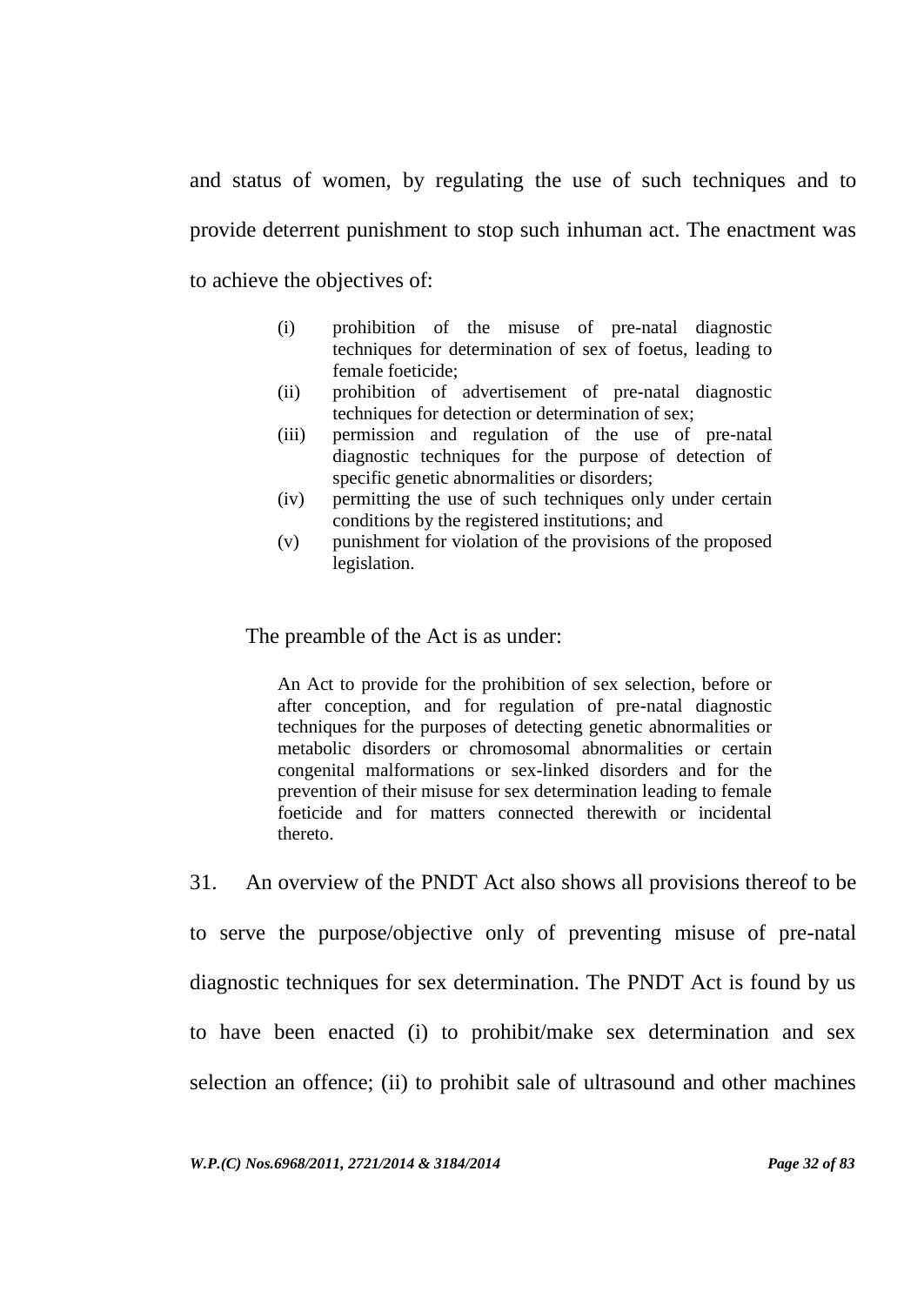capable of sex selection save to persons registered under the Act; (iii) to prohibit conduct/use of pre-natal diagnostic techniques except for detection of prescribed abnormalities and to prescribe the conditions (including maintenance of records) subject to which the prenatal diagnostic techniques shall be used for such limited purpose; (iv) to constitute Central Supervisor and State Supervisory Boards to advise the Central Government on policy matters relating to use of pre-diagnostic techniques and against their misuse, to monitor implementation of the Act and recommend changes in the Act and the Rules, to create public awareness, to lay down code of conduct to be observed in places where ultrasound machines are kept etc.; (v) to constitute Appropriate Authorities to grant registration under the Act and to enforce the provisions of the Act. Though Section 32 of the Act empowering the Central Government to make Rules for carrying out the provisions of the Act empowers the Central Government to make rules to provide for the minimum qualification for the persons employed at Genetic Counselling Centres, Genetic Laboratory or Genetic Clinic i.e. a place where ultrasound or like machine is kept but that in our opinion would only entitle the Central Government to provide that only persons holding any of the medical qualifications recognised by MCI, will be so employed (because

*W.P.(C) Nos.6968/2011, 2721/2014 & 3184/2014 Page 33 of 83*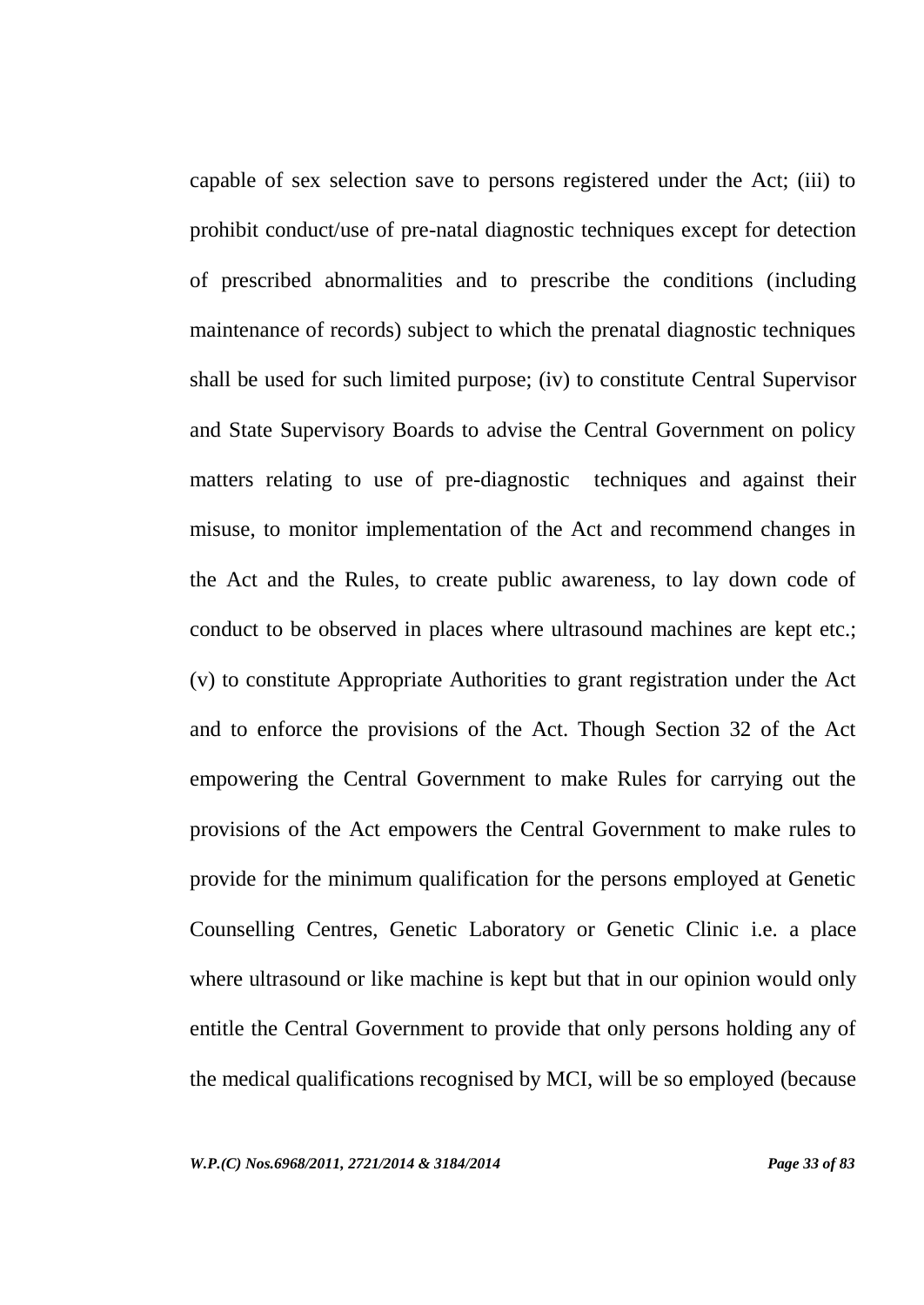ultrasound and like machines are medical tools) but would not entitle the Central Government to prescribe or coin new or additional qualifications. We say so because that is not the provision in the Act and the Rules under Section 32 can be made only for carrying out the provisions of the Act. Once the PNDT Act is not found to be dealing with medical education, the power to make rule prescribing minimum qualification cannot be understood as a power to establish a qualification but has to be necessarily understood as power to prescribe only those qualifications which are recognised by MCI. This is more so since the Act in Section 2(m) and (p) expressly refers to qualifications recognized by MCI.

32. We are unable to find any provision in the PNDT Act empowering any of the bodies constituted thereunder i.e. the Central Supervisory Board or the State Supervisory Boards or the Appropriate Authorities or the Advisory Committees or even the Central Government to prescribe the qualifications for practising medicine with the aid of an ultrasound machine or to prescribe the nature and content i.e. curriculum of the said qualification or the duration of the qualification. The task of prescribing the education and training without which a person cannot practise in the field of medicine is a highly technical and important task requiring in depth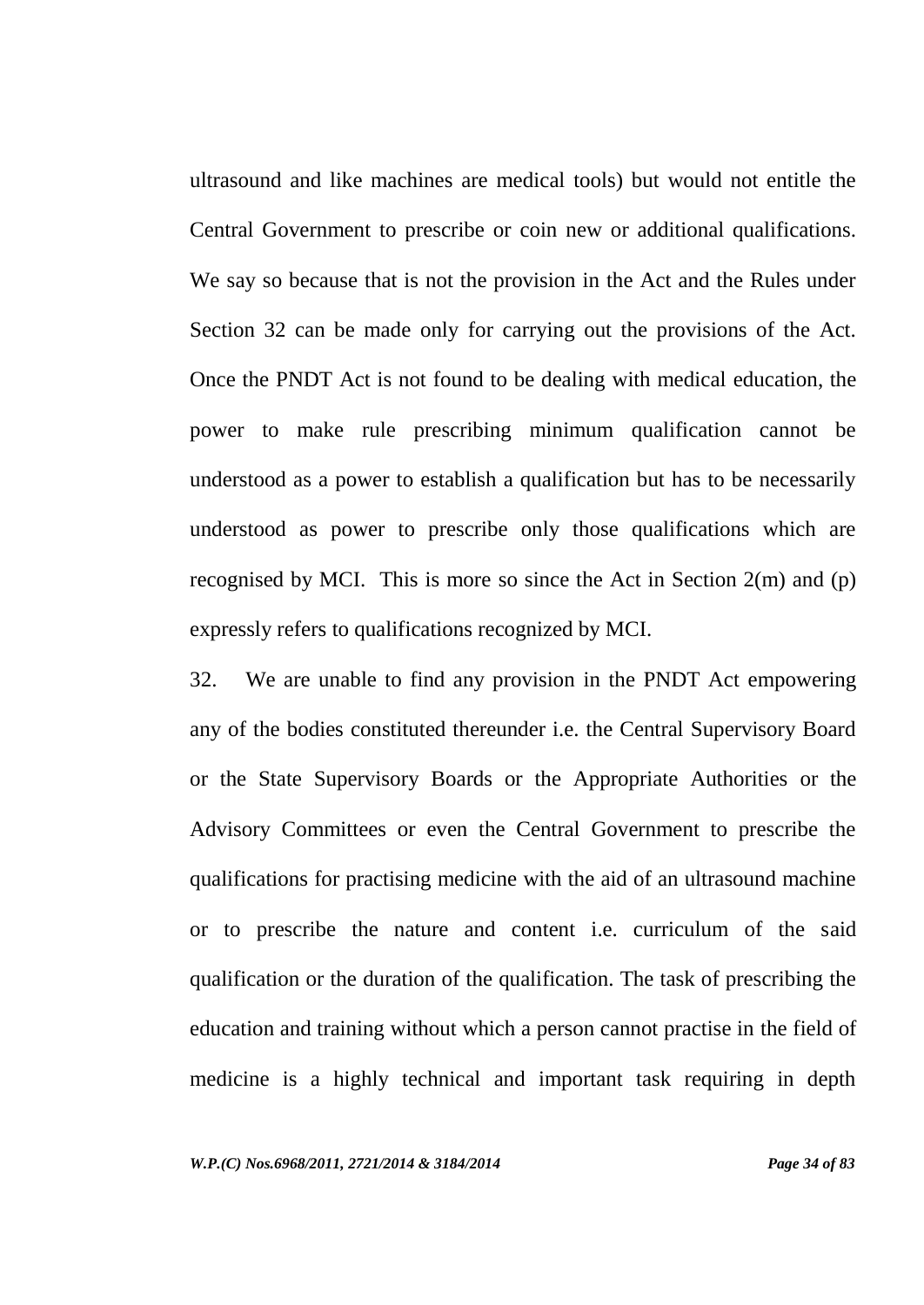knowledge of what all practise in that field of medicine entails as it is then only that that the person before being permitted to practise therein can be equipped therewith. It is inconceivable that without any whisper even in any of the provisions of the Act in this regard, the Act could be intended to be or can be held to be concerned with prescribing the qualification and course content of that qualification for practising medicine with the aid of or through the medium of ultrasound machine. The said power cannot be generally inferred. In contradistinction, the MCI Act, enacted to provide for the reconstitution of the Medical Council of India and the maintenance of a Medical Register for India and for matters connected therewith, a) in sub Sections 10A, 10B, 11, 12, 13, 14 and 20 makes detailed provisions qua medical qualifications which are/can be recognised, b) vide Section 15, permits names of any those holding recognised medical qualifications to be entered in the Medical Register to be maintained and confers right in them only to practise medicine, c) vide Section 16 empowers the MCI to ensure that the medical colleges/institutions are imparting requisite medical education and holding examinations in the courses for which recognition has been given to them, d) vide Section 19 provides for withdrawal of recognition, e) vide Section 19A empowers MCI to prescribe minimum

*W.P.(C) Nos.6968/2011, 2721/2014 & 3184/2014 Page 35 of 83*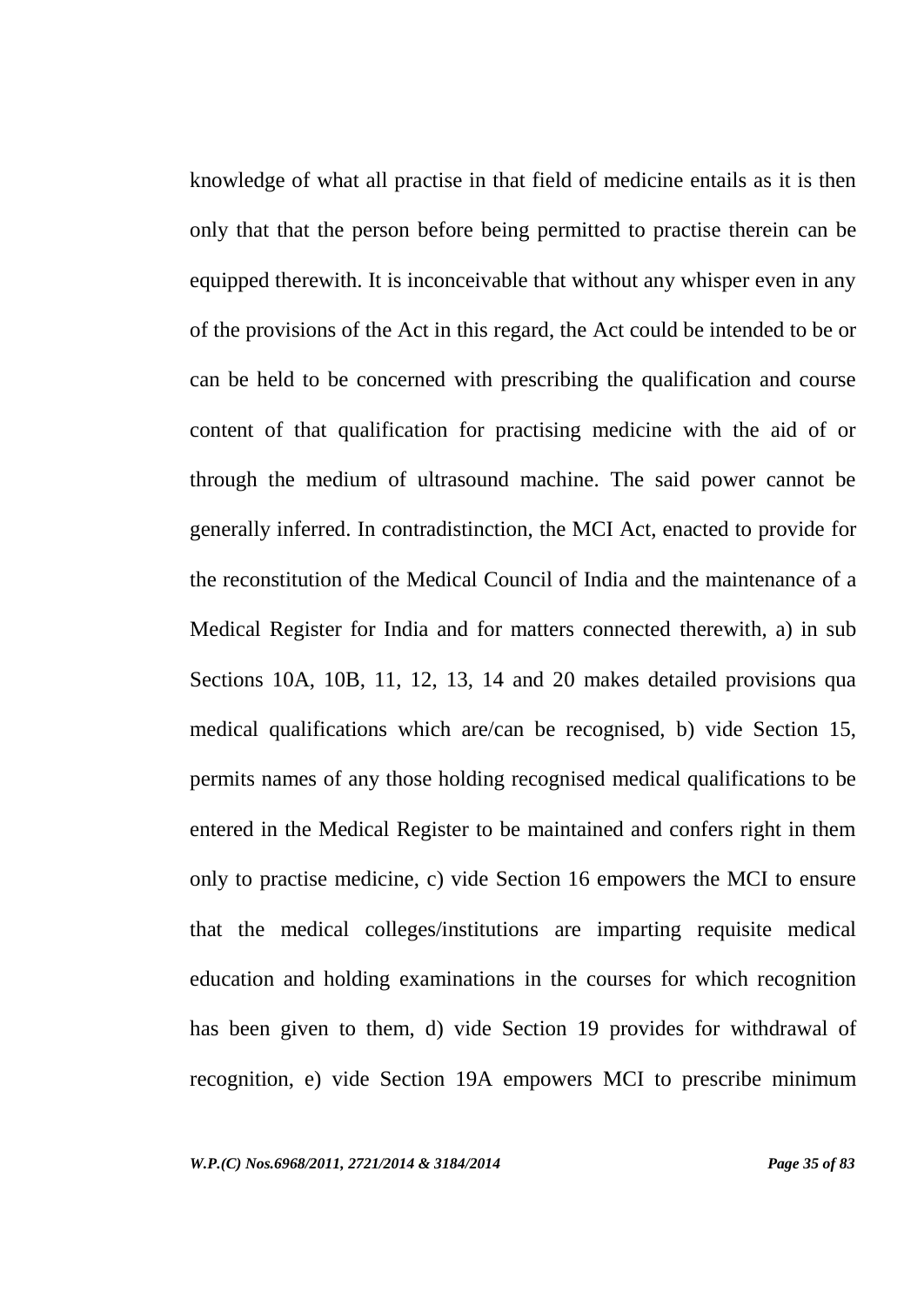standards of medical education, f) vide Section 20A empowers the MCI to prescribe the professional conduct, etiquette and code of ethics to be followed by medical practitioners, and so on. The Schedules to the MCI Act are found to give detailed description of recognised medical qualifications.

33. Not only so, even if the concern sought to be addressed by the PNDT Act were to be held to include use of ultrasound machines only by those who are educationally equipped and trained therefor, it belies logic, why the prescription in the Act in this regard would be confined to use of ultrasound machines only for pre-natal diagnostic procedures when it is undisputed that the said machines are used for other diagnostic procedures as well. There is not mention whatsoever thereof in the Act or the Rules (though interestingly mention thereof is made in the Six Months Training Rules). It cannot be that though the MCI recognised medical qualifications educate and train for use of ultrasound machine qua other diagnostic procedures but not qua prenatal. Certainly the legislature cannot be presumed to be so arbitrary as to, while addressing the concern of not allowing use of ultrasound machines by those who are not qualified therefor, address it qua one of the diagnostic procedures only and not others. It further cannot be presumed that though MCI is competent to prescribe and regulate award of medical qualifications

*W.P.(C) Nos.6968/2011, 2721/2014 & 3184/2014 Page 36 of 83*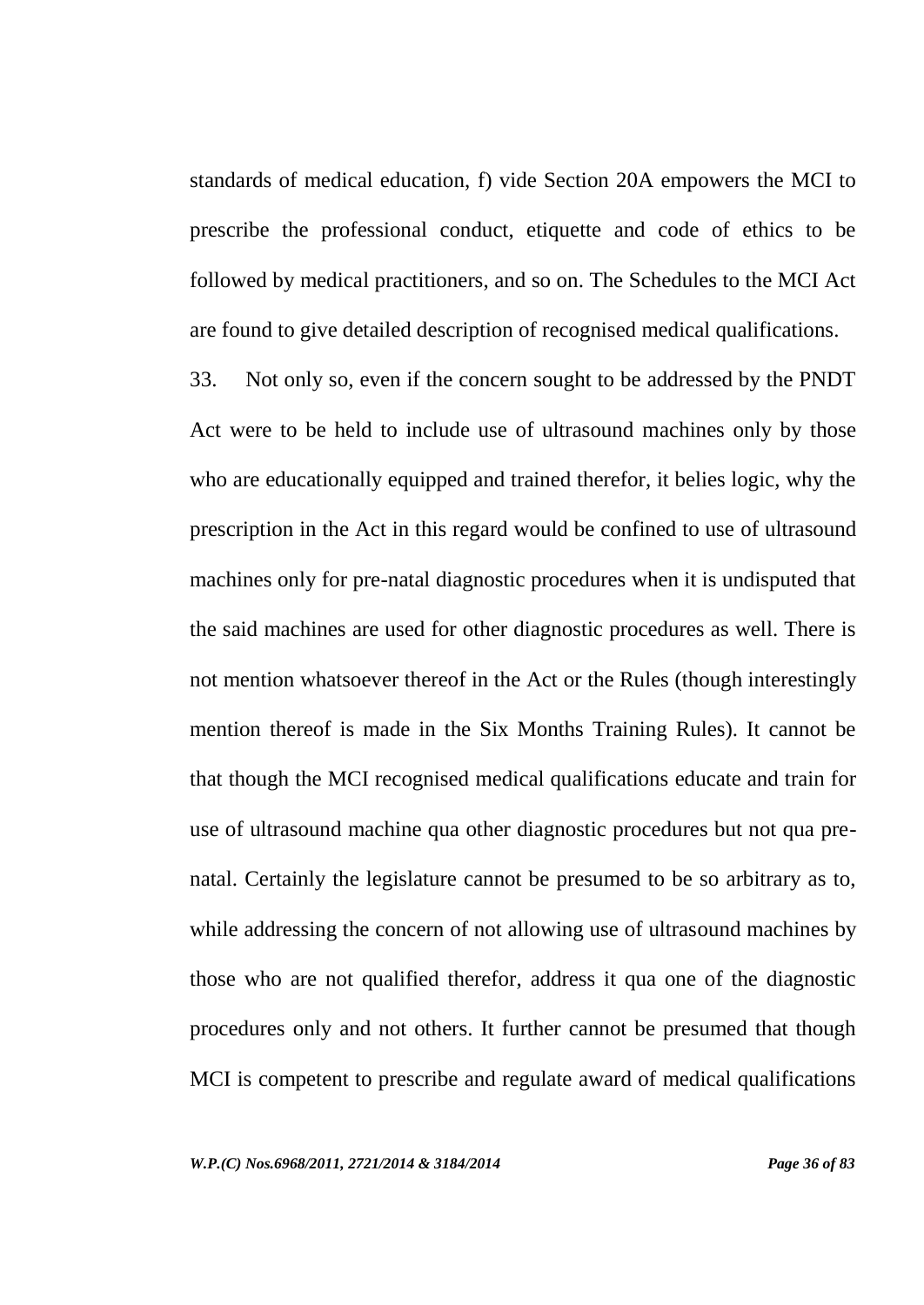to enable a person to prescribe medicines and treatment to and even to conduct surgery on patients but not to do the same to enable a person to diagnose with the aid of ultrasound machine. In this regard it is also worth noting that under Section 10A of the MCI Act, the power of the Central Government to grant permission for establishment of medical colleges and for opening a new or higher course of study or training including a post graduate course of study or training, is "notwithstanding anything contained in this Act or any other law for the time being in force".

34. We are therefore unable to comprehend the purport of the impugned provisions prescribing the qualification of persons who can use and operate the ultrasound machines and like. It is not as if prior to the coming into force of the PNDT Act the ultrasound machines were in the hands of persons other than "Doctors". Even in diagnostic centres where "technicians" were operating the ultrasound machines, they were under the control and supervision of 'Doctors' and it was the 'Doctors' who were preparing and signing the reports of ultrasound diagnosis/test. It was the 'Doctors' only who were misusing the same for sex determination, as is evident from reports in the news media of the stray cases detected of violation of the Act.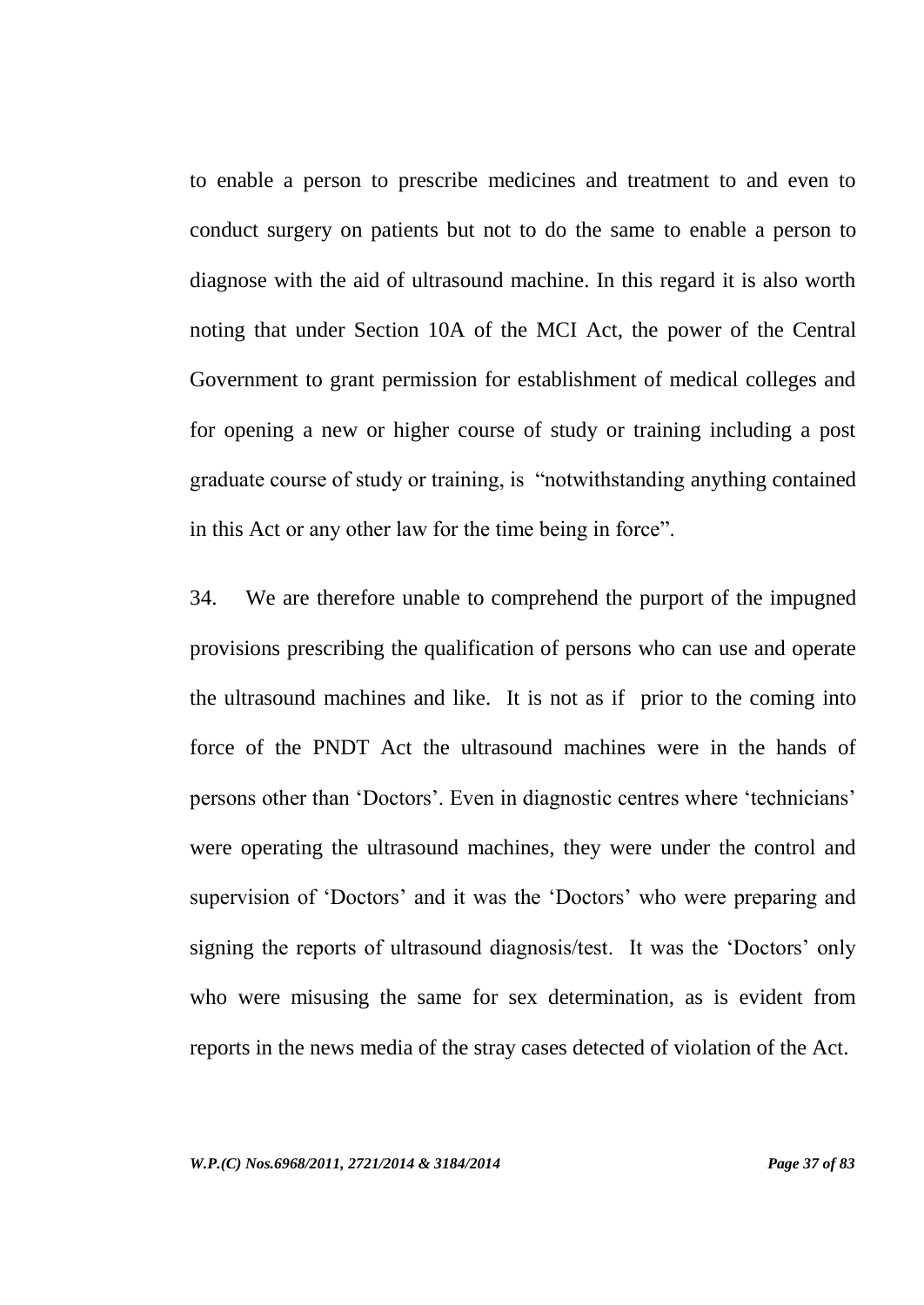35. Section 16 of the PNDT Act prescribing the functions of the Central Supervisory Board constituted under Section 7 of the Act prescribes one of the functions as, to create public awareness against the practice of preconception sex selection and prenatal determination of sex of foetus leading to female foeticide. We find the Supreme Court also to have, in orders reported in (2001) 5 SCC 577, (2003) 8 SCC 398 and (2003) 8 SCC 410 in C*entre For Enquiry into Health and Allied Themes (CEHAT) Vs. UOI* as well as in orders reported in (2013) 4 SCC 1, (2014) 16 SCC 426 and (2015) 9 SCC 740 in *Voluntary Health Association of Punjab Vs. UOI*, repeatedly emphasised the need to sensitise the people and create public awareness against the practise of prenatal determination of sex and female foeticide.

36. Therefrom the legislative intent appears to be to allow use of ultrasound machines only by those who can be sensitised to the issue. Though to us it appears that the issue is a moralistic and not a legal one and such sensitisation is not dependent upon literacy and there appears to be no basis for presuming that the ultrasound machines prior to the coming into force of PNDT Act were in the hands of persons who could not even be so sensitised or for apprehension that they will be so in future, but we still fail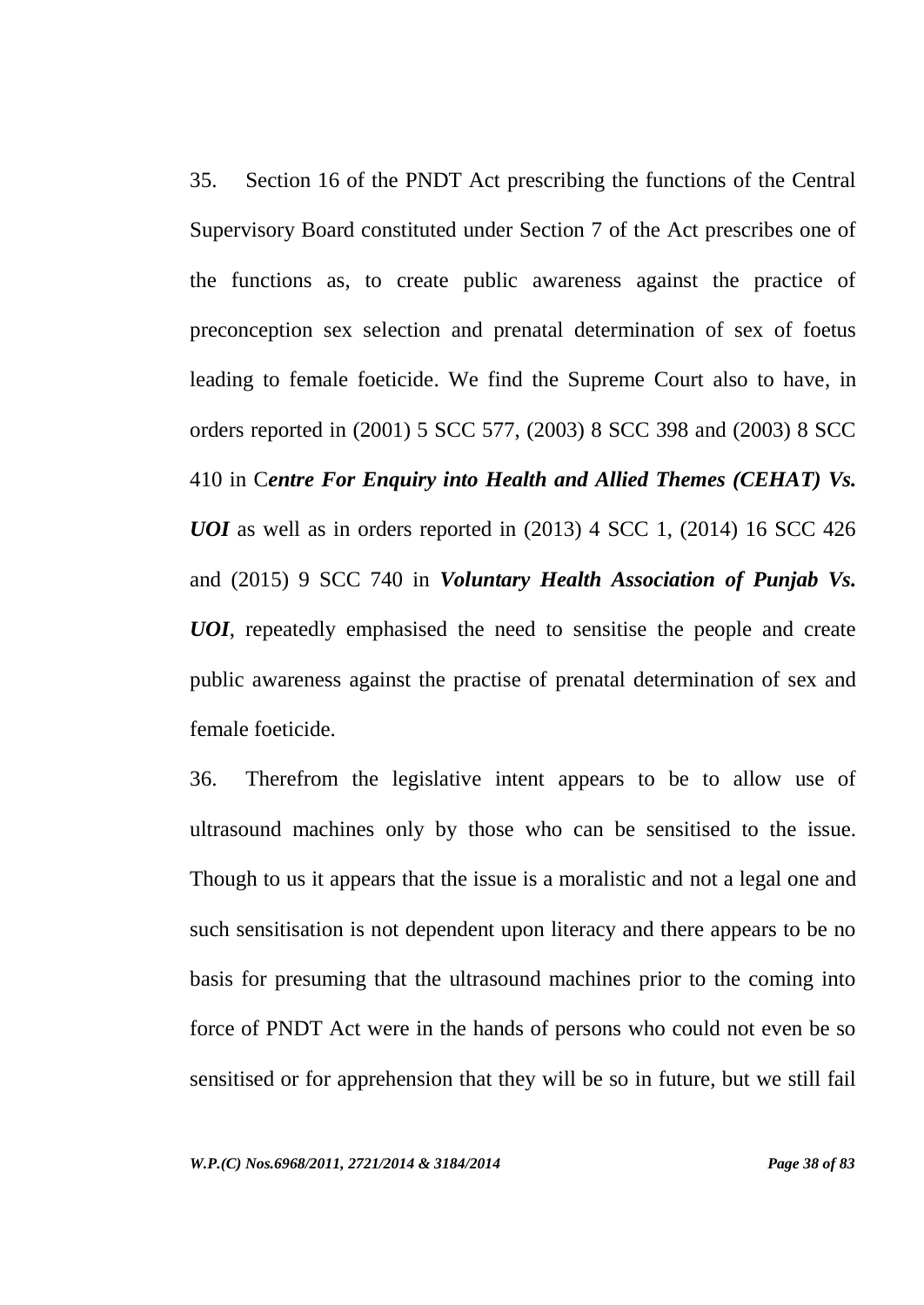to see any nexus between the provisions of the PNDT Act and the aim and objective of enactment thereof on the one hand and the impugned PNDT Rule and the Six Months Training Rules with which we are concerned in these petitions, on the other hand

37. We are of the opinion that for the purposes of prevention of sex determination through ultrasound machines or other radiological techniques, it matters not whether the ultrasound machine is in the hands of an MBBS or an MBBS with six months training or an MBBS with one year experience who has cleared the competency test or in the hands of MD radiologist / obstetrics.The qualification of MBBS itself is a highly sought after qualification, to secure which one has to first appear in a competitive examination for admission to a medical college and thereafter has to undergo the rigours of passing the MBBS examination. By no stretch of imagination can it be said that an MBBS qualified person lacks education or understanding to be not able to comprehend the fatal consequence of female foeticide as a result of sex determination or the morality behind the same. In our opinion, to understand the said aspects, the one year experience or passing the competency test or undergoing the six months training or acquiring the post-graduate qualification, add no further to the person. To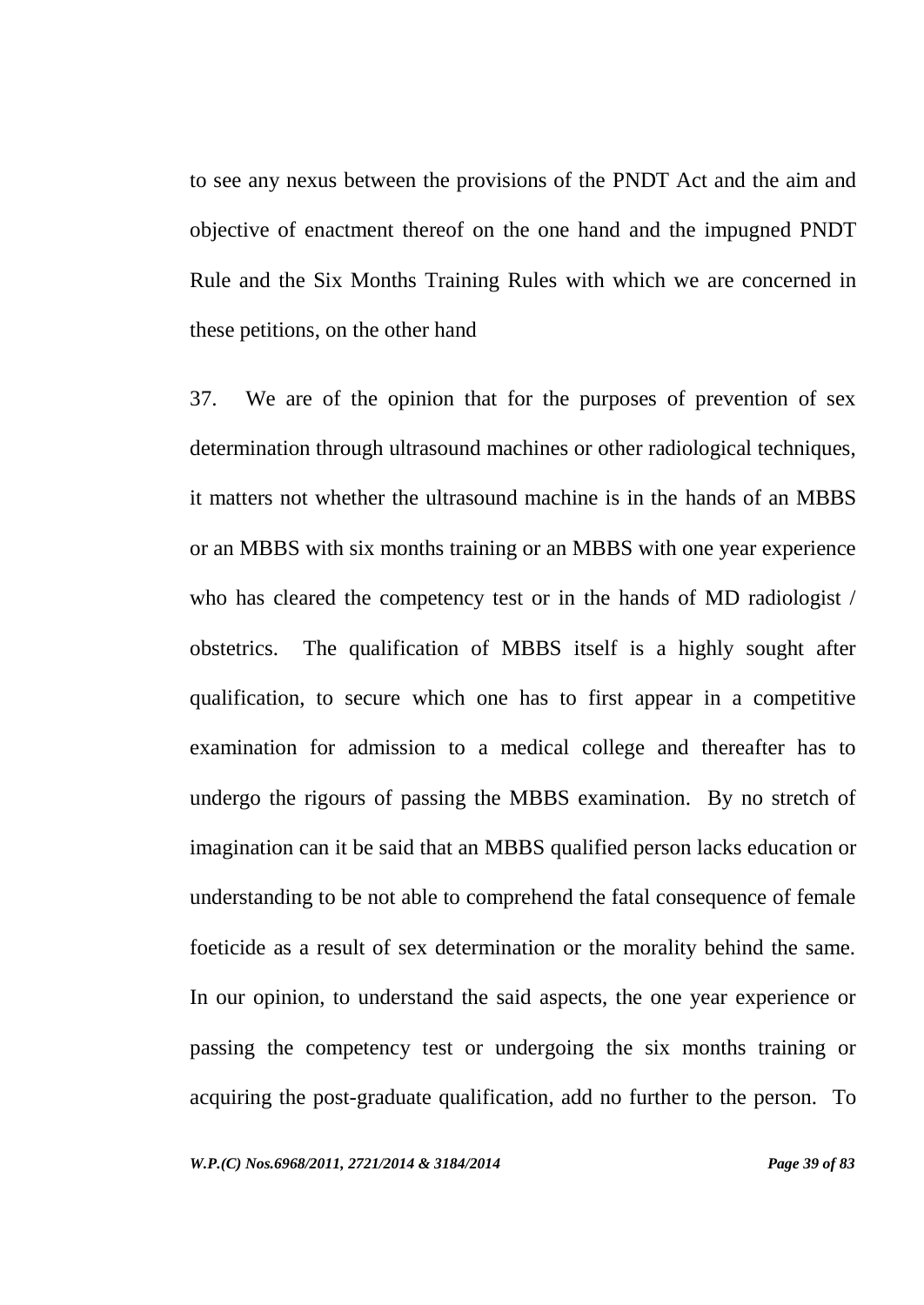make an as educated a person as a 'Doctor' understand the ill effects of sex determination and that use thereof for the purposes of female foeticide is a crime, there is no need to require him either to undergo post-graduation or a six months training or gain a one year experience or pass a competency test. By doing so, he will not be less likely to break the said law than he would be without the same. It is not as if holding a medical qualification recognised by MCI does not have any concern with the conduct/behaviour of the holder thereof. The holder thereof is required to abide by the standards of professional conduct and etiquette and code of ethics prescribed by MCI in exercise of power under Section 20A of the MCI Act. Moreover, when the holder of medical qualification is capable of being sensitised with the code of conduct/etiquette/ethics, he/she can certainly be sensitised to the issue of PNDT without being required to undergo any training/experience.

38. We are constrained to observe that in the matter of the said legislation, the destination appears to have been forgotten during the journey from September, 1991 when the Pre-natal Diagnostic Techniques (Regulation and Prevention of Misuse) Bill, 1991 was first introduced in the Lok Sabha to the enactment of the PNDT Act and the Rules and the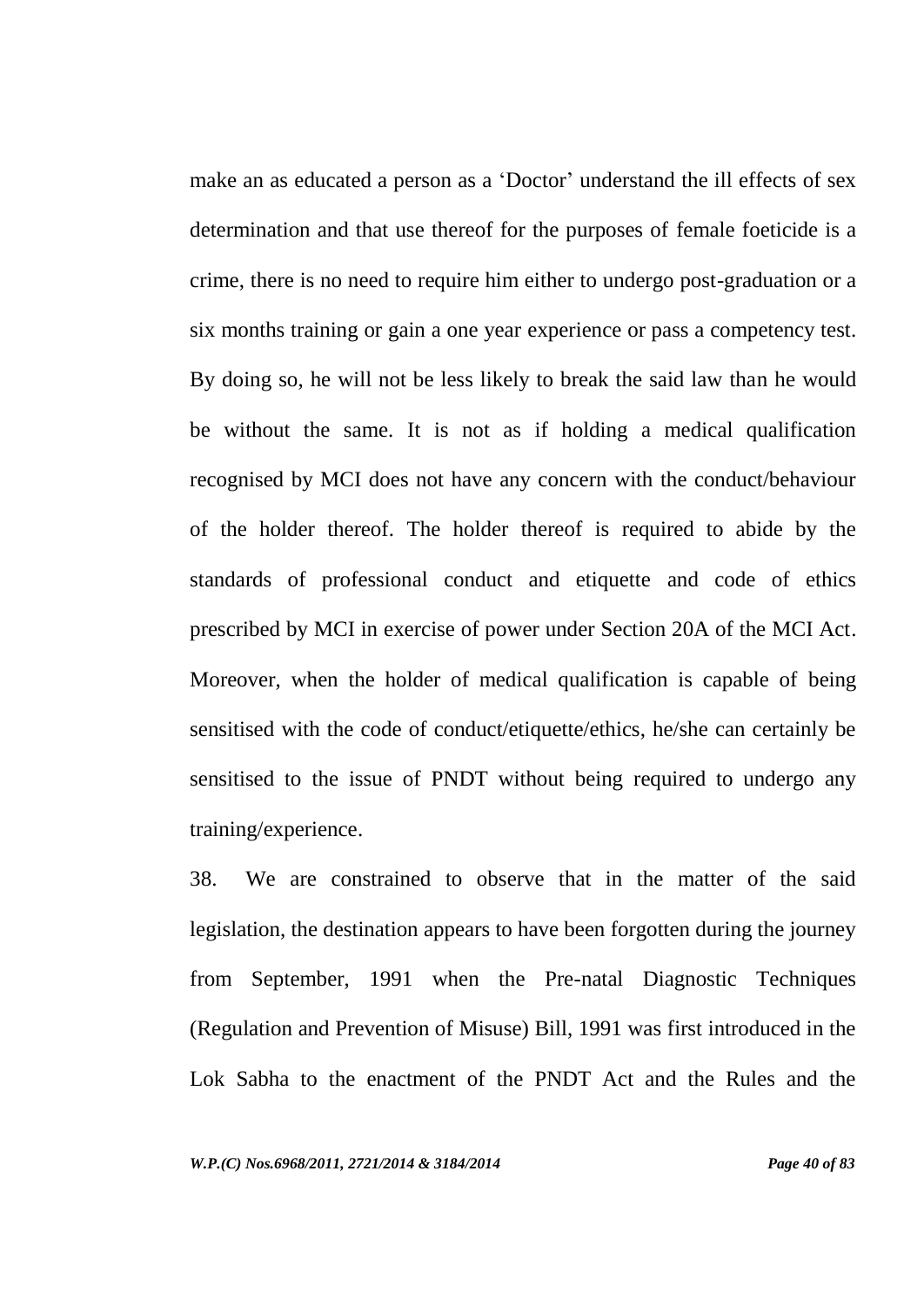amendments thereto.

39. The result thereof is evident. Inspite of the law having been enacted nearly quarter of a century back, the child sex ratio continues to fall as admitted by the Union of India in its counter affidavit filed in the year 2014 in WP(C) No. 3184/2014. A surfing of the internet does not show any improvement thereafter either. The PNDT Act, clearly has failed to serve the purpose.

40. One of the reasons therefor, as far as we can gauge is the unnecessary emphasis on regulating and enforcing those provisions which do not serve the aim and objective of the Act and at the expense of detection of violations of the prohibitions imposed by the Act and which appear to continue unabated. The entire enforcement machinery created under the Act appears to be engrossed in the mammoth paper work of registration of ultrasound machines and other diagnostic tools, even if in use of medical professionals for non prenatal diagnosis and of ensuring that the records required to be maintained by the registrants are maintained. In all this exercise, there appears to be little time left for identifying those misusing the ultrasound machine for sex determination and who are going undetected.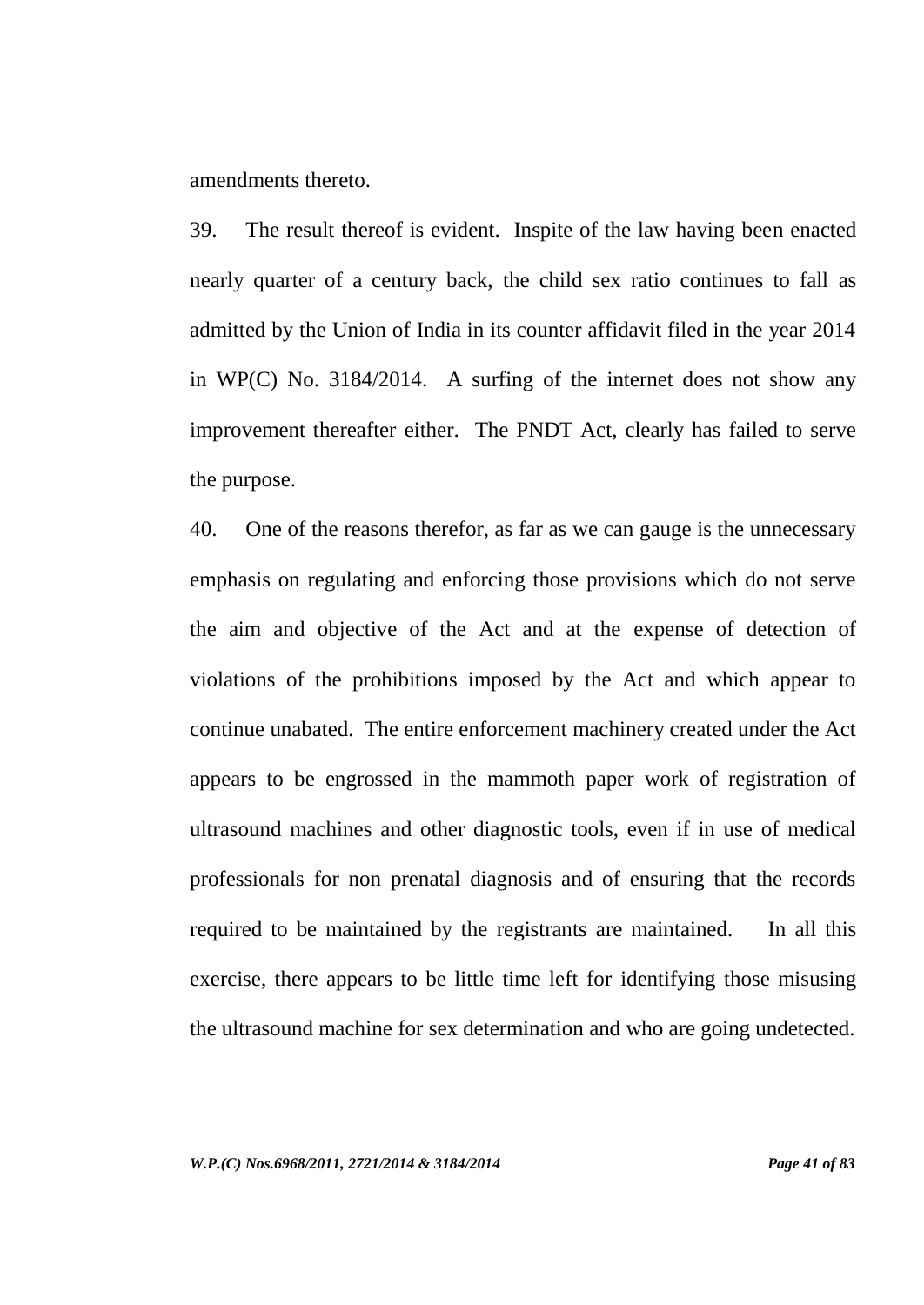41. We now proceed to deal with the rival contentions, to answer the following:

- A. Interpretation of Section 2(p) of the PNDT Act, i.e. who is authorised to operate and use a ultrasound machine.
- B. Whether Rule 3(3)(1)(b) of the PNDT Rules (after the amendment w.e.f.09.01.2014) is inconsistent with Section 2(p) of the PNDT Act and if so to what effect.
- C. Whether Rule 3(3)(1)(b) of the PNDT Rules (after the amendment w.e.f. 09.01.2014), to the extent it requires a person possessing one of the medical qualifications recognised by MCI Act to undergo six months training as prescribed in the Six Months Training Rules or if having experience of one year in ultrasonography, to take the competency test, for operating and using a ultrasound machine, is arbitrary and if so to what effect.

*W.P.(C) Nos.6968/2011, 2721/2014 & 3184/2014 Page 42 of 83* 42. We may at the outset notice the difference in the stand qua the interpretation of Section 2(p) between the petitioner in WP(C) No. 6968/2011 and the petitioners in the other two petitions. While according to petitioner in WP(C) No. 6968/2011, which represents Doctors with postgraduate degrees in radio-diagnosis, it is only the Doctors with postgraduate degrees in radio-diagnosis who are competent to install, use, operate and report on diagnosis with ultrasound machines and have been doing so in the past and the PNDT Act has for the first time entitled even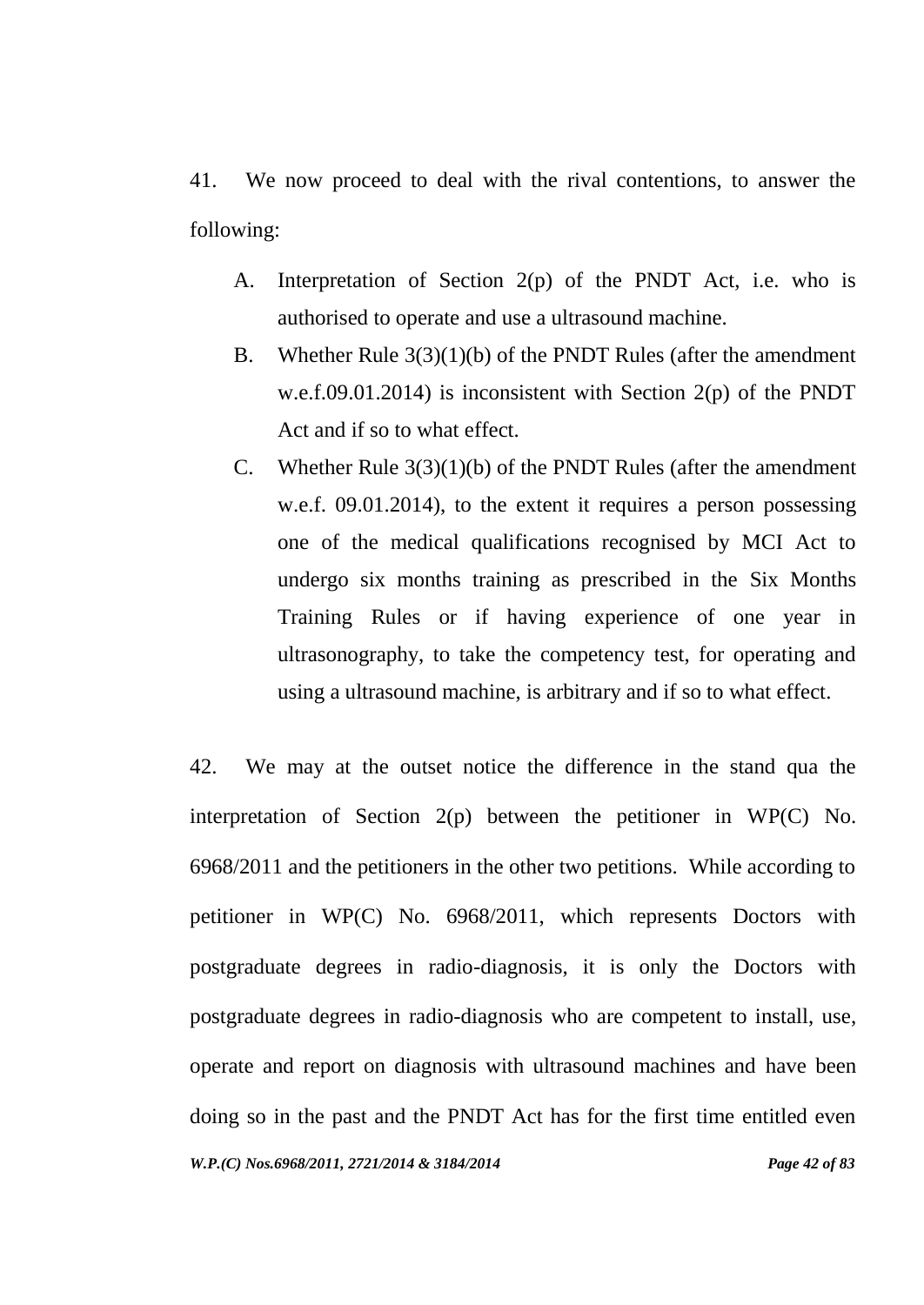those without postgraduate degrees i.e. mere MBBS to do so, the petitioners in other two petitions who represent the general body of Doctors, not necessarily holding postgraduate degree in radio-diagnosis, controvert. However since we have not been shown and have ourselves not been able to find any bar under the MCI Act or any other law/rule/regulation, to using/operating ultrasound machine save with a postgraduate degree in radio diagnosis, we proceed to interpret Section 2(p) literally.

43. Section 2(p) was subject matter of interpretation in *K.L. Sehgal* supra on which heavy reliance has been placed by the respondent Union of India in its counter affidavits as hereinabove recorded. It was the contention of the GNCTD in that case that the word "or" between the words "...Indian Medical Council Act, 1956 (102 of 1956)" and "who possess a postgraduate qualification..." in Section  $2(p)$  of the PNDT Act has to be read as "and". This Court however rejected the said contention reasoning (a) that a plain reading of Section 2(p) shows that a person possessing one of the medical qualifications recognised under the MCI Act is a sonologist and the word "or" only makes possessing of the post-graduate qualification in ultrasonography or imaging techniques or radiology an alternative qualification; (b) that though prior to the insertion of Section  $2(p)$  certain amendments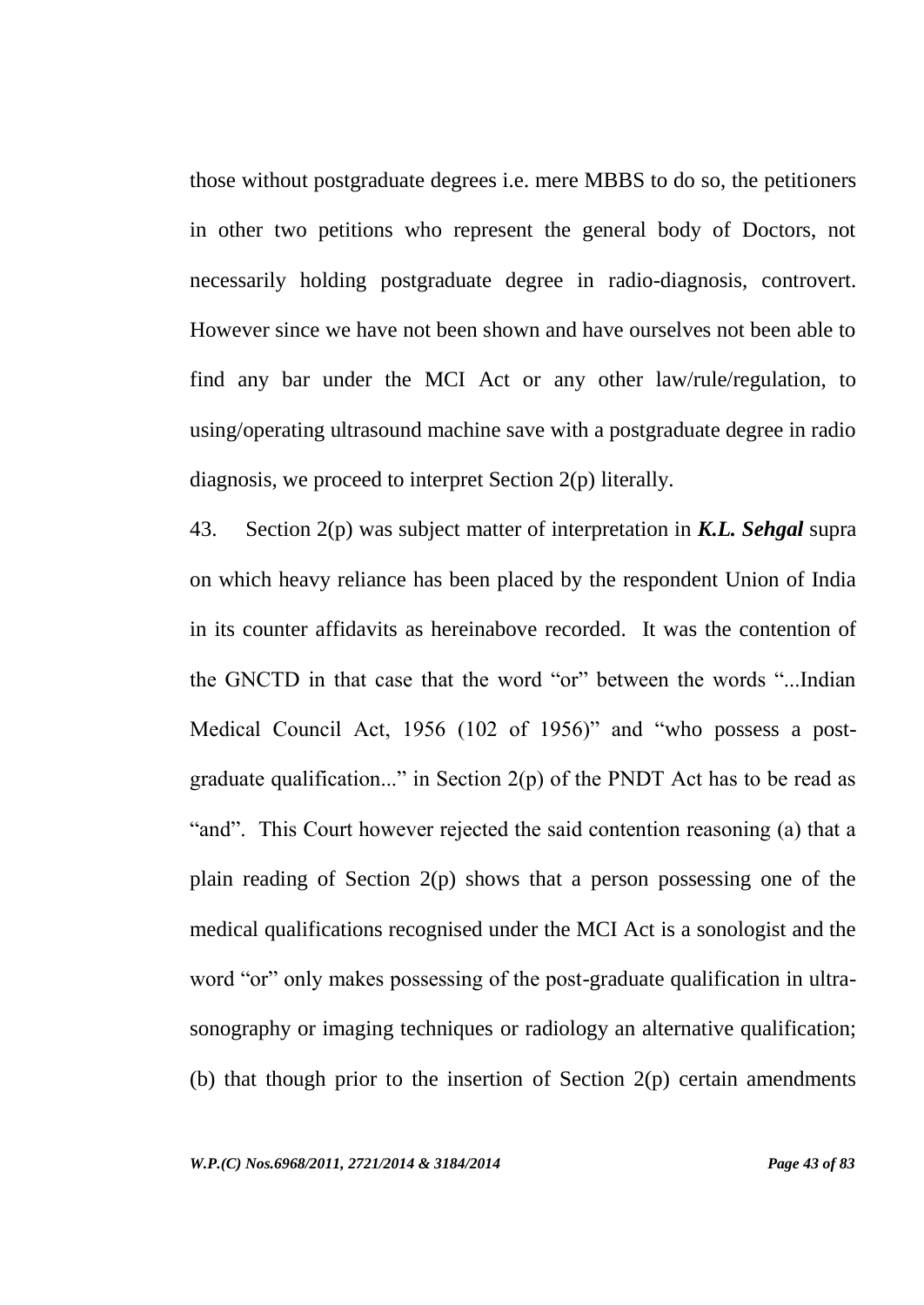were proposed and in which instead of the word "or" the words "and / or" existed but in the ultimate enactment the word "and" was dropped meaning that the definition as was incorporated requires a post-graduate qualification only in the alternative; (c) that the understanding of the definition in Section  $2(p)$  is also reflected in Regulation  $3(3)(1)(b)$  (as it stood then i.e. prior to amendment w.e.f. 09.01.2014) which enabled a sonologist or a imaging specialist or a radiologist or registered medical practitioner having postgraduate decree or diploma or six months training or one year experience in sonography or image screening to set up a genetic clinic / ultrasound clinic / imaging centre; (d) that if the word "or" is read as "and", then the words which indicate that the person should be possessing one of the medical qualifications recognised under the MCI Act would be rendered redundant; (e) that to accept the argument that the word "or" should be read as "and" would be reading too many words into Section 2(p) of the PNDT Act, which is not simply permissible; (f) that MCI also in its letter dated  $4<sup>th</sup>$  May, 2009 to one of the petitioners had intimated that a person who either has a MBBS degree or a further specialisation qualification would be able to run an ultrasound clinic provided he or she undergoes six months training in ultrasonography.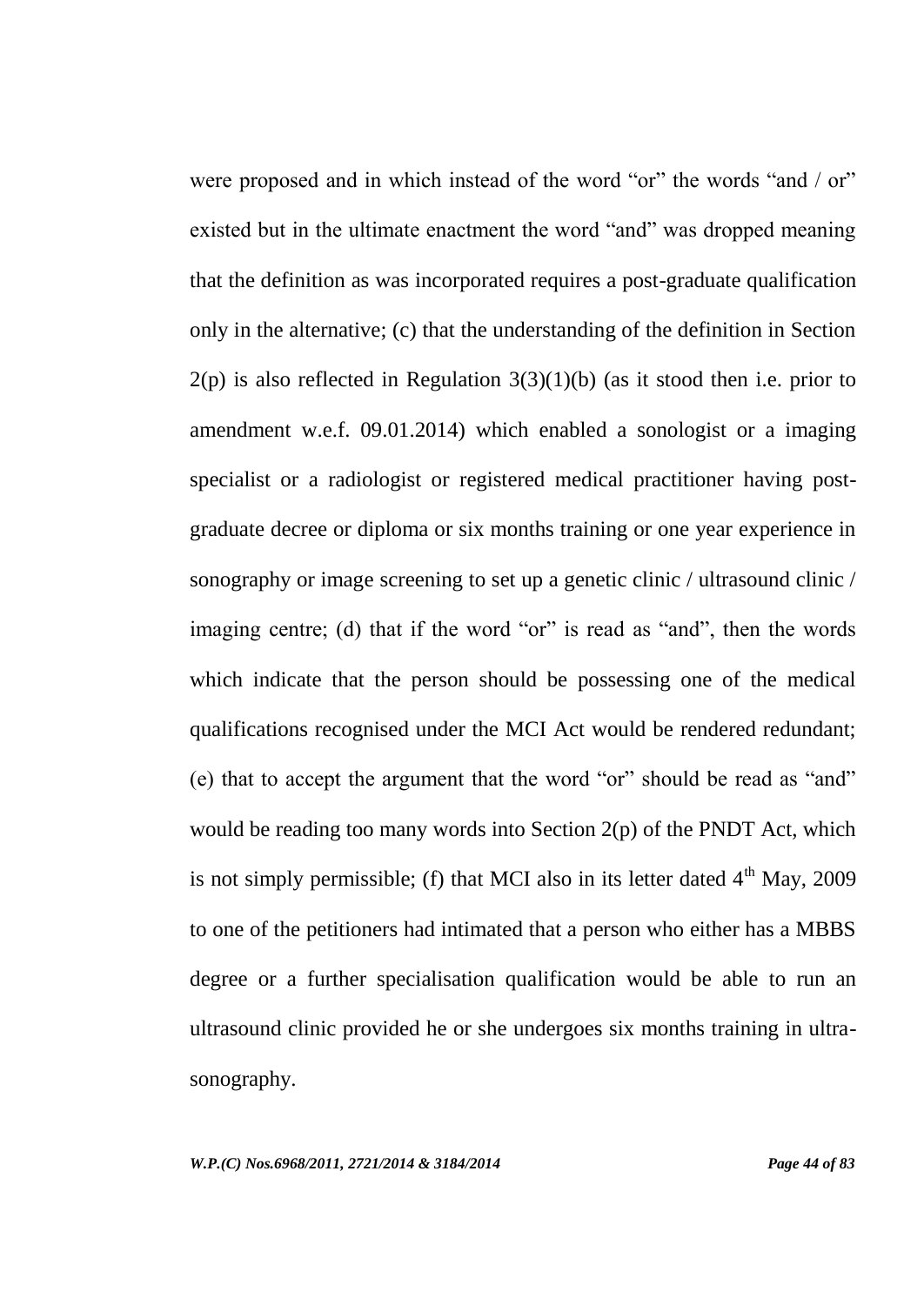44. Union of India and GNCTD were parties to *K.L. Sehgal* and accepted the said judgment and allowed it to attain finality. They have now also not assailed the interpretation of Section 2(p) of PNDT Act therein. Rather, both in their respective counter affidavits have relied heavily thereon. The contention of the petitioners in WP(C)No. 2721/2014 and WP(C) No. 3184/2014 also is that qualification of MBBS or any medical qualification recognized under the MCI Act is enough to operate/use an ultrasound machine. It is only the petitioner in WP(C) No. 6968/2011 which contends that only those with postgraduate degree in radio-diagnosis can do so; however it has been unable to show any requirement of MCI in this regard. We have already hereinabove held that the aim and objective of the PNDT Act was not to prescribe the qualification of persons eligible / qualified to do medical diagnosis with the aid of ultrasound machine but to only prevent misuse thereof for sex determination resulting in female foeticide. We have not been told or are able to comprehend as to how, to serve the said purpose it is relevant whether the ultrasound machine is in hands of a person having qualification of MBBS or of a person holding qualification of M.D. (Radio-Diagnosis). If MCI, which is the specialist body in the field of medicine, is of the opinion that persons having MBBS qualification are entitled to

*W.P.(C) Nos.6968/2011, 2721/2014 & 3184/2014 Page 45 of 83*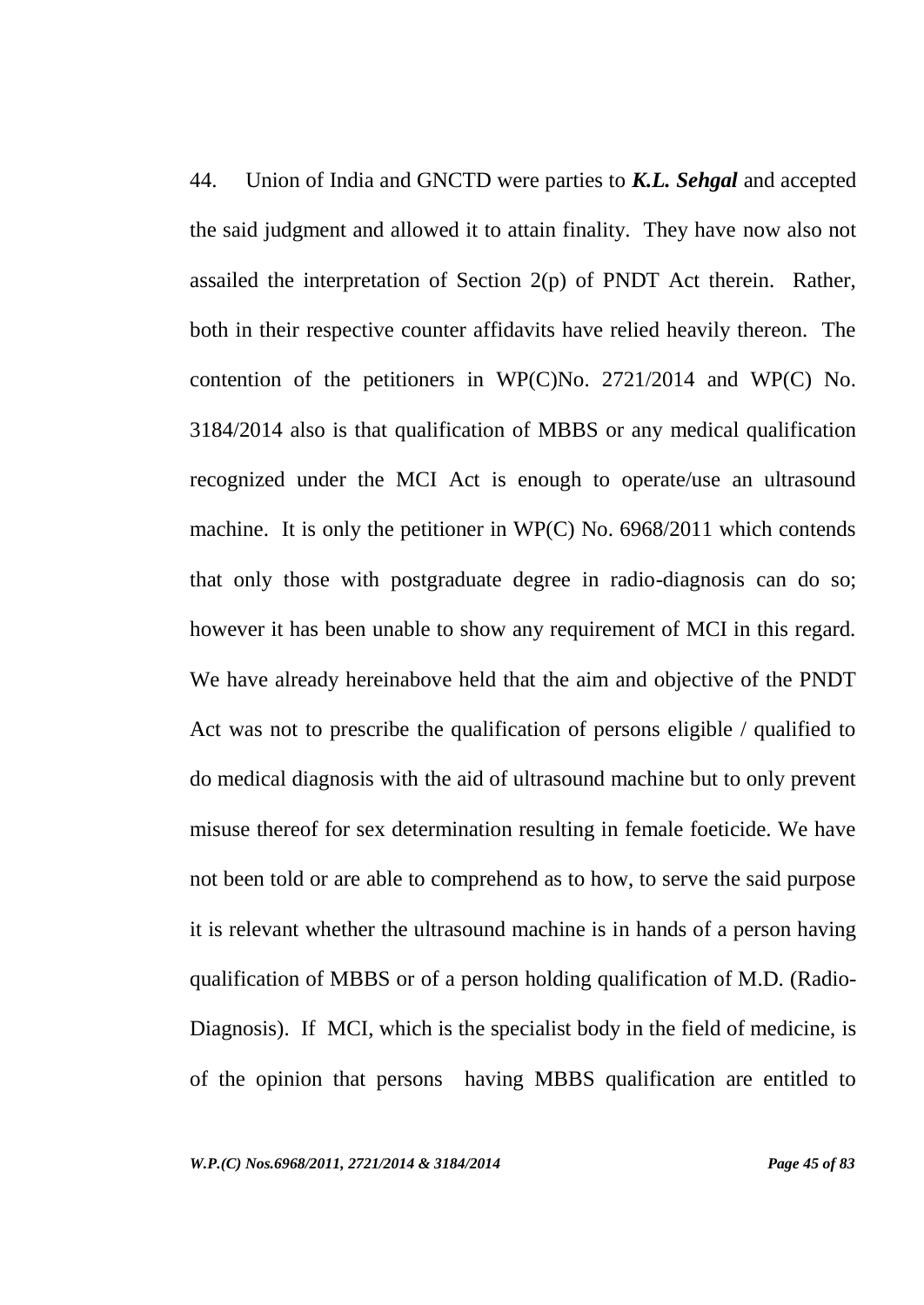practise medicine with use of ultrasound machine, we need look no further. In this light of the matter we do not feel the need to consider the correctness of the interpretation of Section 2(p) in *K.L. Sehgal* supra. We also do not find the amendment of Rule 3(3)(1)(b) w.e.f. 09.01.2014 i.e. after *K.L. Sehgal*, to have any effect thereon. Suffice it is to state that literally, Section 2(p) enables a person who possesses any one of the medical qualification recognised by MCI to be a sonologist or imaging specialist.

45. We will next take up the question, whether the Rule 3(3)(1)(b) of the PNDT Rules as amended w.e.f. 09.01.2014 is contrary to the PNDT Act.

46. Rule 3(3)(1)(b) prescribes the qualifications of those who can set up or those who can be employed in a genetic clinic, ultrasound clinic or a imaging centre. The word employee is defined in Rule 2(b) as a person working in or employed by a genetic clinic or an ultrasound clinic or an imaging centre including those working on part-time, contractual, consultancy, honorary or on any other basis.

47. The Act defines genetic clinic and genetic laboratory in Section 2(d) and (e) thereof as under:

*(d) Genetic Clinic means a clinic, institute, hospital, nursing home or any place, by whatever name called, which is used for conducting pre-natal diagnostic procedures;*

*W.P.(C) Nos.6968/2011, 2721/2014 & 3184/2014 Page 46 of 83*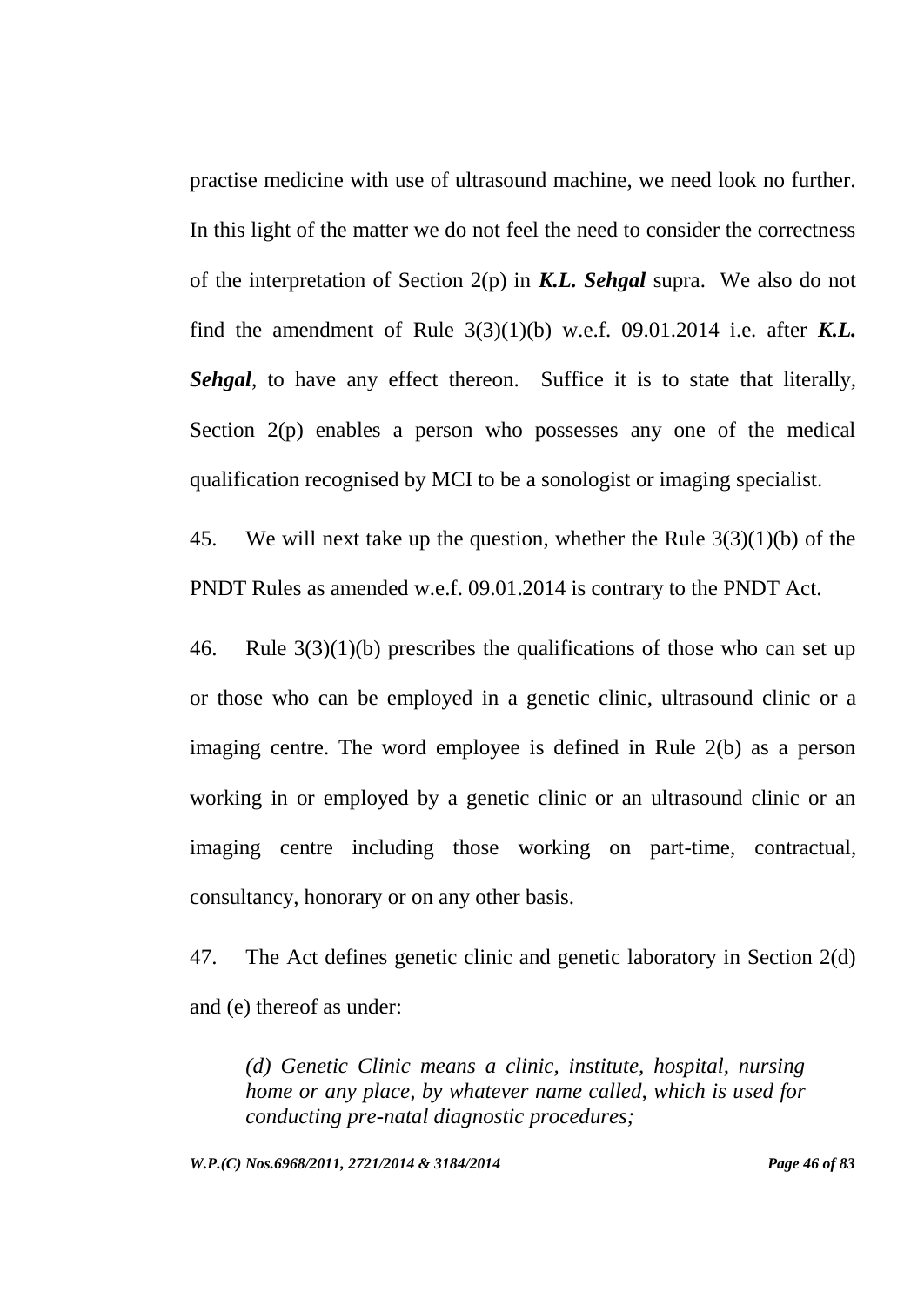*Explanation- For the purposes of this clause, "Genetic Clinic" includes a vehicle, where ultrasound machine or imaging machine or scanner or other equipment capable of determining sex of the foetus or a portable equipment which has the potential for detection of sex during pregnancy or selection of sex before conception, is used.*

*(e) Genetic Laboratory means a laboratory and includes a place where facilities are provided for conducting analysis or tests of samples received from Genetic Clinic for pre-natal diagnostic test;*

The terms 'ultrasound clinic' and 'imaging centre' used in Rule 3(3)(1)(b) are not defined in the Act or the Rules.

48. "Pre-natal diagnostic procedures" [used in Section 2(d)], "prenatal diagnostic techniques' and 'prenatal diagnostic test' are defined in Section  $2(i)$  (j) and (k) of the PNDT Act as under:

*(i) pre-natal diagnostic procedures means all gynecological or obstetrical or medical procedures such as ultrasonography foetoscopy, taking or removing samples of amniotic fluid, chorionic villi, embryo, blood or any other tissue or fluid of a man, or of woman before or after conception, for being sent to a Genetic Laboratory or Genetic Clinic for conducting any type of analysis or pre-natal diagnostic tests for selection of sex before or after conception;*

*(j) pre-natal diagnostic techniques includes all pre-natal diagnostic procedures and pre-natal diagnostic tests;*

*(k) pre-natal diagnostic test means ultrasonography or any test or analysis of amniotic fluid, chorionic villi, blood or any tissue* 

*W.P.(C) Nos.6968/2011, 2721/2014 & 3184/2014 Page 47 of 83*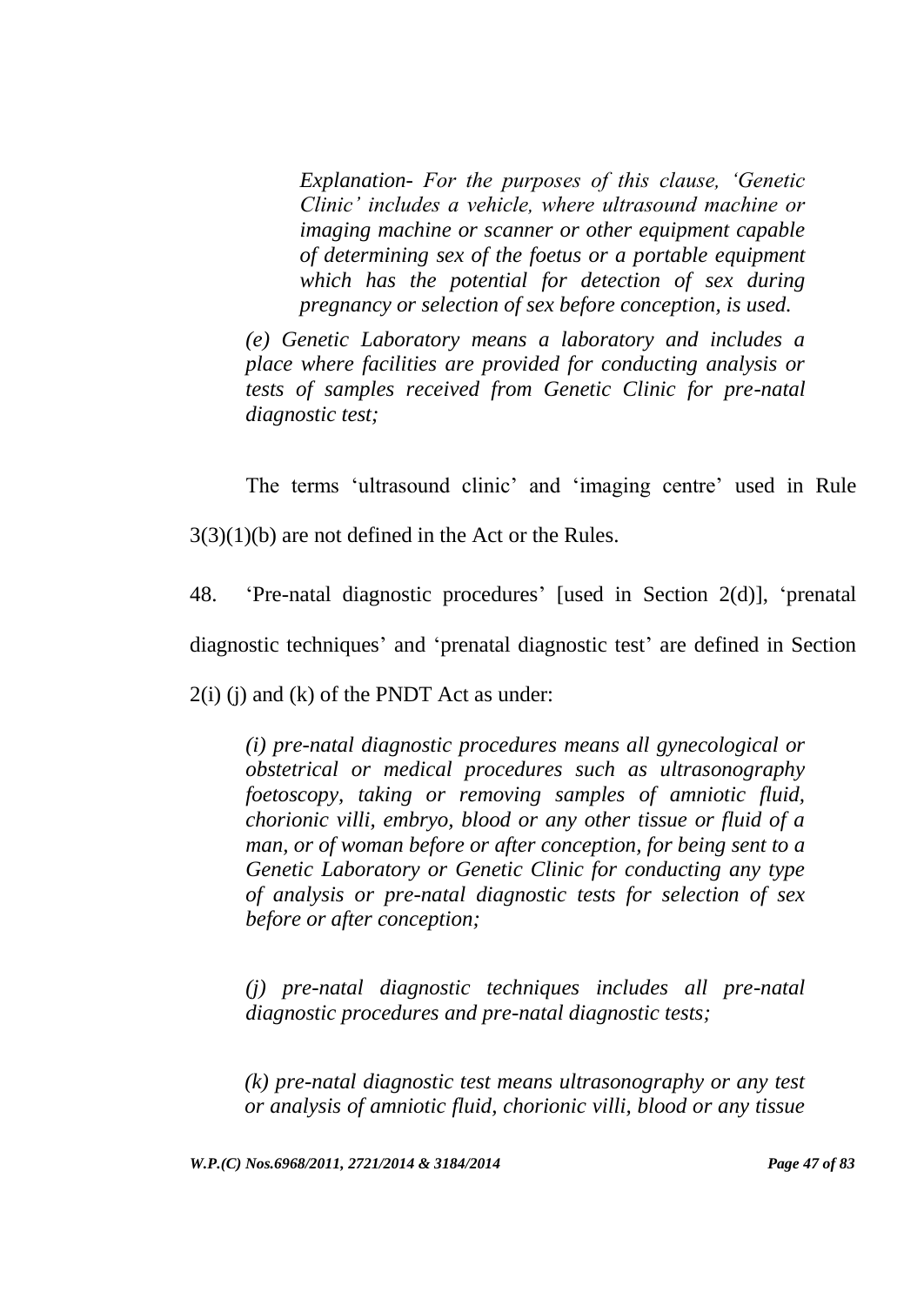*of a pregnant woman or conceptus conducted to detect genetic or metabolic disorders or chromosomal abnormalities or congenital anomalies or haemoglobinopathies or sex-linked diseases;*

49. Though the words ultrasound clinic/imaging centre are not defined as aforesaid but it follows from a conjoint reading of definitions aforesaid that any clinic/institute/hospital/nursing home or other place, though not proclaiming itself to be carrying out pre-natal diagnostic procedure and thus not a genetic clinic but having ultrasound or other machines 'capable of' viewing/imaging the foetus and other organs of human body for selection of sex before or after conception, would be covered thereby.

50. We may in this regard highlight that the definition of genetic clinic in Section 2(d) of the Act, as per the Explanation thereto includes a place where ultrasound or imaging machine 'capable of' determining sex of the foetus or having potential for detection of sex during pregnancy or selection of sex before conception is used. The explanation being "inclusive", cannot be confined to vehicle. This becomes further evident from Section 18(1), which also uses the word 'capable of' and is as under:

## *18. Registration of Genetic Counselling Centres, Genetic Laboratories or Genetic Clinics:*

*(1) No person shall open any Genetic Counselling Centre, Genetic Laboratory or Genetic Clinic, including clinic,* 

*W.P.(C) Nos.6968/2011, 2721/2014 & 3184/2014 Page 48 of 83*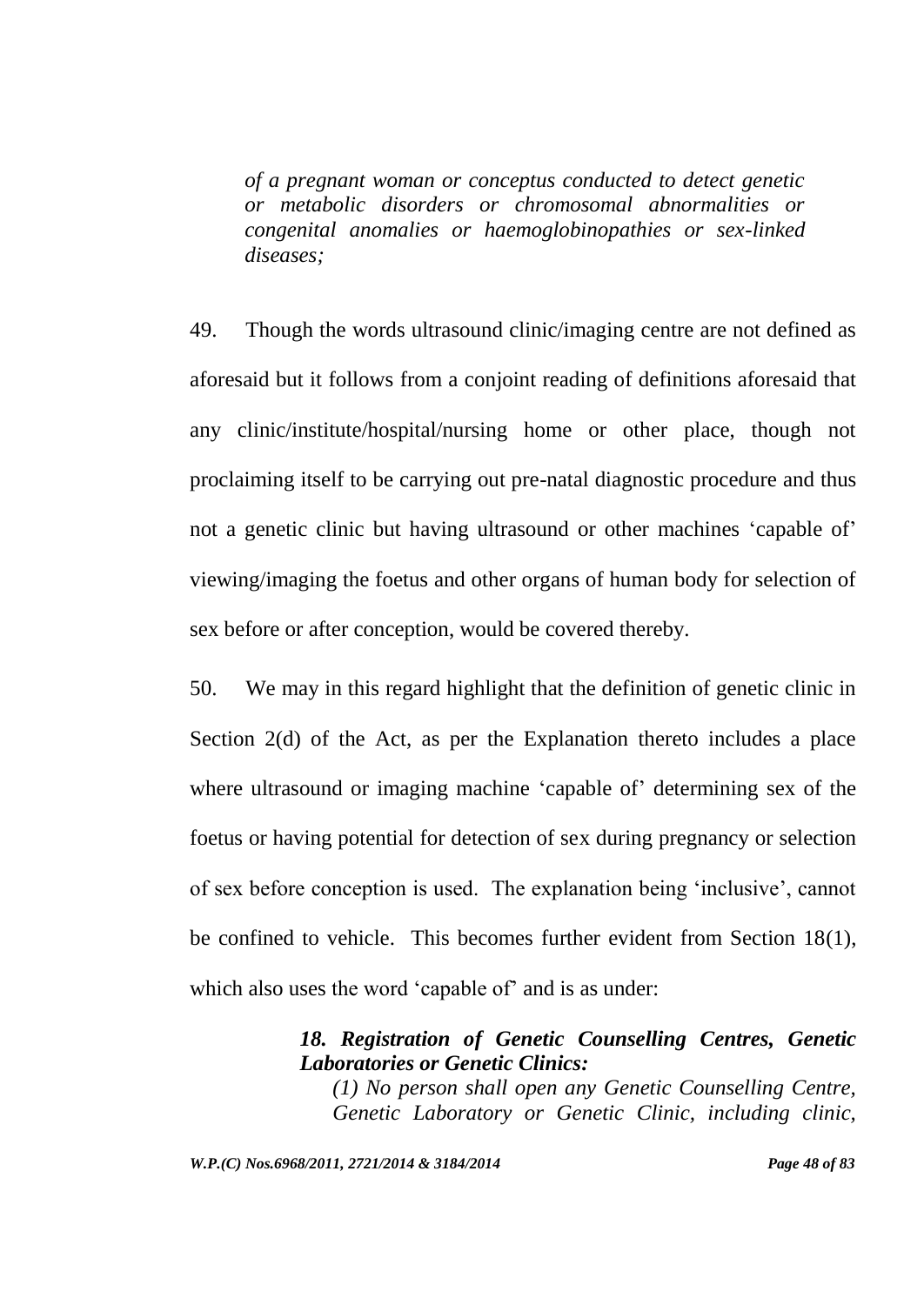*laboratory or centre having ultrasound or imaging machine or scanner or any other technology capable of undertaking determination of sex of foetus and sex selection, or render services to any of them, after the commencement of the Prenatal Diagnostic Techniques (Regulation and Prevention of Misuse) Amendment Act, 2002 unless such centre, laboratory or clinic is duly registered under the Act.*

51. The Act thus takes within its sweep all places/vehicles where ultrasound machine or other machine are kept, whether for prenatal diagnostic procedures or not, if they are capable of sex determination. We will deal further with this aspect in the discussion under question 'C' framed by us in para 41 above.

52. That brings us back to, whether Rule  $3(3)(1)(b)$  is inconsistent with Section  $2(p)$  for the reason of expanding the definition of sonologist as given in Section 2(p) of the Act.

53. Rule 3(3)(1)(b) prescribes the qualifications for setting up of or for employment in a genetic clinic /ultrasound clinic/imaging centre.

*W.P.(C) Nos.6968/2011, 2721/2014 & 3184/2014 Page 49 of 83* 54. Though the PNDT Act in Section 2(p) defines the words sonologist or imaging specialist but there is thus nothing in the Act to indicate what a sonologist or imaging specialist as defined in the PNDT Act can do or what he/she is prohibited from doing. There is absolutely nothing in the Act entitling a sonologist or imaging specialist, as defined therein, to use/operate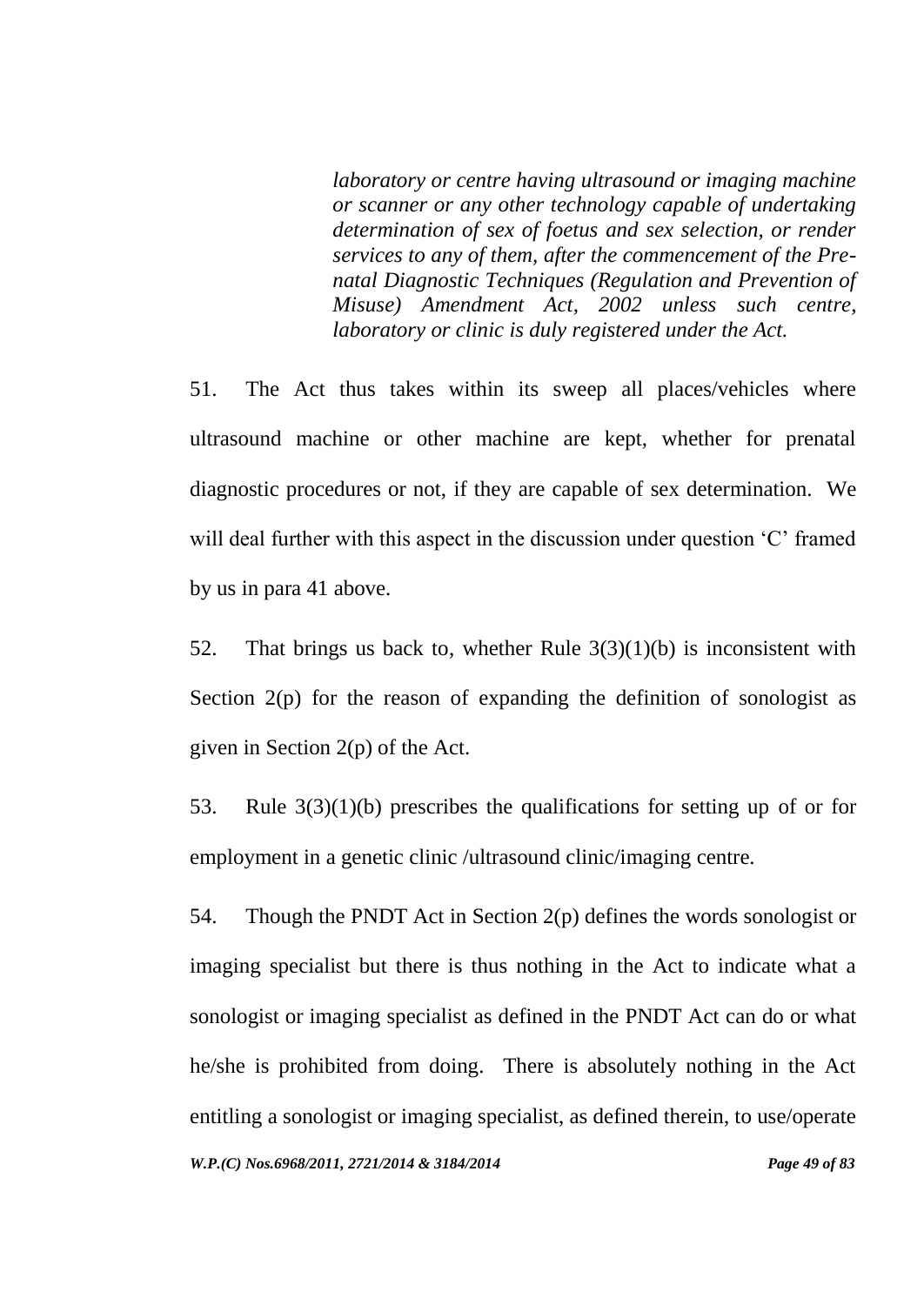a ultrasound machine or imaging machine or to set up a genetic clinic / ultrasound clinic/imaging clinic. In fact the word sonologist, besides in Section 2(p), is used only at two other places in the Act i.e. in Section  $16A(2)(f)(v)$  while prescribing the categories of persons from whom members of the State Advisory Board are to be appointed and in Section 23(3) while prescribing the punishment for a person who approaches any Genetic Counselling Centre, Genetic Laboratory, Genetic Clinic or Ultrasound Clinic or Imaging Clinic or a medical geneticist, gynaecologist, sonologist or imaging specialist or registered medical practitioner or any other person for sex selection. The word imaging specialist is used only in Section 23(3). The said provisions do not vest any right in sonologist or imaging specialist as defined in Section 2(p) to set up or seek employment in a place having ultrasound or like machine. On the contrary the Act, by Section 32(2)(i) empowers the Central Government to make rules providing for the minimum qualification for persons employed in genetic clinic and which as aforesaid would include ultrasound clinic and imaging clinic and in exercise of which power Rule 3(3)(1)(b) has been enacted.

55. The question thus, of Rule 3(3)(1)(b) being inconsistent with Section 2 (p) does not arise.

*W.P.(C) Nos.6968/2011, 2721/2014 & 3184/2014 Page 50 of 83*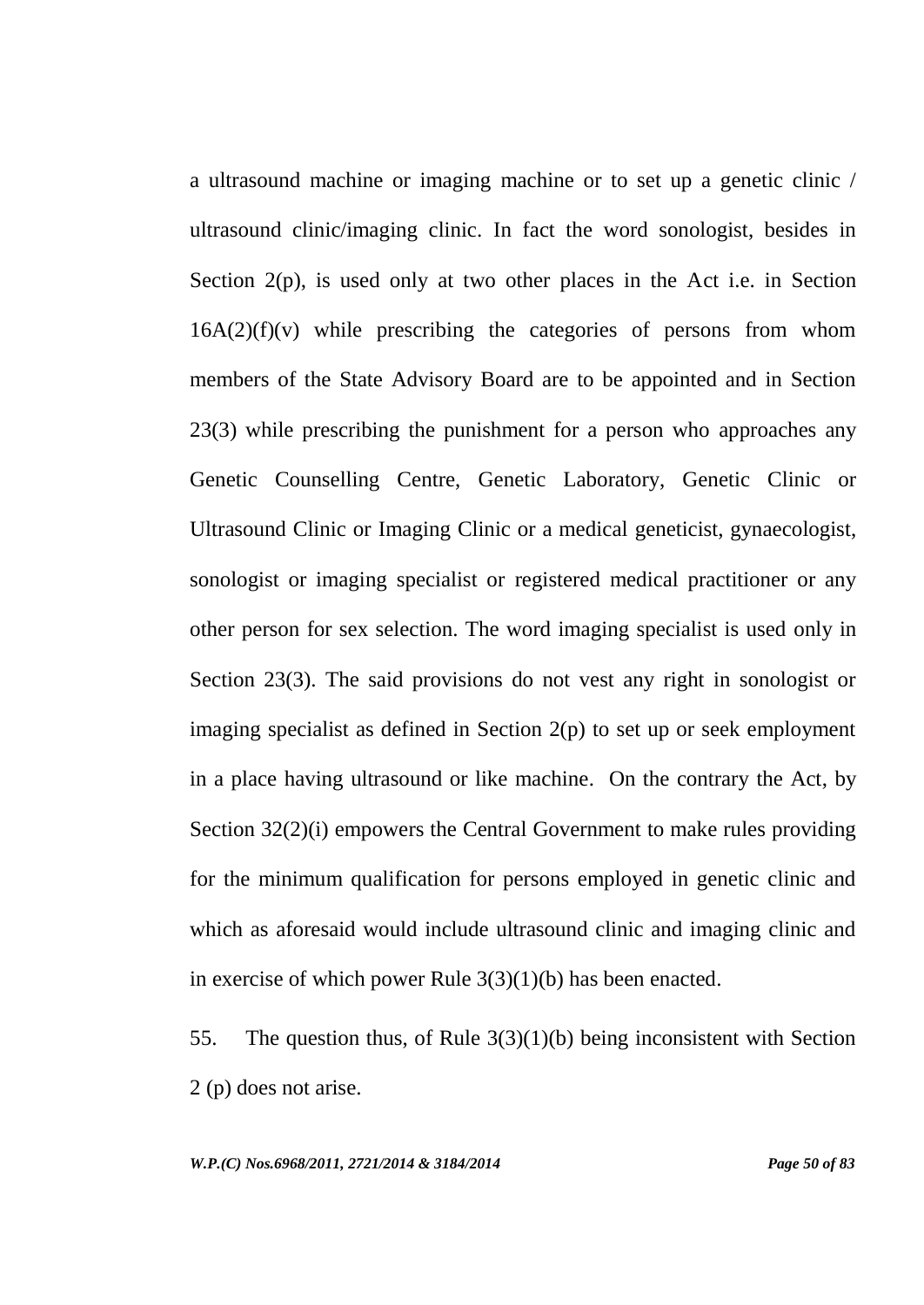56. We may at this stage deal with the contention of senior counsel for the petitioner in WP(C)No.2721/2014 of the words "registered medical practitioner" in Rule  $3(3)(1)(b)$  referring to registered medical practitioner as defined in Rule 2 (ee) of the Drugs and Cosmetics Rules, 1945. We do not find any merit therein because 'registered medical practitioner' is defined in Section 2(m) of the Act as under:

*(m) registered medical practitioner means a medical practitioner who possesses any recognised medical qualification as defined in clause (h) of section 2 of the Indian Medical Council Act, 1956, (102 of 1956), and whose name has been entered in a State Medical Register;*

and Rule 2(f) is as under:

*2.(f) words and expressions used herein and not defined in these rules but defined in the Act, shall have the meanings, respectively, assigned to them in the Act.*

57. That brings us to question "C" framed by us in para 41 above. There are two limbs of it i.e. whether the insistence in Rule  $3(3)(1)(b)$  read with Rule 6(2) of the Six Months Training Rules on six months training or one year experience coupled with passing the competency test is arbitrary, and if not, whether the insistence thereon even for those intending to or using the ultrasound machines or imaging machines for purposes other than pre-natal diagnostic procedures is arbitrary.

*W.P.(C) Nos.6968/2011, 2721/2014 & 3184/2014 Page 51 of 83*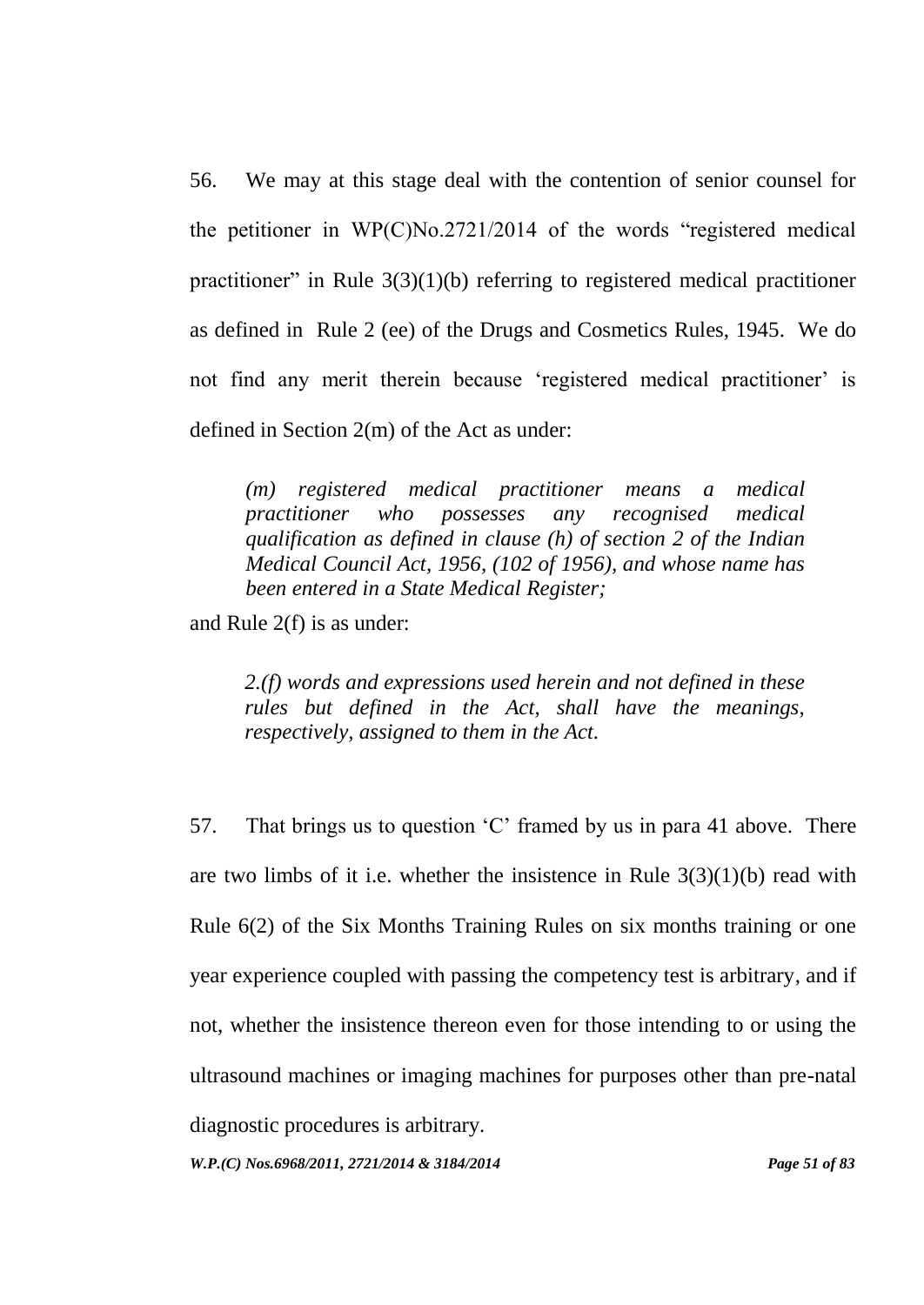58. Rule 3(3)(1)(b) refers to a Sonologist or Imaging Specialist and which words, in terms of Rule 2(f) supra would take their colour from their definition of Sonologist or Imaging Specialist in Section 2(p) of the Act. In this context the challenge in W.P.(C) No.6968/2011 to Section  $2(p)$ becomes relevant. It remains unrebutted that in the Schedule to the MCI Act there is no "post-graduate qualification, in ultrasonography or imaging techniques" referred to in Section 2(p). The reference certainly cannot be to any such qualification which is not recognised by MCI. Section  $2(p)$  thus indeed is faulty to the said extent and none can claim under Rule  $3(3)(1)(b)$ on the basis of having a postgraduate qualification in ultrasonography or imaging techniques, till such qualification is included in the schedule to the MCI Act.

59. Rule  $3(3)(1)(b)$ , even prior to amendment with effect from 9<sup>th</sup> January, 2014, referred to six months training or one year experience in sonography or image screening. There admittedly was no prescribed six months training or prescription for one year experience. It however appears that registrations under the PNDT Act were being granted on the basis of training / experience with any other person registered under the Act and certificate issued by that person and there was a lot of arbitrariness as was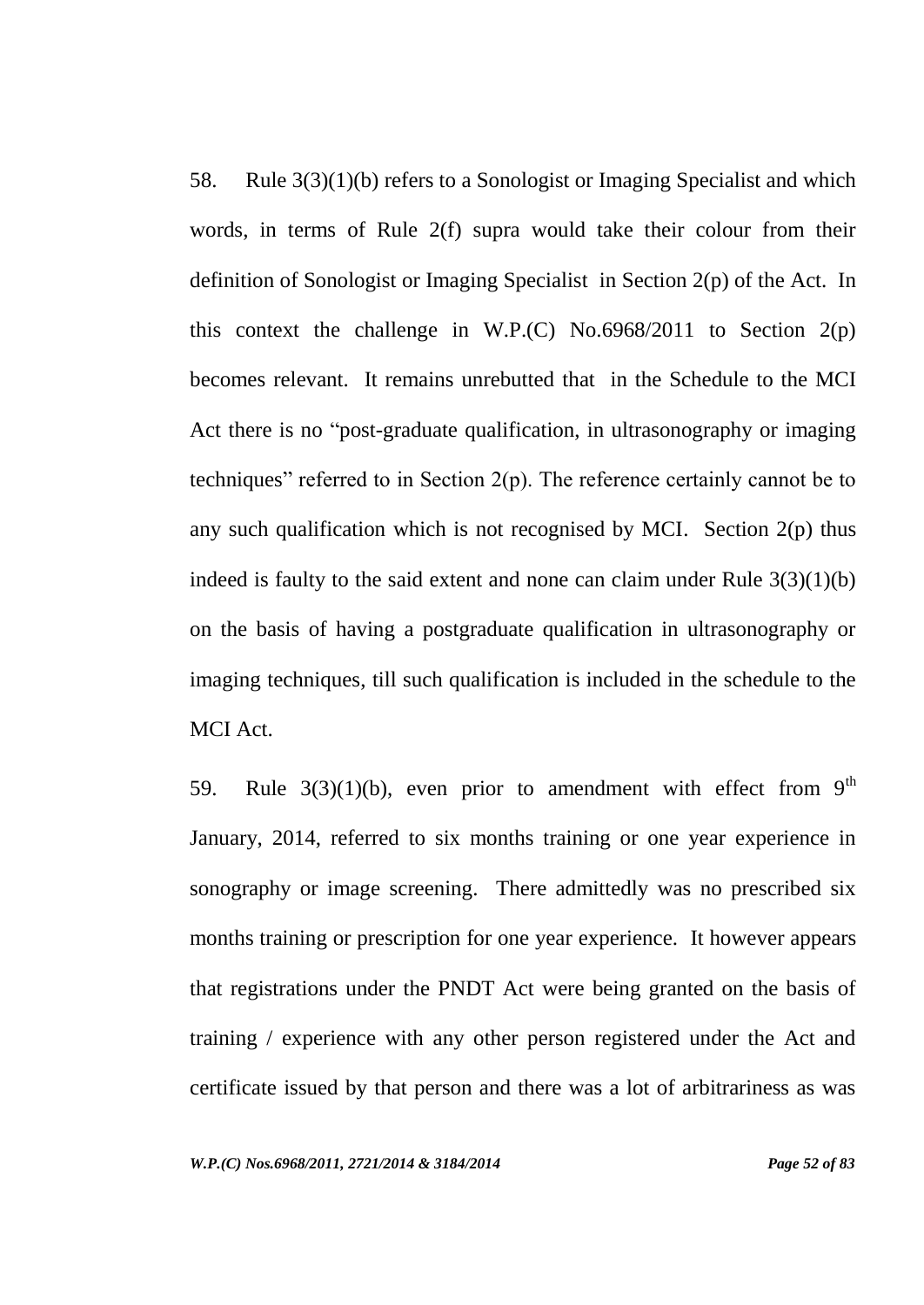noticed in *K.L. Sehgal* supra. However since in the absence of any prescription, the reference to six months training or one year experience was not an impediment to anyone obtaining registration, the occasion for challenging the same did not arise. It was rather the grievance of the petitioner in W.P.(C) No.6968/2011 that taking advantage of the faulty definition of Sonologist or Imaging Specialist as aforesaid in Section 2(p) and the absence of any prescription / rules regarding six months training and one year experience, those not competent to set up a ultrasound clinics, had obtained registrations under the Act, defeating rather than serving the purpose of the Act.

60. However upon the framing of Six Months Training Rules and the amendment of Rule  $3(3)(1)(b)$  with effect from 9<sup>th</sup> January, 2014, the cause of action as per contentions aforesaid has accrued.

61. The respondent UOI has attributed the said amendments solely to *K.L. Sehgal*.

62. Since the respondents in their counter affidavits have extensively referred to *K.L. Sehgal*, notice at this stage may be taken thereof. The learned Single Judge was therein concerned with rejection of the application of doctors of two well-known established radiology / ultrasound clinics of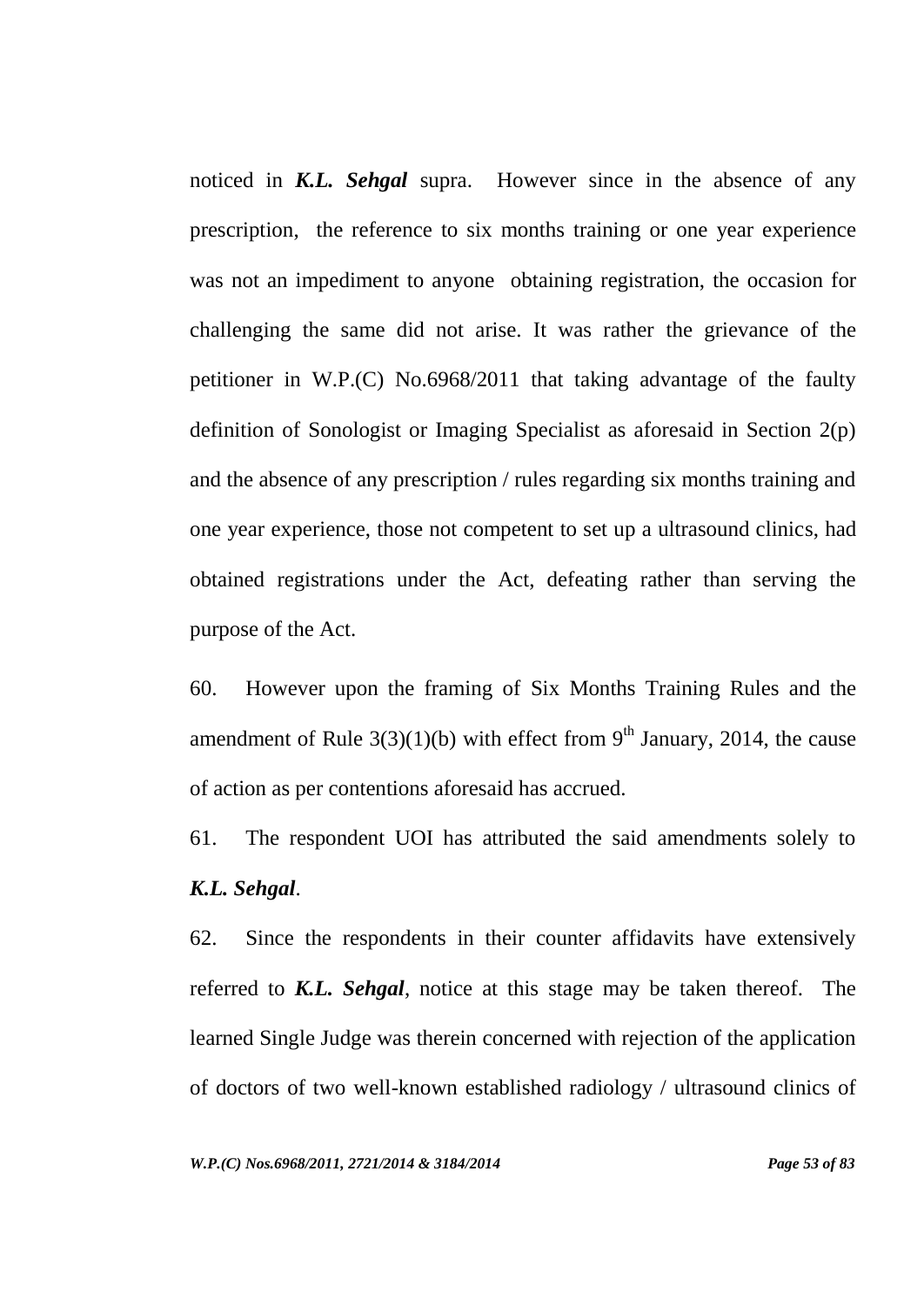Delhi for grant / renewal of their registration under the PNDT Act. This Court in the judgment took notice of the stand of the MCI (i) that the recognised medical qualification as defined under Section 2(h) of the MCI Act means any of those medical qualification included in the Schedule to the MCI Act; (ii) that the MCI had framed the Post-Graduate Medical Education Regulations, 2000; (iii) that as per Rule 10 of the said Regulations, the period of training for the award of degree of Directorate of Medicine (MD) / Master of Surgery (MS) consists of three completed years including the period of examination; (iv) that for award of a post-graduate diploma, there is to be two completed years training, including the period of examination; (v) that the specialities in which post-graduate degrees / diplomas can be awarded are prescribed in the Schedule to the Regulations; (vi) that the said Schedule includes qualification of MD with speciality in radio-diagnosis; (vii) that the Schedule also includes diplomas in radiodiagnosis, radiotherapy and radiological sciences; (viii) that the institutes from where the petitioners in that case claimed to have undergone training were not included in the Schedule or in the list of institutes recognised / permitted by MCI to conduct any post-graduate courses in radio-diagnosis or ultrasound; and, (ix) that the petitioners thus could not claim to be having

*W.P.(C) Nos.6968/2011, 2721/2014 & 3184/2014 Page 54 of 83*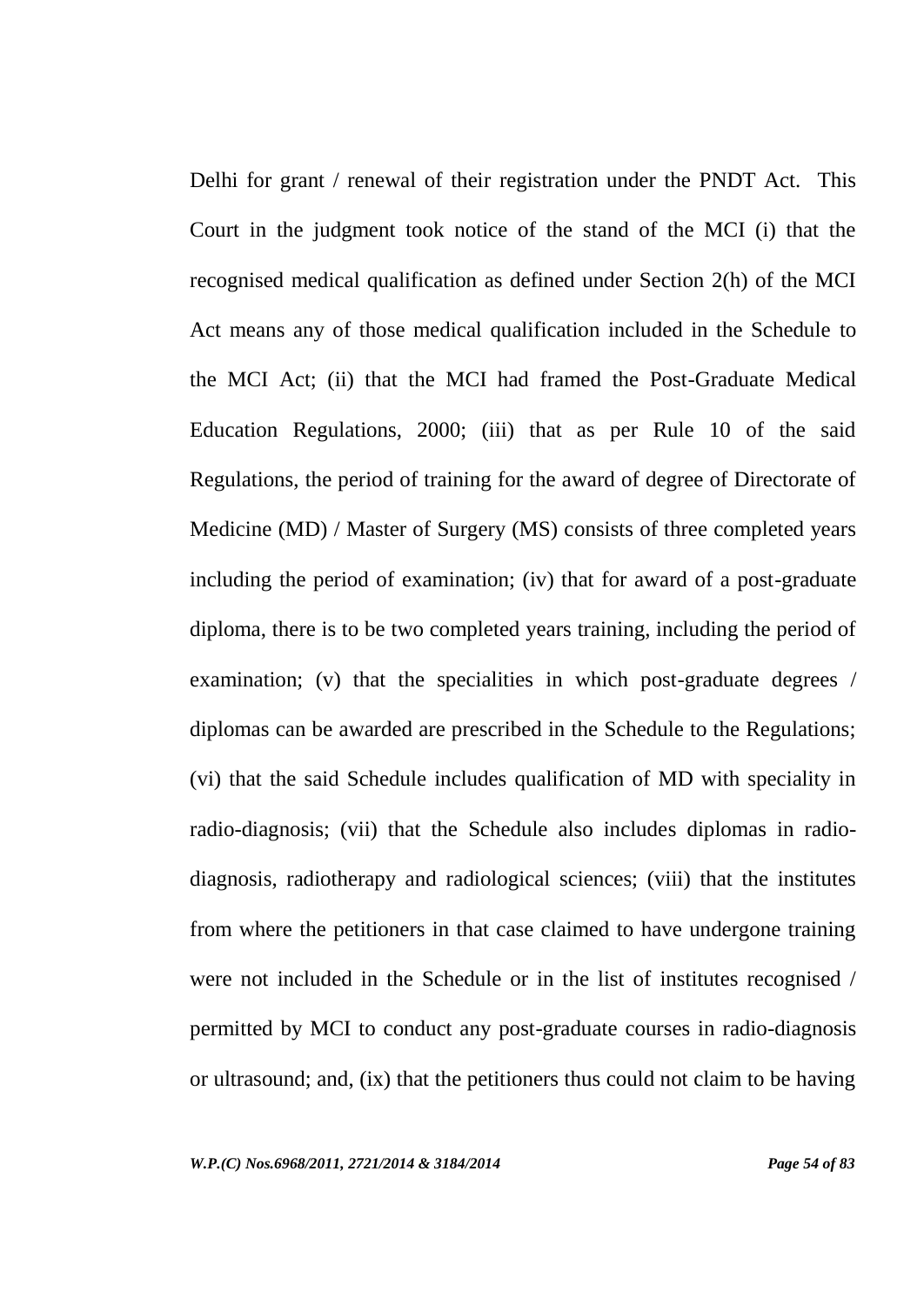six months training or one year experience.

63. It was also noticed in *K.L. Sehgal* that MCI did not appear to be itself aware of medical colleges which provide training in ultra-sonography and diagnostic ultrasound and that there was uncertainity in applying the PNDT Act and the Rules and that none of the authorities were clear, what should be minimum criteria regarding training, where the training should be provided, whether the criteria should be made prospective and so on. It was however observed that these were technical aspects on which the views of the experts rather than of the Court are relevant and that the Court in exercise of jurisdiction under Article 226 of the Constitution lacks the competence to determine such technical issues. This Court lamented on the disconcerting state of affairs resulting in mushrooming growth of diagnostic clinics and ineffective regulation thereof. It was directed that to avoid any confusion, the requirements in terms of qualification, training and experience to be recognised and registered as a sonologist should be incorporated in the PNDT Act and further explicated under the PNDT Rules.

64. It would thus be evident that this Court in *K.L. Sehgal* did not return any findings on which the respondent no.1 could have based its amendment

*W.P.(C) Nos.6968/2011, 2721/2014 & 3184/2014 Page 55 of 83*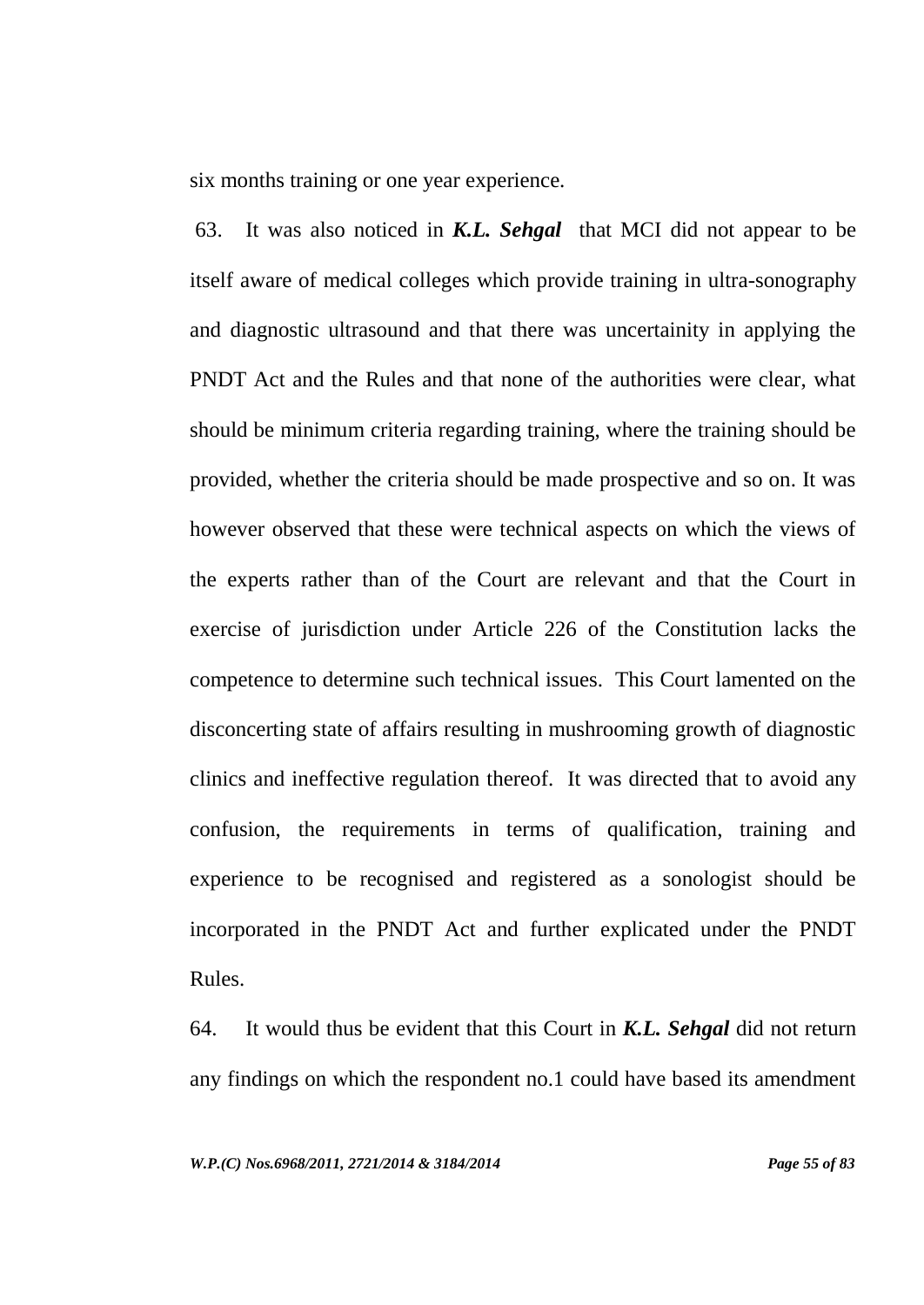with effect from  $9<sup>th</sup>$  January, 2014. The justification of the amendment thereon is thus misconceived.

65. Else, the challenge thereto in these petitions has not been met. No source of power from any of the provisions of the PNDT Act has been shown, to in exercise of power under Section 32, lay down and prescribe the course and training and content thereof to practise medicine with aid of ultrasound machine and to prohibit those, who by virtue of their name entered in the Medical Register under Section 15 of the MCI Act entitled to so practise, from so practising without undergoing the said six months course or experience coupled with passing the competency test.

66. Sections 3, 3B and 4 of the PNDT Act are as under:

*3. Regulation of Genetic Counselling Centres, Genetic Laboratories and Genetic Clinics.- On and from the commencement of this Act,--*

*(1) no Genetic Counselling Centre, Genetic Laboratory or Genetic Clinic unless registered under this Act, shall conduct or associate with, or help in, conducting activities relating to prenatal diagnostic techniques;*

*(2) no Genetic Counselling Centre or Genetic Laboratory or Genetic Clinic shall employ or cause to be employed or take services of any person, whether on honorary basis or on payment who does not possess qualifications as may be prescribed;*

*(3) no medical geneticist, gynaecologist, paediatrician, registered medical practitioner or any other person shall conduct or cause to be conducted or aid in conducting by himself or through any other person, any pre-natal diagnostic* 

*W.P.(C) Nos.6968/2011, 2721/2014 & 3184/2014 Page 56 of 83*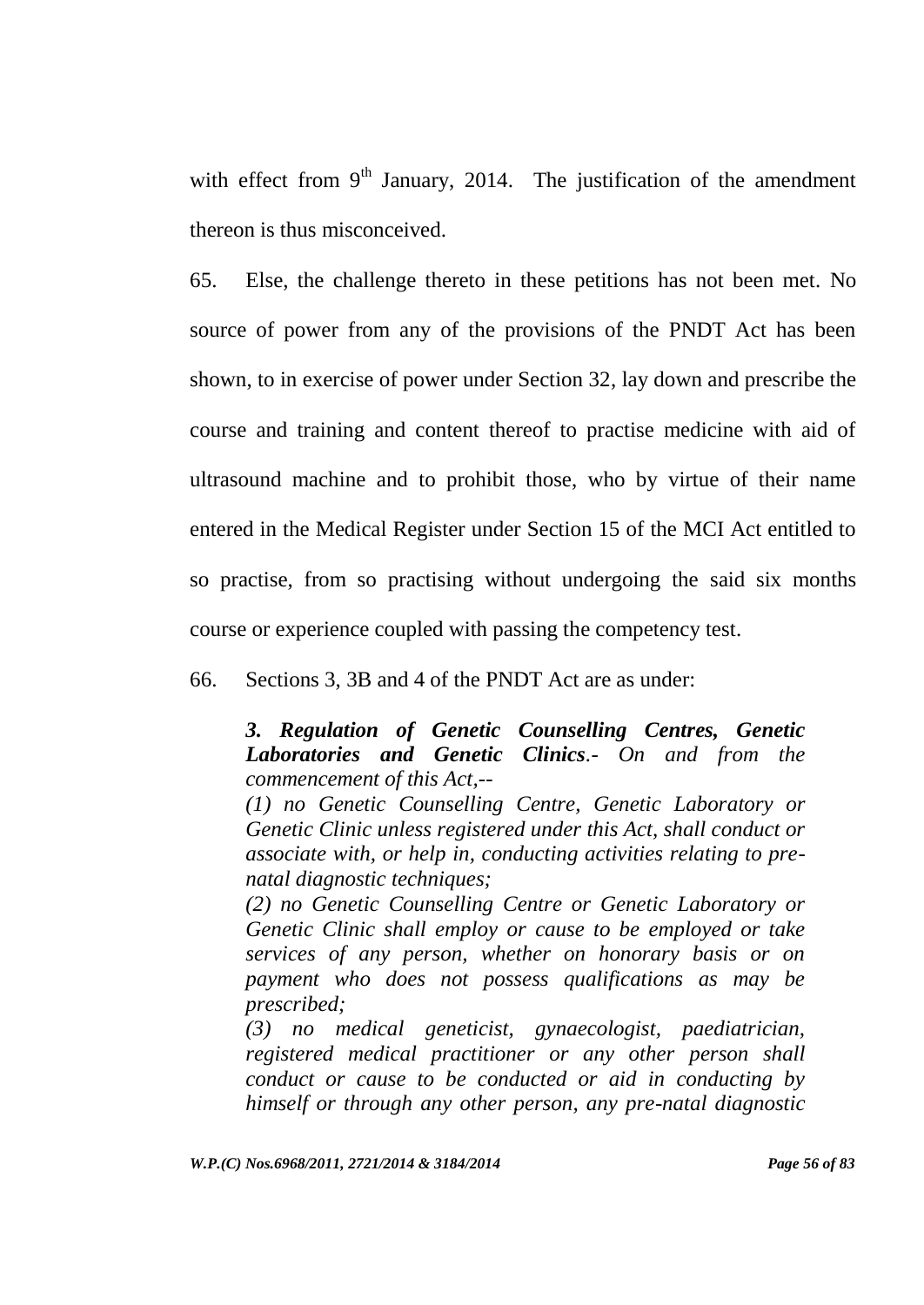*techniques at a place other than a place registered under this Act;*

*.......*

*3B. Prohibition on sale of ultrasound machines, etc., to persons, laboratories, clinics, etc. not registered under the Act.- No person shall sell any ultrasound machine or imaging machine or scanner or any other equipment capable of detecting sex of foetus to any Genetic Counselling Centre, Genetic Laboratory, Genetic Clinic or any other person not registered under the Act.* 

*4. Regulation of pre-natal diagnostic techniques.- On and from the commencement of this Act,--*

*(1) no place including a registered Genetic Counselling Centre or Genetic Laboratory or Genetic Clinic shall be used or caused to be used by any person for conducting pre-natal diagnostic techniques except for the purposes specified in clause (2) and after satisfying any of the conditions specified in clause (3);*

*(2) No pre-natal diagnostic techniques shall be conducted except for the purposes of detection of any of the following abnormalities, namely:--*

*(i) Chromosomal abnormalities;*

*(ii) Genetic metabolic diseases;*

*(iii) Haemoglobinopathies;*

*(iv) Sex-linked genetic diseases;*

*(v) Congenital anomalies;*

*(vi) Any other abnormalities or diseases as may be specified by the Central Supervisory Board;*

67. The aforesaid provisions of the Act read with Section 18(1) thereof reproduced earlier prohibit doing of activities mentioned therein without registration under the PNDT Act and the PNDT Rules *inter alia* lay down the conditions for such registration. Registration under the Act and the Rules is thus a licence to carry on the activities which are prohibited by the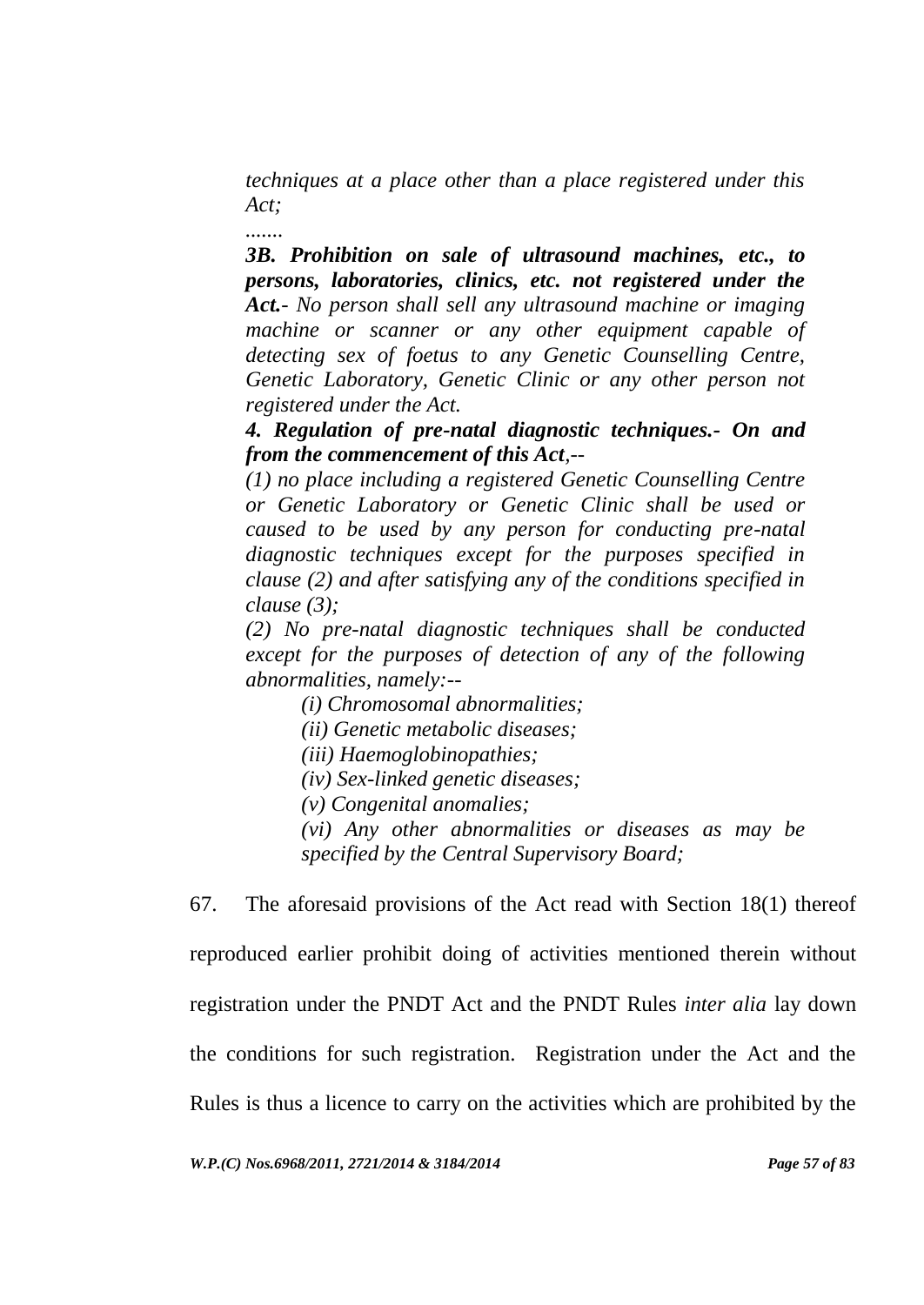Act.

68. The said activities which are prohibited by the Act save with licence in accordance with Rules, we have no doubt are activities of practise of 'medicine' defined in Section 2(f) of the MCI Act as under:

> *"2(f). "medicine" means modern scientific medicine in all its branches and includes surgery and obstetrics, but does not include veterinary medicine and surgery"*

and the licence granted is a "medical qualification" which confers on the grantee / recipient, the right to practise the said field of medicine and in which he / she cannot practise without such registration / licence.

69. The MCI Act, vide Section  $10A(1)(b)(i)$  thereof prohibits a medical college from opening a new or higher course of study or "training" which would enable a student of such course or training to qualify himself for the award of any recognized medical qualification and which is defined in Section (h) thereof as a qualification included in the Schedules to the said Act. It is not the case that the six months training under the Six Months Training Rules framed therefor under the PNDT Act has been included in the Schedules to the MCI Act. It is thus not a recognized qualification.

*W.P.(C) Nos.6968/2011, 2721/2014 & 3184/2014 Page 58 of 83*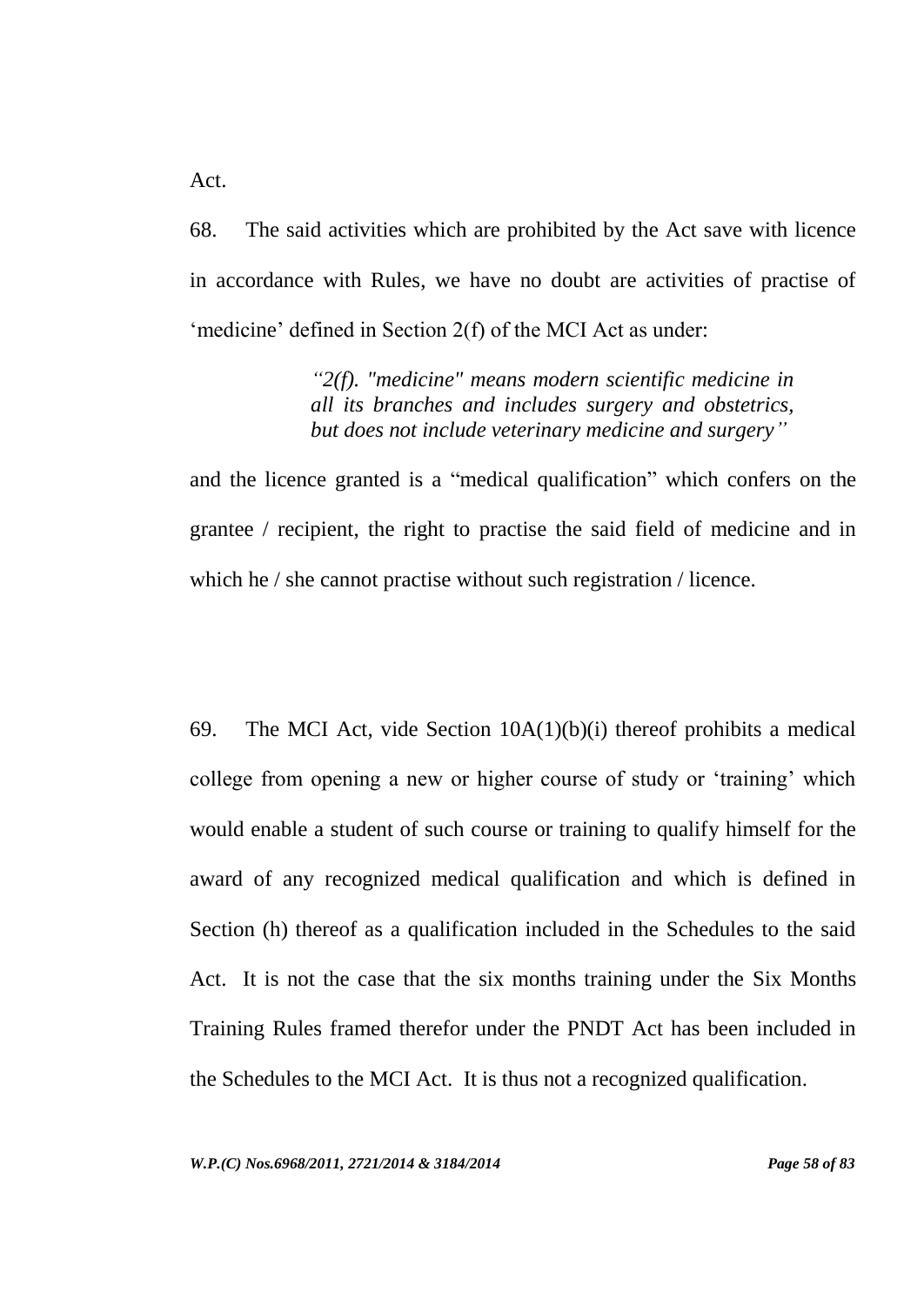70. The Indian Medical Degrees Act, 1916 vide Section 2 thereof describes "western medical science" as western method of allopathic medicine, obstetrics and surgery but not including Homeopathy or Ayurvedic or Unani System of medicine. Section 3 of the said Act provides that the right to confer degrees, diplomas, licences, certificates or other documents stating or implying that the holder, grantee or recipient thereof is qualified to practise western medical science is only of the authorities specified in Schedule thereto. Section 4 thereof prohibits unauthorized conferment of degrees, diplomas, licences, certificates or other document stating or implying that holder thereof is qualified to practise western medical science.

71. In our opinion, the activities prohibited by the PNDT Act save with licence / registration under the said Act and Rules framed thereunder, are activities of practise of western medical science within the meaning of the Indian Medical Degrees Act and the Appropriate Authority constituted under the PNDT Act which has been empowered to grant registration / licence thereunder having not been included in the Schedule to the Indian Medical Degrees Act, the registration / licence granted by the Appropriate Authority under the PNDT Act cannot thus confer a right to practise what is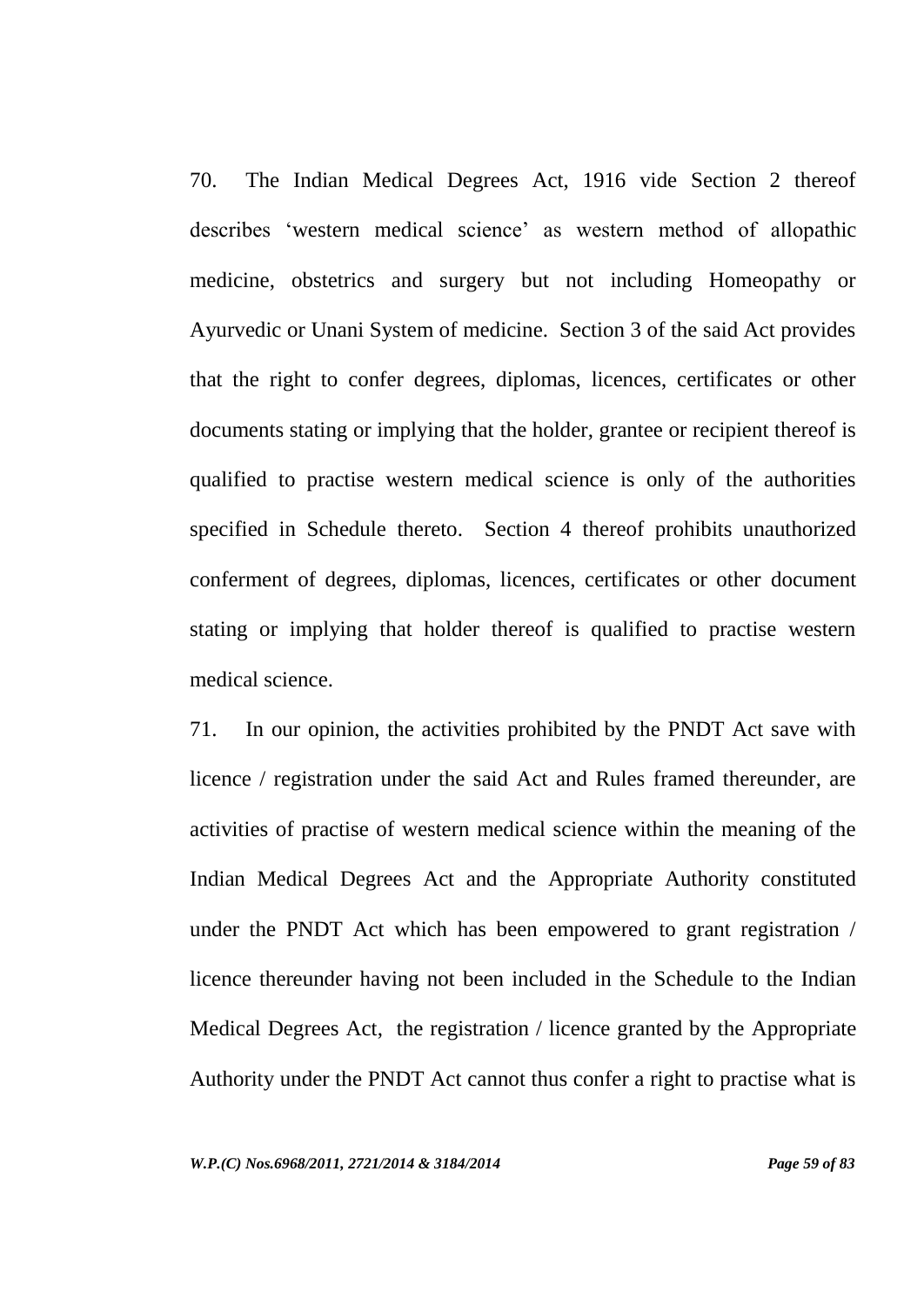prohibited by PNDT Act. On the contrary, as aforesaid a person holding a qualification recognized under the MCI Act was / is entitled to practise what has been taken away / prohibited by the PNDT Act. We agree with the petitioners that the MCI is the sole repository of education in western medical science which includes training and the training if any required for conducting prenatal diagnostic procedures has to be by inclusion in the Schedules to the MCI Act. The Supreme Court in *MCI Vs. State of Karnataka* (1998) 6 SCC 131 reiterated in *Dr. Preeti Srivastava Vs. The State of Maharashtra* (1999) 7 SCC 120 held that fixation of admission capacity in medical colleges/institutions is the exclusive function of MCI and the same has a direct nexus with co-ordination and determination of standards in medical education. Though undoubtedly the permission under the MCI Act, for establishment of a medical college is not applicable to Central Government (see Explanation 1 to Section 10A) and permission for starling a new course of study or training is to be granted by the Central Government but the MCI having been constituted under the MCI Act as the expert body to make recommendations to the Central Government, we are of the view that the need even if felt for six months training as under the PNDT Act, should be fulfilled within the confines of the MCI Act. We do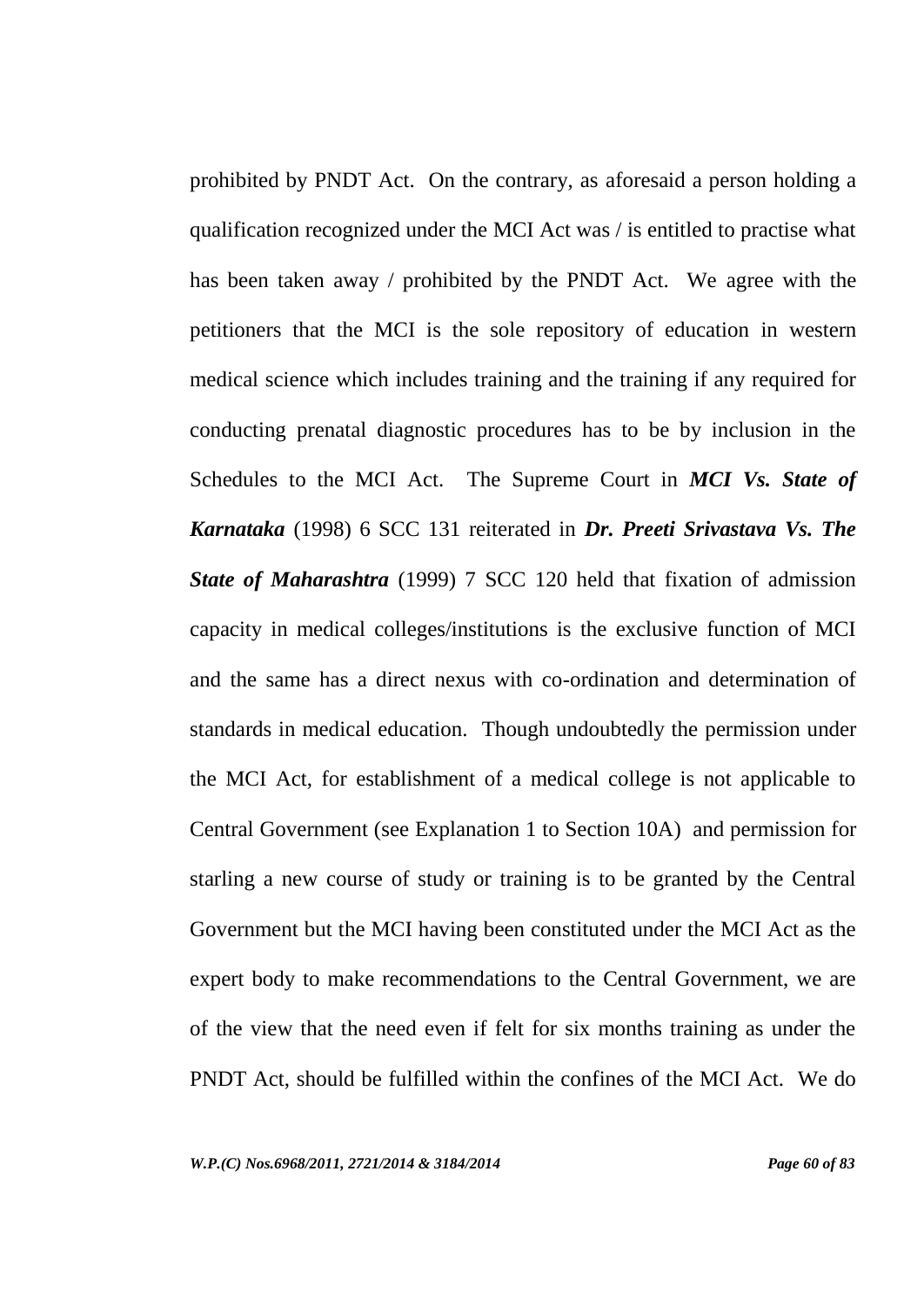not find any representation of the MCI in the Supervisory Boards or in the Appropriate Authorities or Advisory Committees constituted under the PNDT Act to advise the Central Government on policy matters thereunder and implementation thereof. Though the respondent UOI claims to have constituted MCI before the amendment of  $9<sup>th</sup>$  January, 2014 but the said consultation cannot be a substitute for the procedure required to be followed under the MCI Act.

72. The purport of our above discussion is to again highlight that the essential provisions of the PNDT Act i.e. those directly concerned to serve the aim and objective thereof, appear to have been diluted and / or lost their effectiveness in the midst of provisions which do not appear to have any nexus to the aim and objective of the Act, leading to the child sex ratio continuing to fall except in some metropolitan cities.

73. There is no denying the fact that ultrasound machines today are used for diagnosis of ailments of a large number of organs in the human body and the use thereof is not limited to pre-natal diagnostic procedures.

74. Though the PNDT Act is concerned with use of ultrasound machines only in pre-natal diagnostic procedures and not with use thereof for other diagnostic procedures and there is merit in the grievance of the petitioners,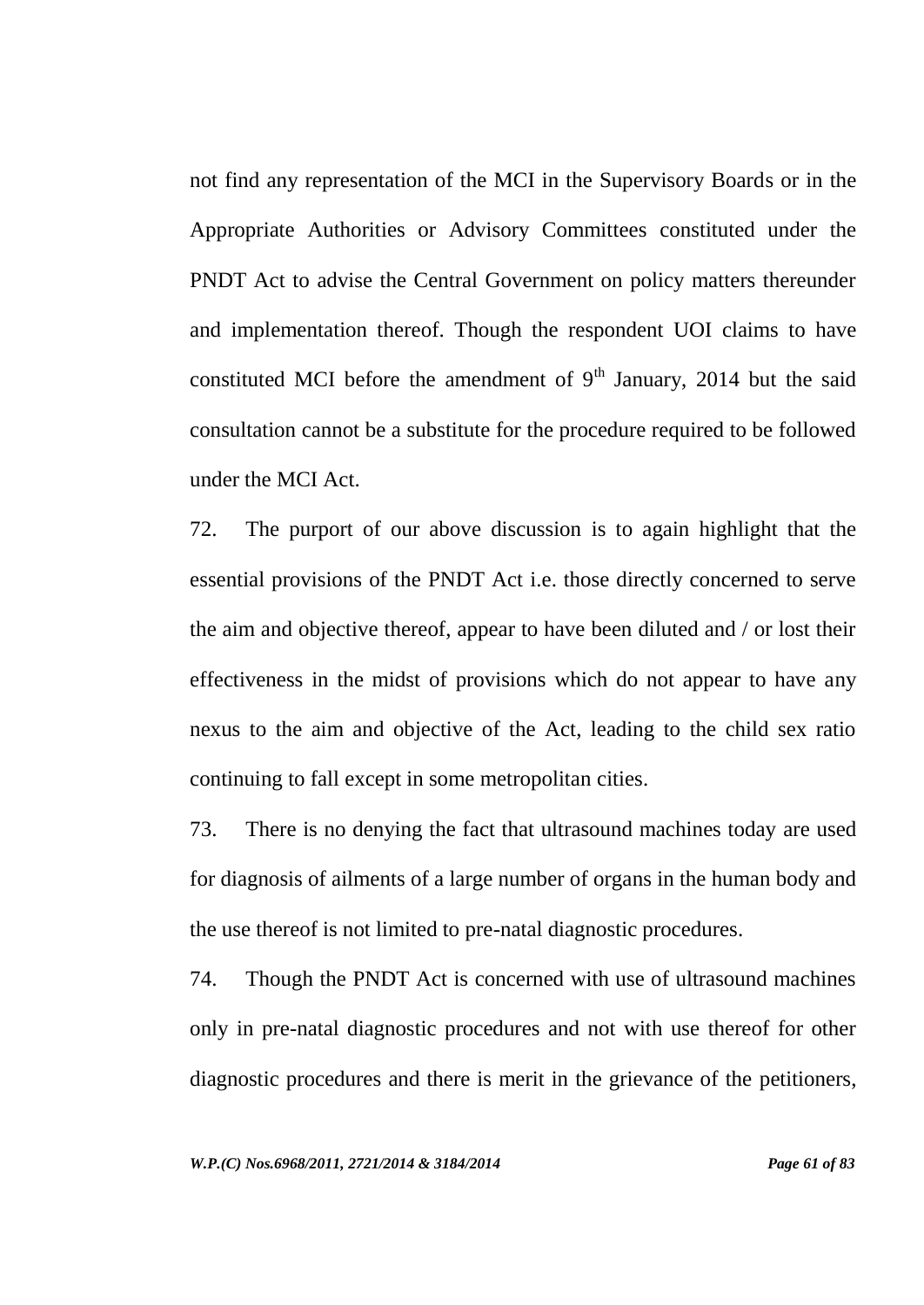of the Doctors using the ultrasound machines for other diagnostic procedures having also been brought in the purview of the Act and being required to comply with cumbersome requirements thereof, to their detriment and cost, but at the same time the reason for the net of the Act having been spread far and wide to encompass all ultrasound machines, because an ultrasound machine even though not intended for prenatal diagnostic procedures being "capable of" use therefor, cannot be said to be baseless. We are therefore unable to confine the operation of the PNDT Act only to those proclaiming to run a genetic clinic and hold that all those places including vehicles where ultrasound or like machine "capable of" sex determination is kept would be a genetic clinic and within the ambit of the Act.

75. It was to balance the said conflicting interests that we had enquired of the technical solution if any, to prevent use of ultrasound machines not intended for prenatal diagnostic procedures, therefor and suggested, though registering all users of ultrasound machines but exempting those furnishing declaration not to use the same for prenatal diagnostic procedures from complying with other requirements of the Act but remaining liable for inspection and penalties etc. if found to be violating.

*W.P.(C) Nos.6968/2011, 2721/2014 & 3184/2014 Page 62 of 83*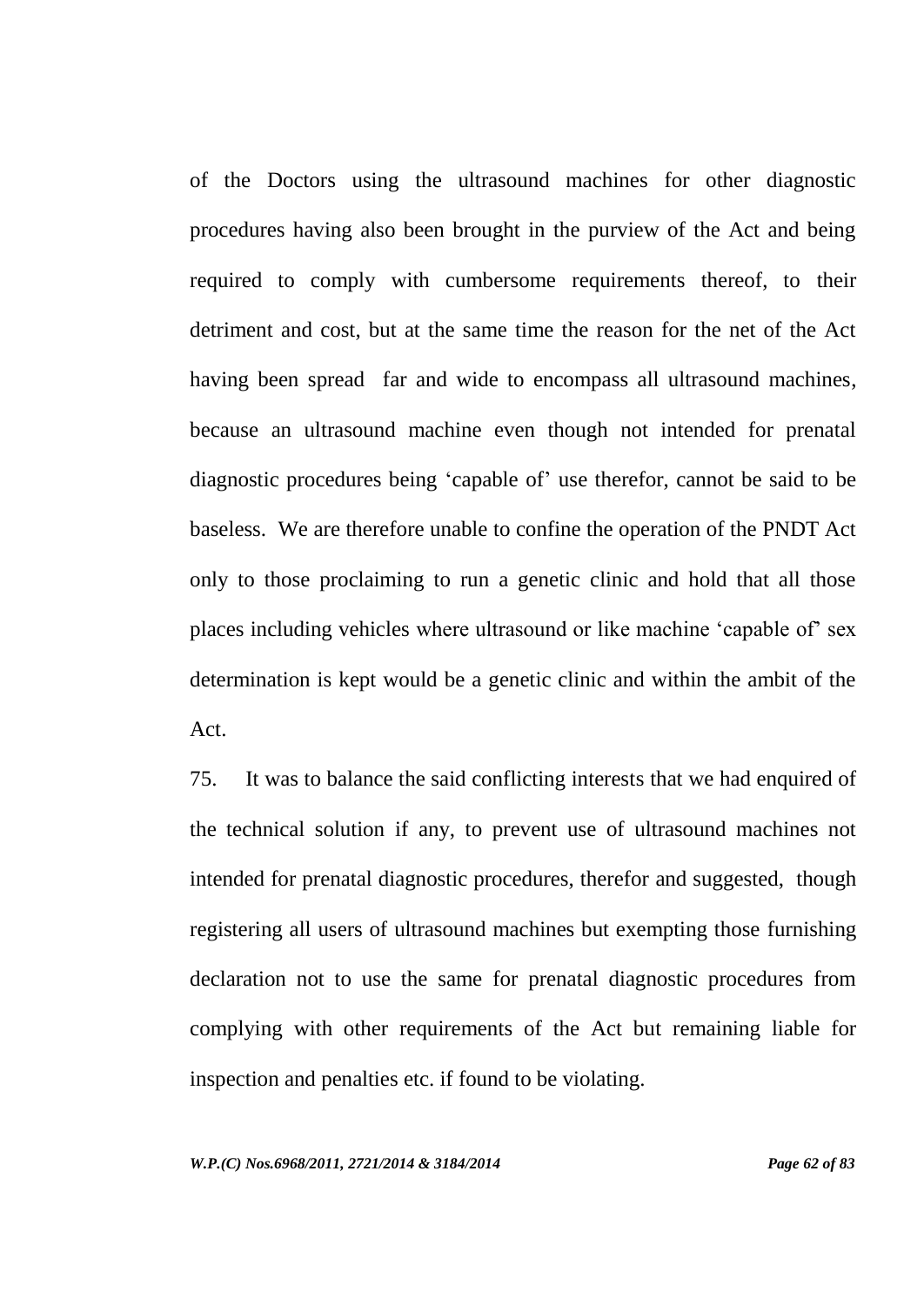76. Though we were told that neither was / is possible but we find that a Division Bench of the High Court of Bombay in *Radiological and Imaging Association (State Chapter-Jalna) Vs. Union of India*  MANU/MH/1050/2011 was concerned with a challenge to a circular dated 10<sup>th</sup> March, 2010 of the District Magistrate Kolhapur whereby all Doctors, Sonologists and Radiologists were called upon to install device "silent observer" in their ultrasound machines, on the ground that the same invaded privacy of the patients and was also contrary to the provisions of the PNDT Act and the Rules which merely required the doctors to maintain records. It was the defence of the District Magistrate, Kolhapur that the requirement for maintaining records and the provision for inspection thereof by the authorities was failing to check the child sex ratio which was continuing to fall and the "silent observer" if installed in the ultrasound machines will capture and store the video record of each sonography test enabling the authorities to effectively check violations. The Central Government also supported the said stand. The High Court found that the images stored in the "silent observer" remain part of the ultrasound machine on which "silent observer" is embedded and enables the authorities under the Act to detect violation of the PNDT Act by removing the "silent observer" from the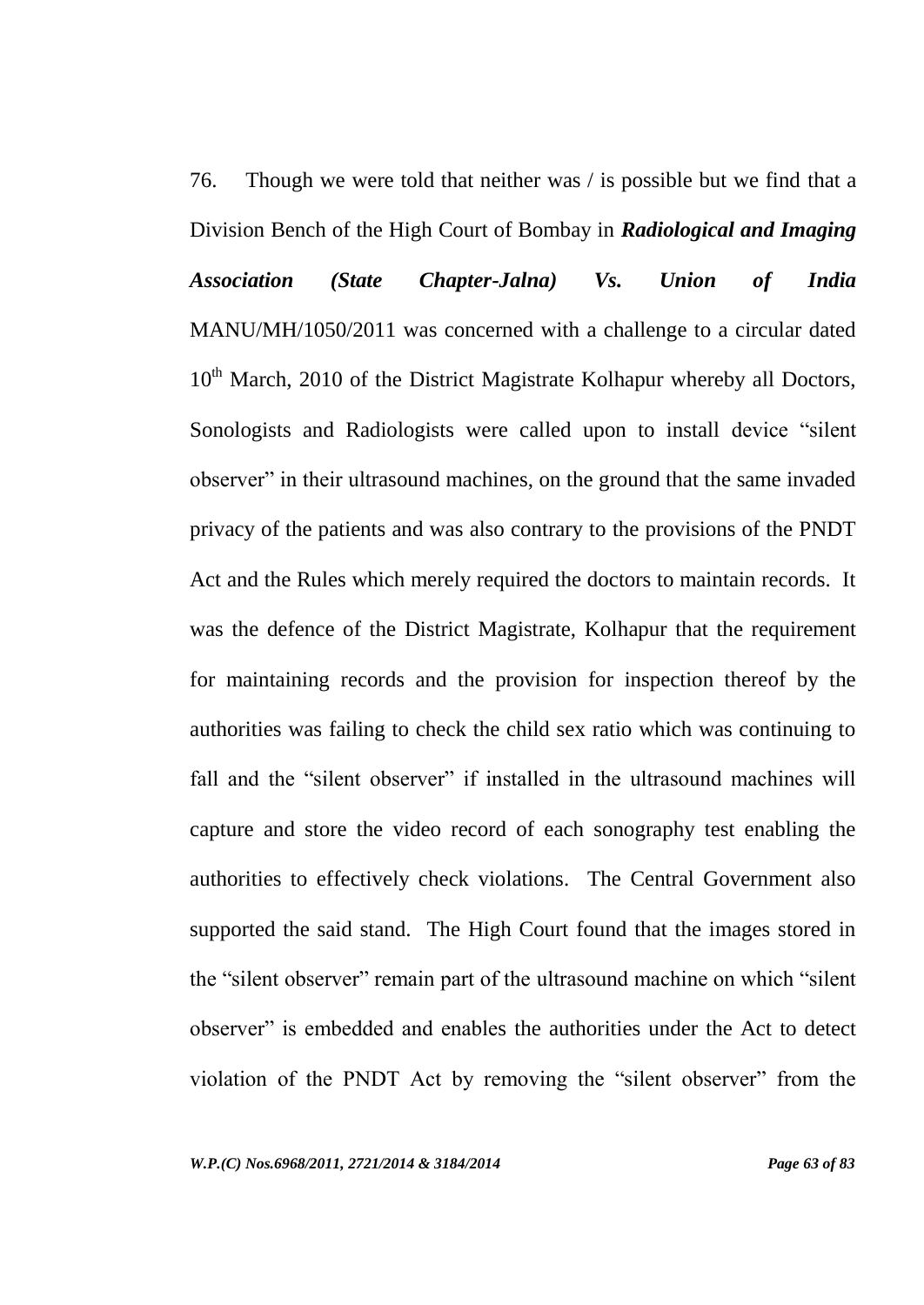ultrasound machine and accessing the sonographies done with the ultrasound machine on a computer. The challenge on the ground of breach of privacy was negatived reasoning that the doctors were in any case required to maintain the record and the petition was dismissed. We also find that during the hearing of another petition before the Bombay High Court impugning the ban on use of portable ultrasound machines and as reported in the judgment therein i.e. *Radiological and Imaging Association (State Chapter) Vs. Union of India* MANU/MH/1436/2011, the Advocate General for the State of Maharashtra stated that the order as issued by the District Magistrate, Kolhapur was applicable to the entire State of Maharashtra and the advocate appearing for the Ministry of Health, Union of India also stated that the said direction for installation of "silent observer" is in accordance with law and directions to the said effect shall be issued with respect to the rest of the country as well. We yet further find another Division Bench of the Bombay High Court in Writ Petition Lodging No.2059/2012 titled *Dr. Rajendra G. Goyal Vs. State of Maharashtra* to have vide order dated  $17<sup>th</sup>$  September, 2012 stayed the ban on use of portable ultrasound machines subject to installation of "silent observer" therein.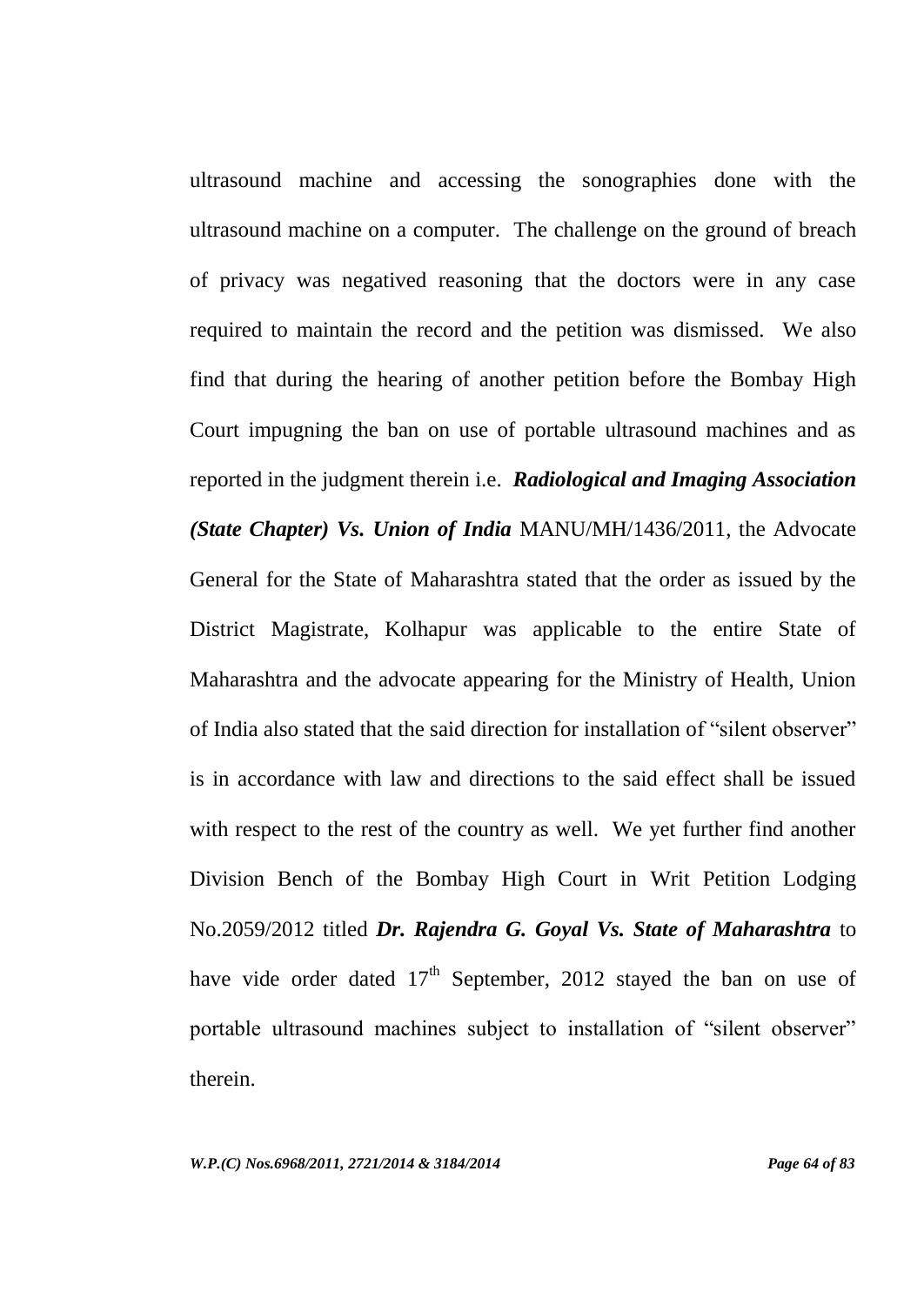77. We are at a loss why neither party informed us of the same and rather inspite of our specific enquiry ruled out such a solution. In our opinion the installation of silent observer on ultrasound machines offers perfect balancing of the need to prevent misuse of ultrasound machines for sex determination and the need to not burden the doctors desirous of using ultrasound machines for procedures other than pre-natal with unnecessary paper work and displaying warnings in their clinics as required to be displayed by genetic clinics.

78. We further find that a Division Bench of the High Court of Kerala in *Qualified Private Medical Practitioners and Hospitals Association Vs. State of Kerala* MANU/KE/0330/2006 was concerned with petitions for a declaration that the laboratories and clinics which do not conduct pre-natal diagnostic tests using ultrasonography will not come within the purview of the PNDT Act and for a direction not to insist for registration of all ultrasound scanning centres irrespective of the fact whether they are conducting pre-natal diagnostic tests using ultrasonography or not. It was contended before the Court that only institutions which use ultrasonography for the purpose of pre-natal diagnostic tests will come within the purview of the Act and only such institutions are required to register with the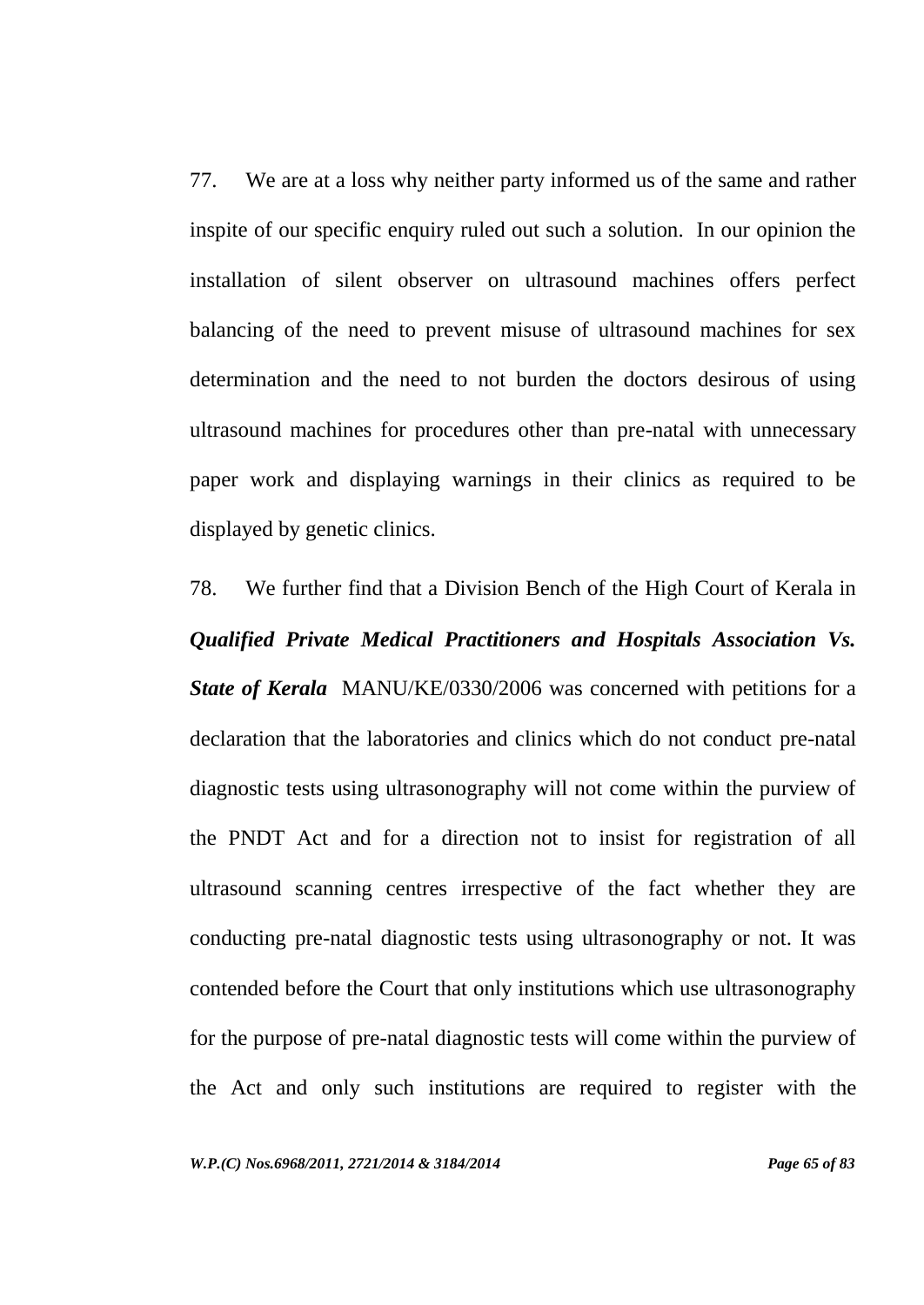Authorities under the Act and the direction to all ultrasound clinics in the city to resister was bad. The respondents of course relied upon the order of the Supreme Court in *CEHAT* to contend that all clinics with ultrasound machines require registration irrespective of the fact whether the machines were used for any pre-natal detection or not. The High Court held that though Section 18 of the Act compels registration of Genetic Counselling Centres, Genetic Laboratories or Genetic Clinics without which no person can open any such centre, laboratory or clinic but the expression "Genetic Counselling Centre" as defined under Section 2(c) makes it clear that only those institutes, hospitals or nursing homes which provide for genetic counselling to patients come within the ambit of the expression "Genetic Counselling Centre". Further, on a reading of the definition in Section 2(d) of a genetic clinic it was held that only those clinics, institutes, hospitals or nursing homes which conduct pre-natal diagnosis would be covered. It was thus held that those hospitals, nursing homes or clinics not conducting any pre-natal diagnostic procedures though having a ultrasound machine would not be Genetic Counselling Centres or genetic clinics within the meaning of the Act. It was further held on a interpretation of Section 4(1) that the legislature however has extended the prohibition contained therein even to

*W.P.(C) Nos.6968/2011, 2721/2014 & 3184/2014 Page 66 of 83*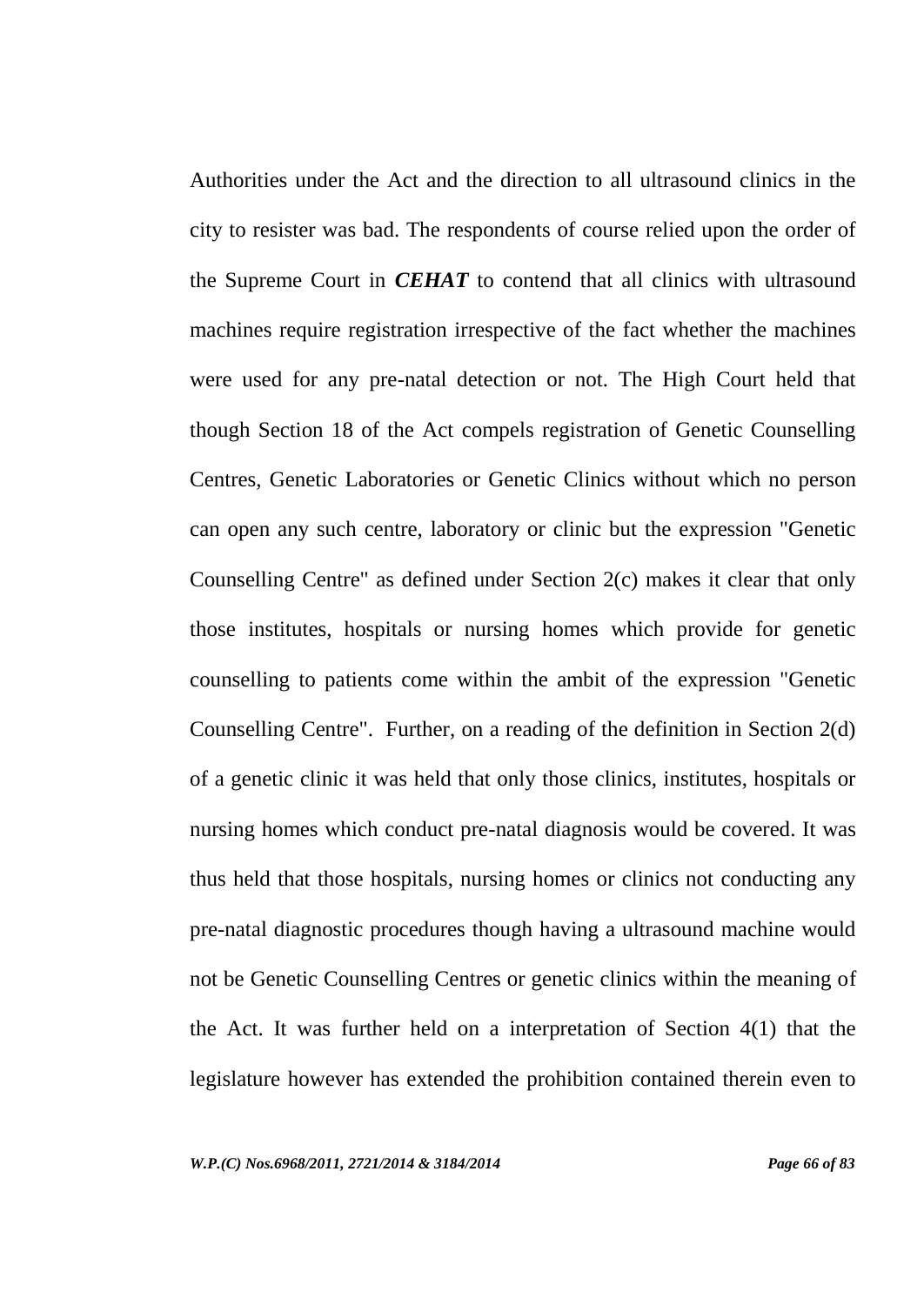unregistered counselling centres or diagnostic centres or genetic clinics i.e. even institutions which may not require registration will still be governed by the restrictive provisions and cannot indulge in any activities contrary to the legislative mandate imposed under Section 4 and the prohibitions contained therein equally apply to all such institutions. It was further held that with a view to prevent misuse of any pre-natal diagnostic techniques except for the purpose of genetic or metabolic diseases etc., the authorities would be free to conduct inquiries or to hold inspections at places where such device is available and to take action in case any person or institution is found to have indulged in activities contrary to the provisions of the Act. We do not find the matter to have been taken to the Supreme Court.

79. We also find the High Court of Punjab and Haryana in *Medscan Diagnostic Imaging Centre Vs. State Appropriate Authority* MANU/PH/3702/2014, though concerned with a challenge to an order of seizure of MRI and CT scan gadgets under the PNDT Act to have observed that mere possession of a machine or a gadget capable of detection of sex cannot be an offence under the Act. It was held that this would set new restrictions which will be disastrous for an ordinary clinic which is not registered as a genetic clinic but has an MRI or CT scan for the purposes of

*W.P.(C) Nos.6968/2011, 2721/2014 & 3184/2014 Page 67 of 83*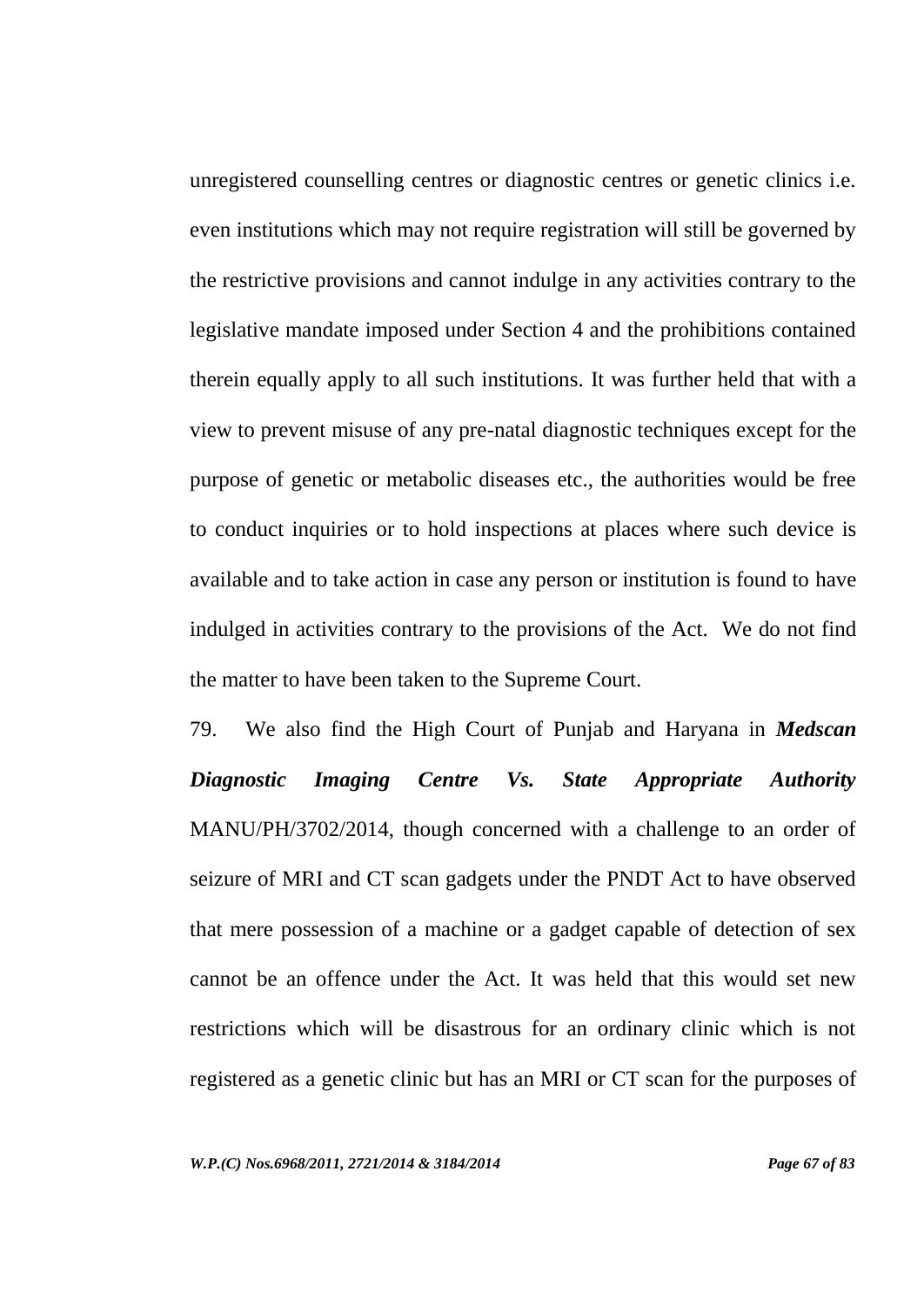determination of other abnormalities that may have no reference at all to performance of sex determination. It was held that possession of equipment ought not to be taken as possession of equipment which could be used for sex determination. The Court took notice of the poor detection of violations of the Act but observed that the same cannot be a ground for punishing mere possession of the machine without any charge of having conducted sex determination with the aid thereof. LPA No.696/2015 preferred thereagainst was dismissed vide judgment dated  $7<sup>th</sup>$  May, 2015. We again do not find the matter to have been taken to the Supreme Court.

80. From the above, it appears that there is no uniformity in the implementation of the Act and the Rules across the country and no attempt even towards the same has been made.

81. We have hereinabove on an analysis of the provisions of the PNDT Act held that the same is not concerned with formulating education or qualifications for practising medicine with the aid of ultrasound machine. The power of the Central Government under Section 32 to make rule providing for minimum qualifications of persons employed at genetic clinic has to be interpreted in the said light. The rule making power under a statute cannot travel beyond the Act. There is no provision in the Act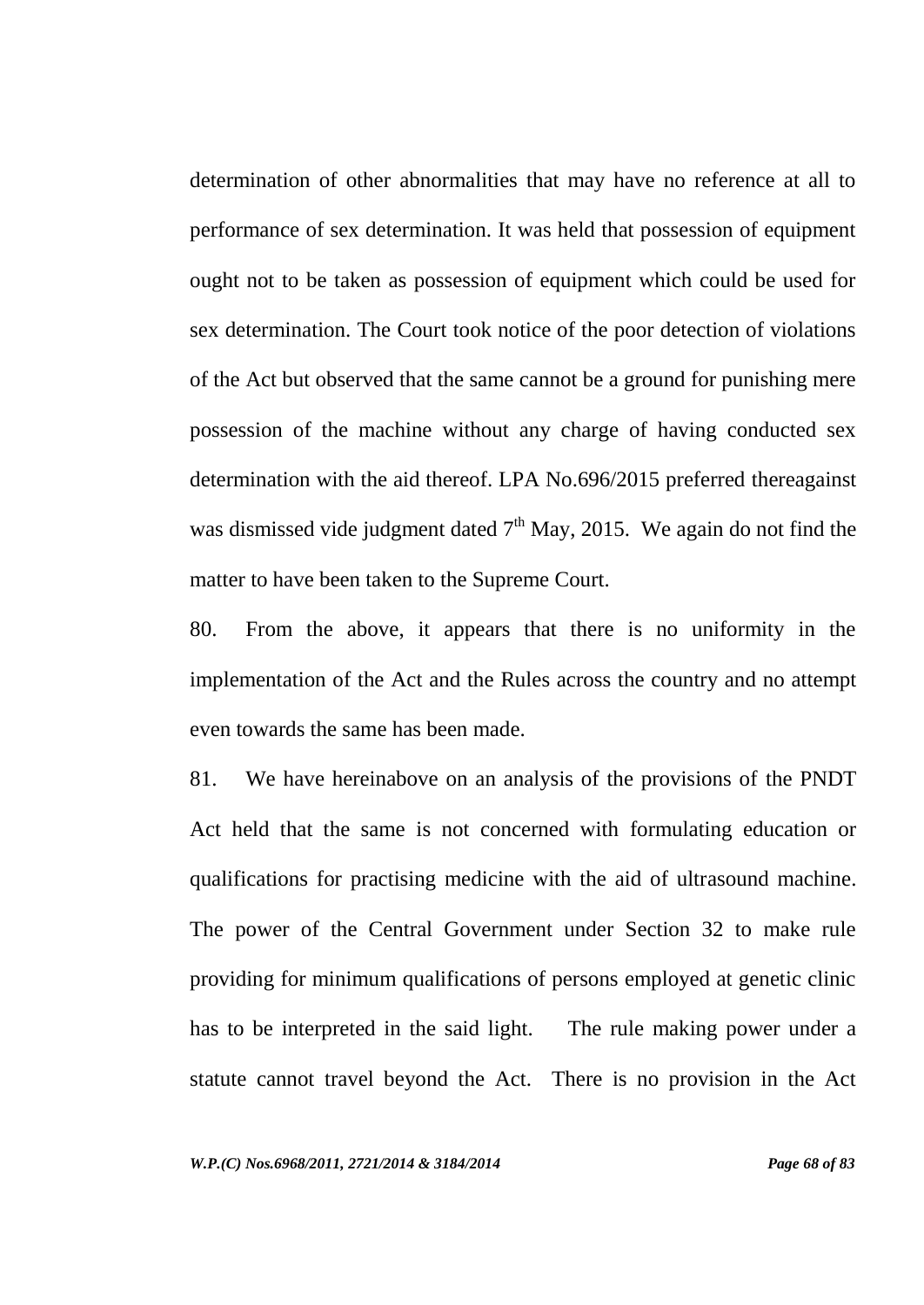providing for imparting of education including training or formulating curriculum thereof or to hold competency test, as a pre-requisite to registration under the Act entitling a person to practise medicine with the aid of ultrasound machine.

82. In the absence of any such provision in the Act, no such power can be conferred by the Central Government on itself in the guise of making rules. Supreme Court in *Academy of Nutrition Improvement* supra cited by the senior counsel for the petitioner reiterated that conferment of rule making power by an Act does not enable the rule making authority to make a rule which travels beyond the scope of enabling Act.

83. A Division Bench of this Court, in *Indraprastha Gas Ltd. Vs. Petroleum & Natural Gas Regulatory Board (PNGRB)* MANU/DE/2313/2012, for the detailed reasons given therein and need to repeat which herein is not felt, held that the Petroleum & Natural Gas Regulatory Board Act, 2006 does not confer any power on the PNGRB to fix /regulate price of gas as had been done vide the order of the PNGRB impugned in that proceeding and accordingly held the regulations framed by the PNGRB empowering it to fix the price to be beyond the competence of PNGRB and *ultra vires* the PNGRB Act. Reliance in the judgment was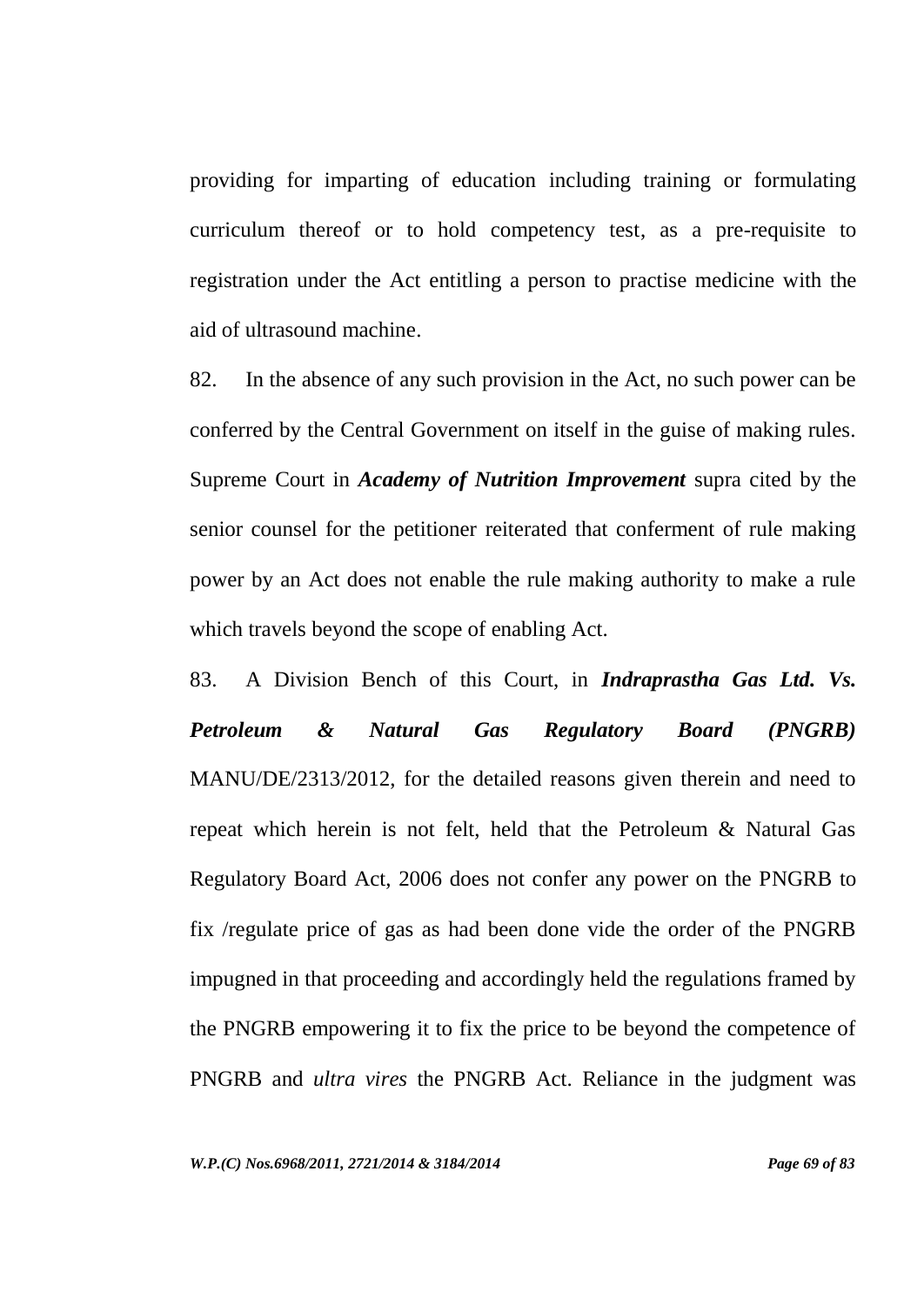placed on (i) various dicta of the courts that price fixation is a legislative function, to be performed by a statutory authority in furtherance of the provisions of the relevant laws; (ii) *U.P. Power Corporation Limited Vs. National Thermal Power Corporation Ltd.* (2009) 6 SCC 235 holding that regulatory provisions are required to be applied having regard to the nature, textual content and situational context of each statute; and, (iii) *DLF Qutab Enclave Complex Educational Charitable Trust Vs. State of Haryana*  (2003) 5 SCC 622 holding that a Regulatory Act must be construed having regard to the purpose it seeks to achieve and a statutory authority cannot ask for something which is not contemplated under the statute.

84. The appeal against the aforesaid judgment of this Court, was dismissed by the Supreme Court vide judgment reported as *Petroleum & Natural Gas Regulatory Board Vs. Indraprastha Gas Ltd.* (2015) 9 SCC 209. Supreme Court also proceeded to examine whether a reading of provisions of the Act showed a conferment of power to fix price and not finding so, upheld the judgment of this Court. The contention, that PNGRB having been established under a statute, to regulate, a power to regulate price should be inferred, was negatived.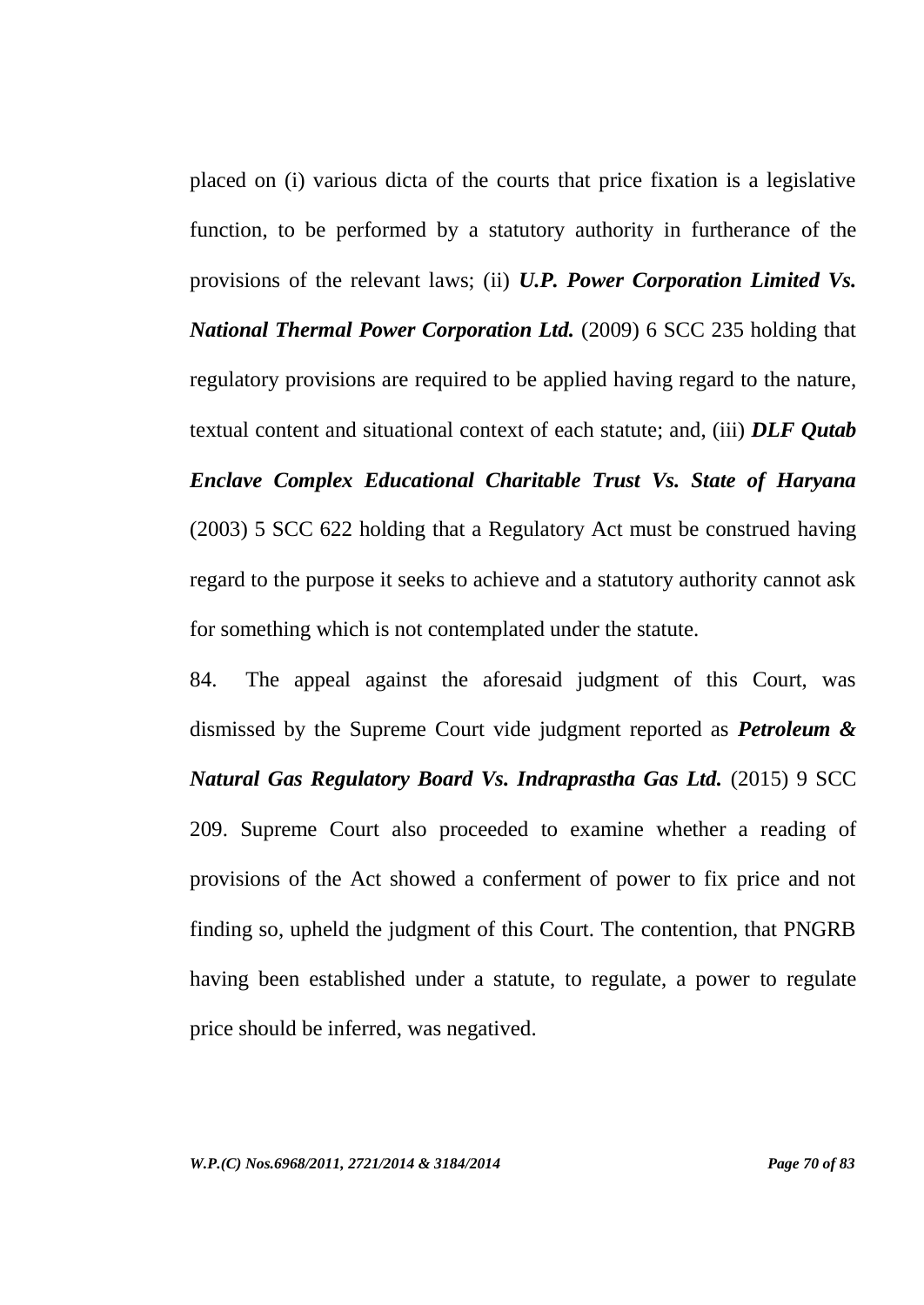85. We are humbly of the view that just like price fixation is a legislative function, similarly, education, particularly higher education as in the field of medicine is a legislative function to be performed by a statutory authority in furtherance of the provisions of the relevant law, just like the MCI constituted under the MCI Act, All India Council of Technical Education (AICTE) constituted under the All India Council for Technical Education Act, 1987, universities constituted under the University Grants Commission Act, 1956 etc. are performing. In the PNDT Act with which we are concerned, though Statutory Authorities viz. Supervisory Boards, Appropriate Authorities and Advisory Committees have been constituted but not empowered to regulate education in the field of medicine with the aid of ultrasound machine. The Central Government, in our view, in exercise of its rule making power under the said Act cannot do so. Supreme Court, in *Professor Yashpal Vs. State of Chhatisgarh* (2005) 5 SCC 420 held that it is the responsibility of Parliament to ensure that proper standards are maintained in institutions for higher education.

86. In the field of medicine, we find that the Supreme Court in *Hamdard Dawakhana Vs. Union of India* AIR 1960 SC 554 concerned with the challenge to Section 3(d) of the Drug and Magic Remedies (Objectionable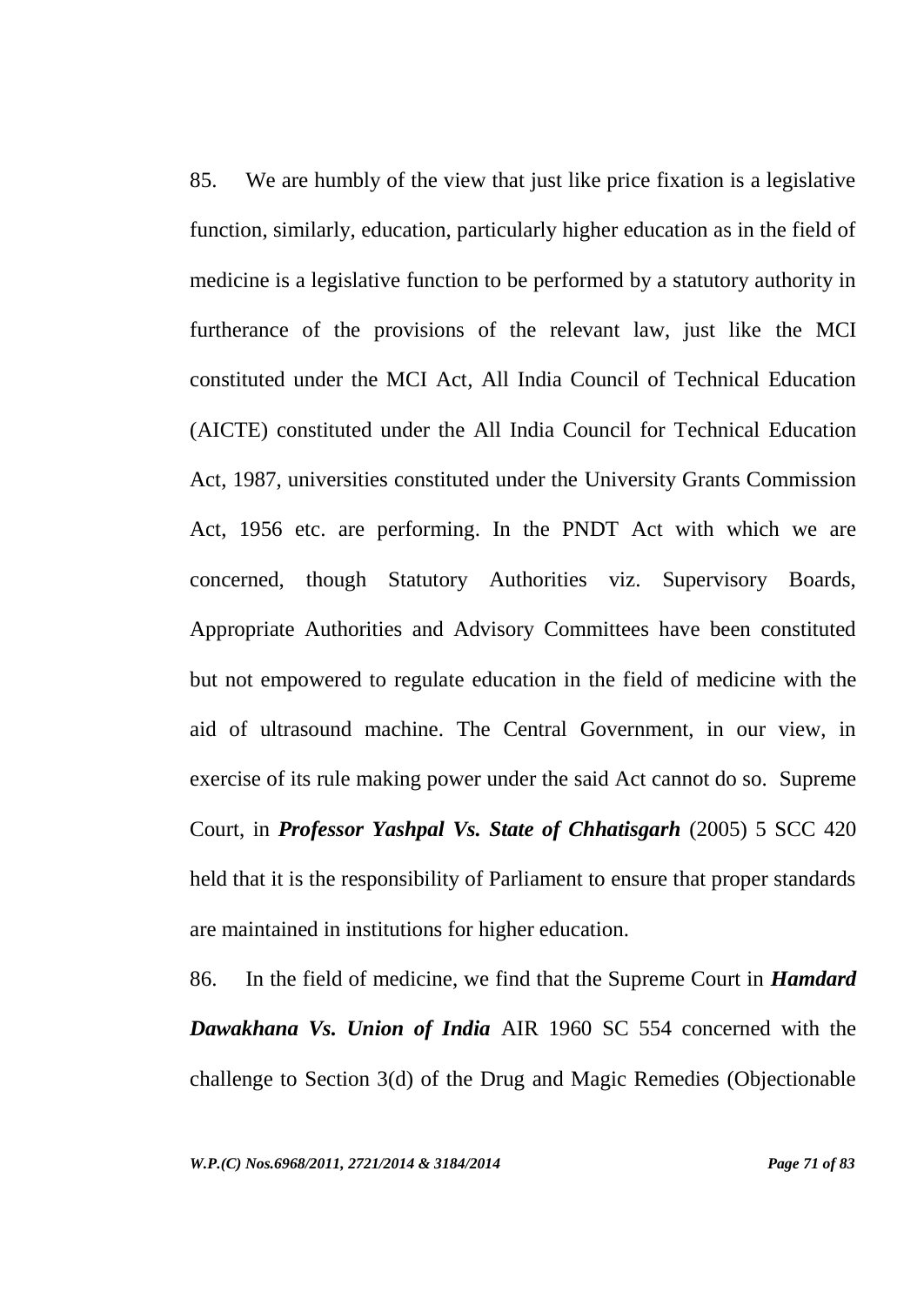Advertisements) Act, 1954 prohibiting taking any part in the publication of any advertisement referring to any drug in terms which suggests the "diagnosis, cure, mitigation, treatment or prevention of any general disease or any other diseases or condition which may be specified in the Rules made under the Act" held that the delegation to the Administrative Authority without the Parliament establishing any criteria, standards or principles on which a particular disease is to be specified thereunder was beyond the permissible boundaries of valid delegation. It was held that the words, "or any other disease or condition which may be specified under the Rules made under the Act", confer uncanalised, uncontrolled power to the executive and is *ultra vires*.

87. We also find that the Supreme Court in *Godde Venkateswara Rao Vs. Government of Andhra Pradesh* AIR 1966 SC 828 was concerned with a challenge to an order of the Government of Andhra Pradesh under Section 72 of the Andhra Pradesh Panchayat Samithis and Zilla Parishads Act, 1959 on the ground of being inconsistent with the provisions of the Act. It was held that the government in exercise of the rule making power under the Act can only makes Rules for carrying out the purpose of the Act and cannot under the guise of the said Rules convert an authority with power to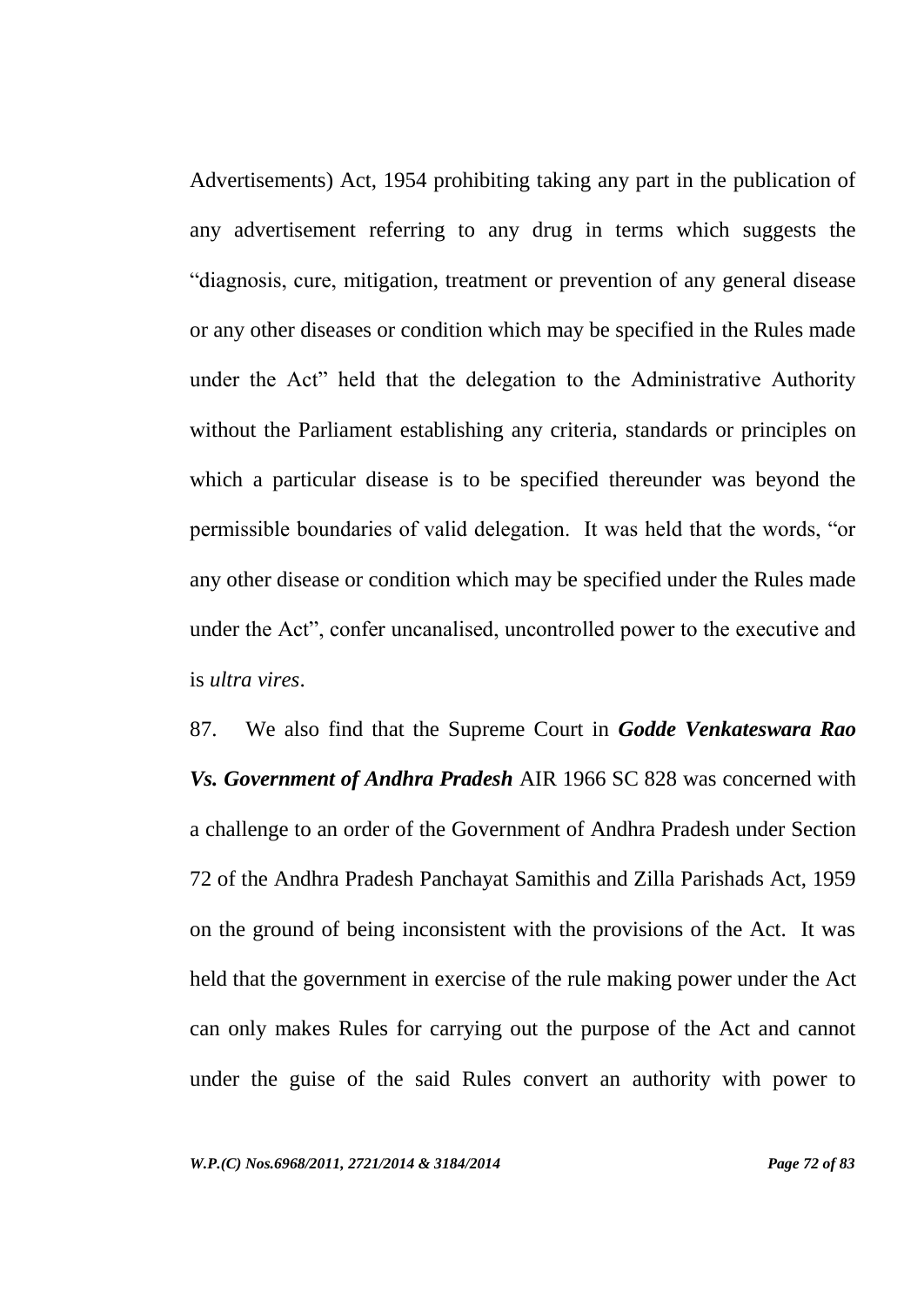establish a Primary Health Centre into only a recommendatory body and cannot vest in itself a power which under the Act vests in another body. The Rules to the extent they transferred the power of the Panchayat Samithi to the Government, being inconsistent with the provisions of the Act, were held, must yield to the Act.

88. The matter, in our view is placed beyond any pale of controversy by the two decisions of the Supreme Court relating to the profession of law. Supreme Court in *Indian Council of Legal Aid and Advice Vs. Bar Council of India* (1995) 1 SCC 732 was concerned with the challenge to the Rule introduced by the Bar Council of India prohibiting enrolment as an Advocate of those who had completed the age of 45 years. The Bar Council of India justified the said Rule as the sentinel of professional conduct and the same being necessary for maintaining standards and traced its power to make such a Rule to laying down the conditions subject to which an Advocate shall have right to practise and the circumstances under which a person shall be deemed to practice as an Advocate. It was however held that the power thereunder was to lay down the conditions applicable to an Advocate i.e. a person who has already been enrolled as an Advocate and did not entitle the Bar Council of India to bar the entry into the legal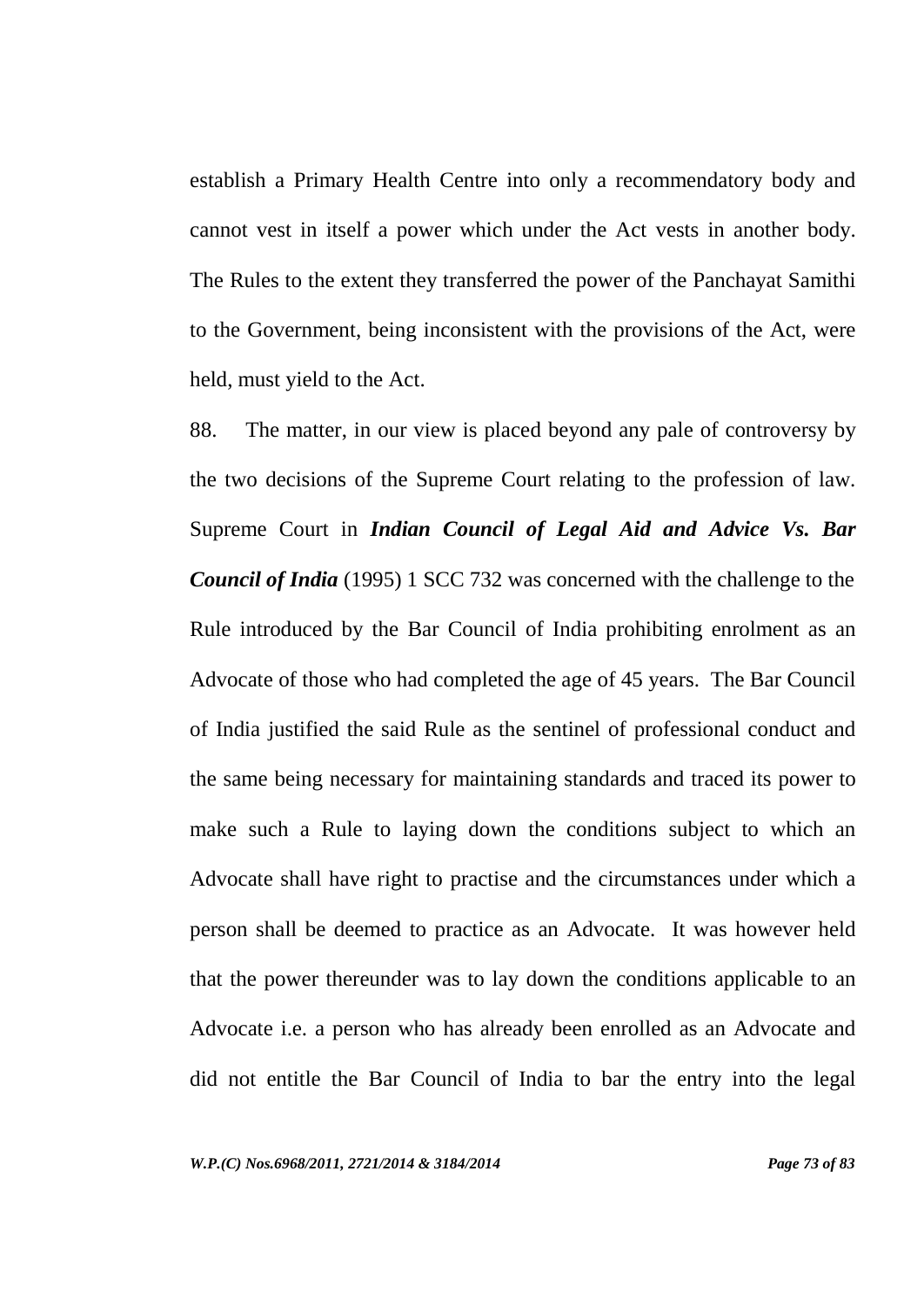profession of persons who had completed 45 years of age. It was further held that the Parliament while enacting the Advocates Act, 1961 had provided the basic substantive matters, viz. eligibility for entry into the profession, disqualification for enrolment and had nowhere restricted the entry of those who had completed the age of 45 years as Advocates and the Bar Council of India in the guise of making a Rule could not introduce an additional condition for entry into the profession. Accordingly, the Rule was held to be beyond the rule making power and *ultra vires* the Act.

89. In another case namely *V. Sudeer Vs. Bar Council of India* (1999) 3 SCC 176, the Supreme Court was concerned with the Bar Council of India Training Rules, 1995 as amended by the Resolution of the Bar Council of India in the meeting held on  $19<sup>th</sup>$  July, 1998, relating to training of entrants of the legal profession. It was the contention of the petitioners that after having successfully completed their legal education by getting requisite law degrees from the Universities, their right to practise law as available to them under the Advocates Act could not be taken away by requiring them to undergo training. It was also the contention that the Rules were totally unworkable, highly unreasonable and discriminatory and violative of Article 14 of the Constitution of India. Finding that under the Advocates Act, not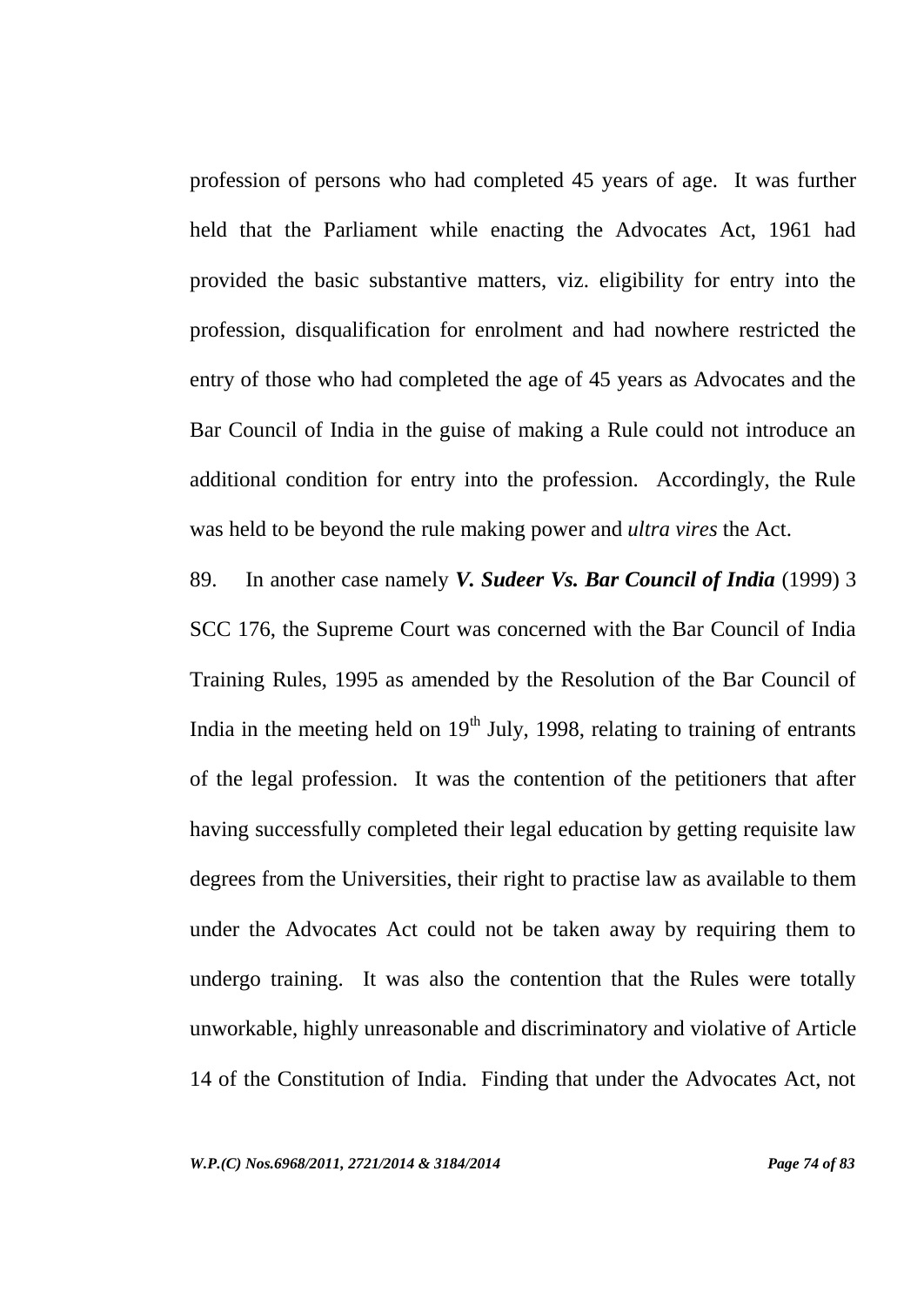having undergone pre-enrolment training was not a disqualification for enrolment and further not finding any legislative intention in the Advocates Act requiring a law graduate seeking enrolment as an Advocate under the Act to undergo any pre-enrolment training as a condition for enrolment and further finding that under the Advocates Act a person on acquiring a qualification mentioned therein was qualified to be an Advocate, it was held that the general rule making power did not take into its sweep the power to provide pre-enrolment training and examination for applicants who were seeking enrolment as Advocates. It was further held that the power of Bar Council of India over legal education did not extend to laying down preenrolment training. On an analysis of the provisions of the Advocates Act, it was also held that enrolment of Advocates is a task of State Bar Council and not of Bar Council of India and it was axiomatically held that Bar Council of India could not exercise a rule making power thereover. It was explained that the rule making power has to take colour from the statutory function and cannot enable to impose additional restrictions.

90. We respectfully add that the position here is identical. The MCI Act, vide Section 15 thereof confers a right on the person holding a recognised medical qualification and whose name is entered in the Medical Register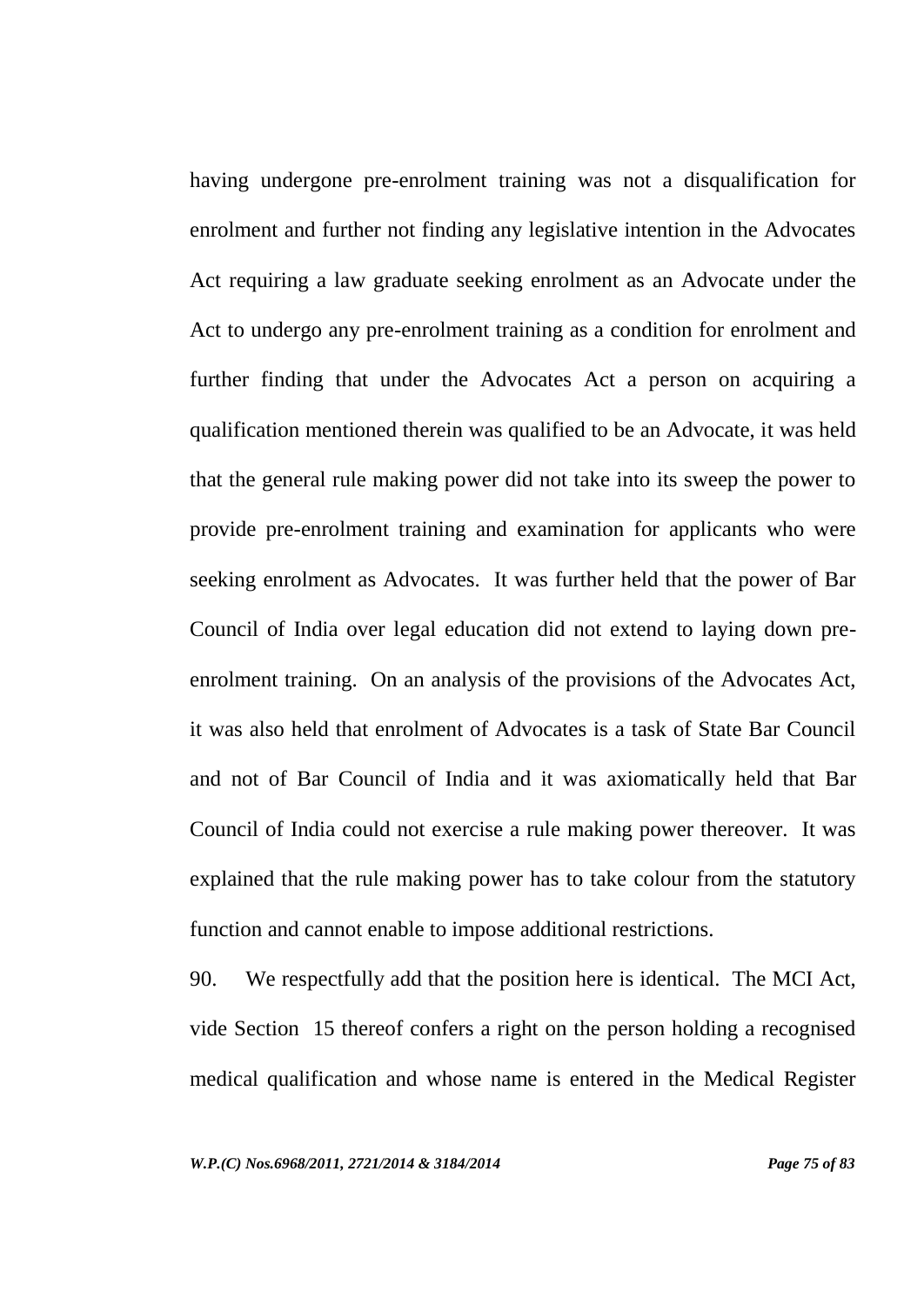maintained thereunder, to practise medicine. The said right is taken away by the impugned Rules made under the PNDT Act which is not enacted to address the issues of education in the field of medicine and does not contain any statutory provisions therefor, by requiring such person to undergo training. The same has but to be held to be not permissible.

91. Supreme Court in *Kunj Behari Lal Butail Vs. State of H.P.* (2000) 3 SCC 40 also held that in exercise of delegated power to legislate circumscribed by the expression – "for carrying out the purposes of this Act", the State Government cannot bring within the net of the Rules what has been excluded by the Act itself. It was further held that the legislature cannot delegate its essential legislative functions which consist in the determination or choosing of the legislative policy or of enacting that policy into a binding rule of conduct. It was explained that it was very common to the legislature to provide for a general rule making power to carry out the purpose of the Act but while testing the validity of the said Rules, the object and purpose of the enactment is to be found out and only if the Rules fall within the limits prescribed by the parent Act would they be valid. It was further held that the rule making power cannot be exercised to bring into existence substantive rights or obligations or disabilities not contemplated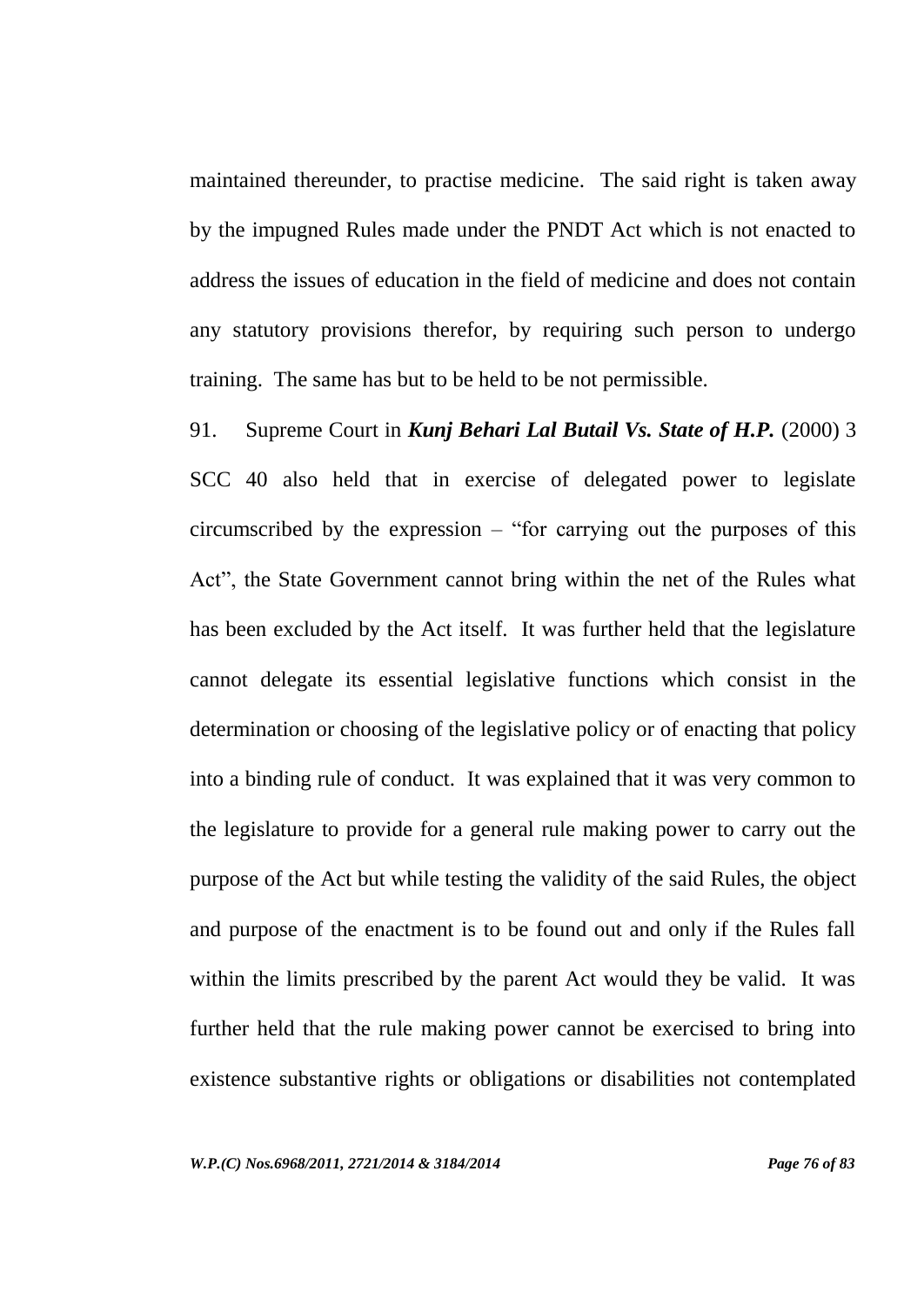by the provisions of the Act itself. This was reiterated in *Global Energy Ltd. Vs. Central Electricity Regulatory Commission* (2009) 15 SCC 570.

92. In the context of interplay between PNDT Act, and MCI Act reference with benefit can be made to *Bharathidasan University Vs. All India Council for Technical Education* (2001) 8 SCC 676 concerned with a need for University created under the Bharathidasan University Act, 1981 to seek the prior approval of the All India Council for the Technical Education for imparting technical education. It was held that when the AICTE Act does not contain any evidence of any intention to belittle and destroy the authority or autonomy of other statutory bodies having their own assigned roles to perform, merely activated by some assumed objects or desirabilities, the AICTE could not intervene. On a perusal of the provisions of the AICTE Act, it was found that AICTE was not intended to be an authority either superior to or to supervise the Universities and was thus held not entitled to make a Regulation in the exercise of its regulation making power, compelling the Universities to seek its prior approval. It was further held that the fact that the Regulations had been laid before the legislature (as is the case with the impugned Rules), did not confer them with any more sanctity or impunity.

*W.P.(C) Nos.6968/2011, 2721/2014 & 3184/2014 Page 77 of 83*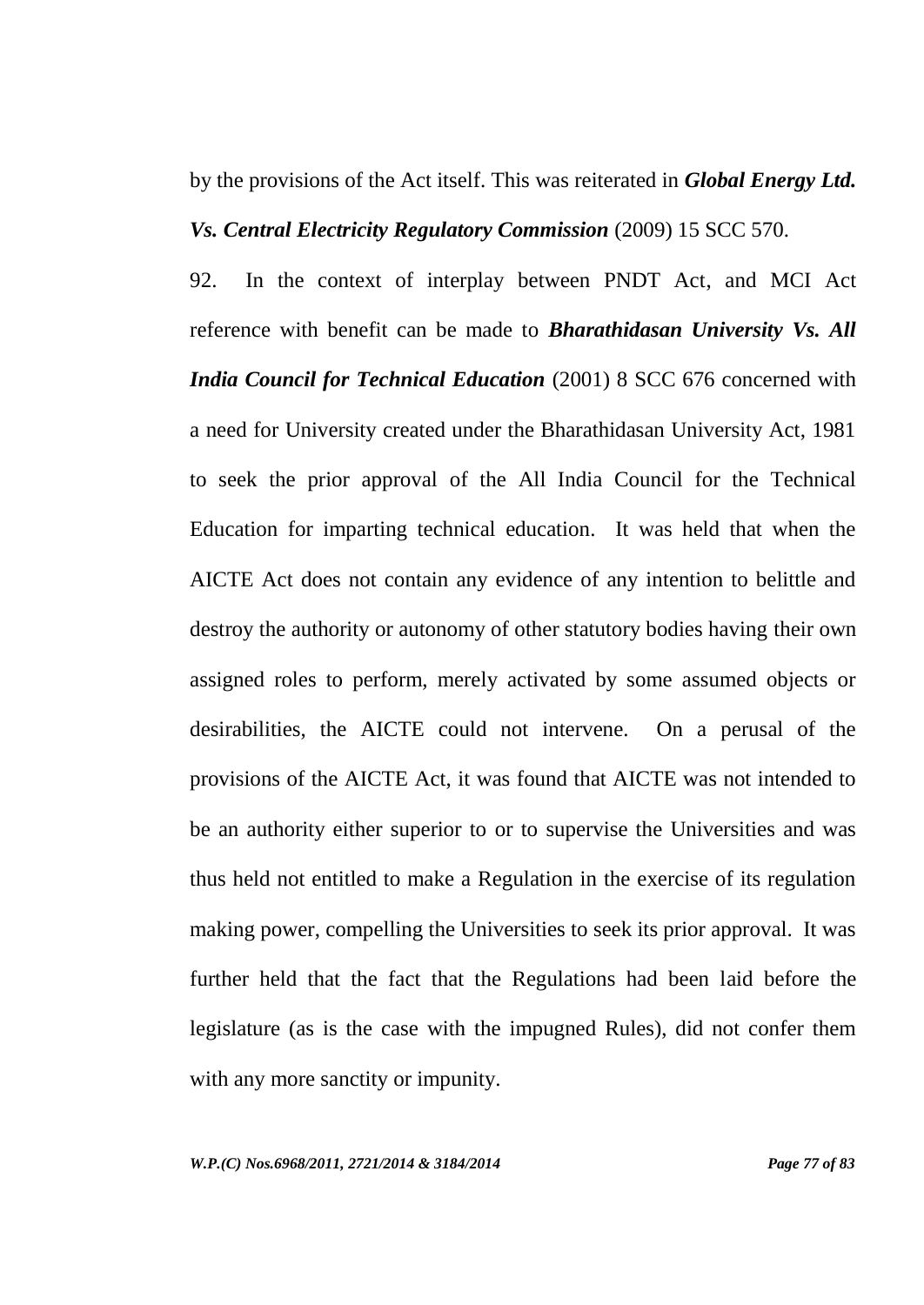93. In our opinion, the position herein is identical. There is nothing in the PNDT Act to show that it interferes in any manner with the MCI Act. What has been permitted by the MCI Act i.e. a right to practise medicine upon acquiring a qualification recognised under the MCI Act and having the name entered in the Medical Register, cannot be taken away by making a Rule under the PNDT Act requiring such persons to undergo training.

94. We therefore hold that the power of the Central Government in exercise of Rule making power under Section 32(2)(i) of the PNDT Act to provide minimum qualifications for persons employed at Genetic Clinics etc does not extended to creating any new qualifications. Central Government thereunder cannot prescribe qualifications other than those recognised by MCI. If the Central Government is of the view that a qualification of MBBS does not educate/equip a person to practise medicine with aid of ultrasound machine, it can prescribe any other qualification viz. M.D. (Radiology)/ M.D. (Obstetrics), M.D.(Gynaecology) as the minimum qualification under Section 32(2)(i) of PNDT Act. If the Central Government is of the view that none of the qualifications recognised by MCI so equip a person, the remedy therefor is to prescribe such qualification under the MCI Act.

95. Though in our opinion, MCI under Section 20A of the MCI Act is fully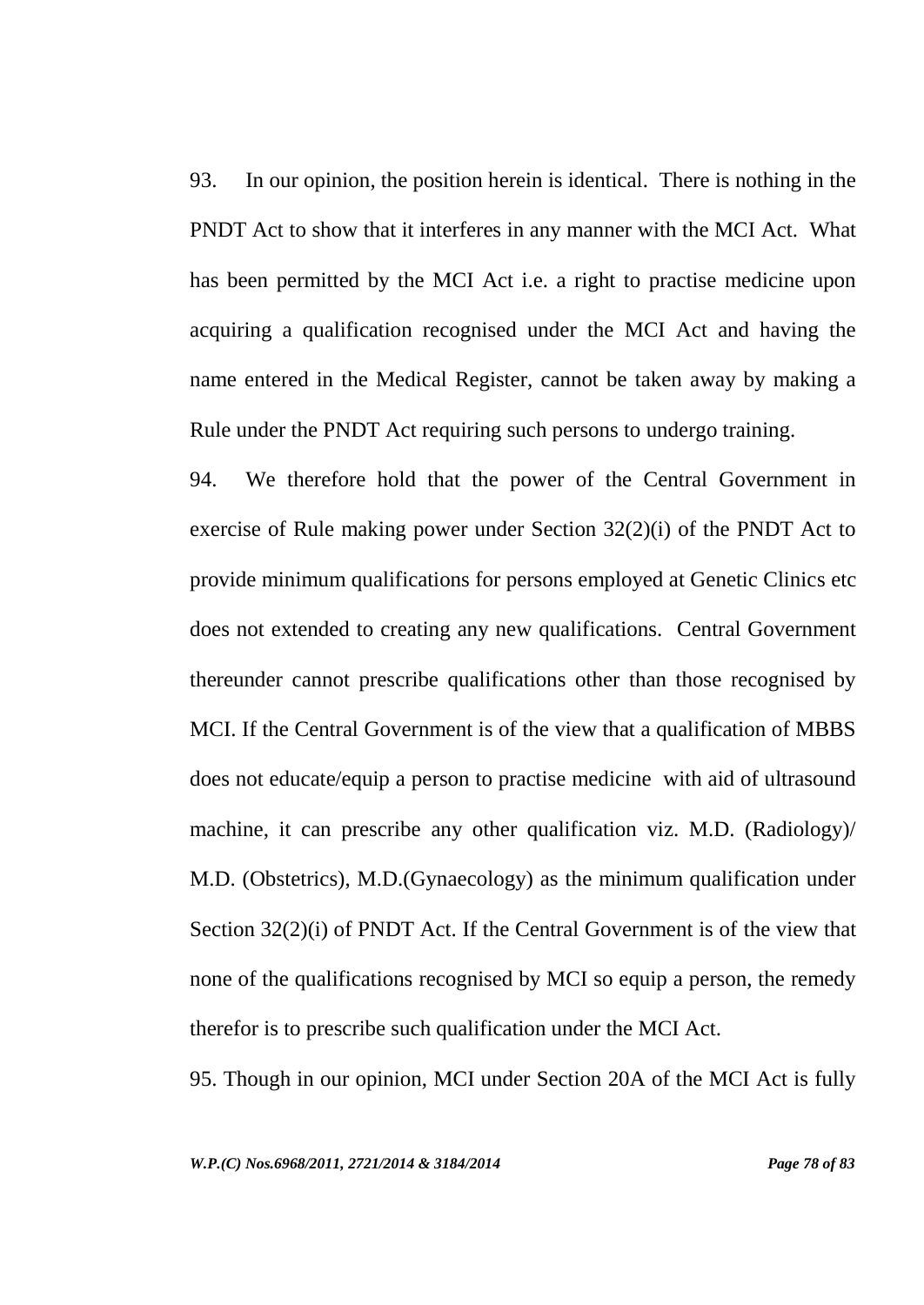empowered also to prescribe the professional conduct to be observed by persons working in places where ultrasound machines are used but the Act having made, what was earlier not an offence, an offence, the Central Government in exercise of power under Section 32 would in our view be entitled to prescribe such conduct. However the same, again in view of above cannot take the form of a training or course required to be undergone before registration under the PNDT Act but in the form of 'Do's' and "Don'ts" and of which patients visiting Genetic Clinics can also be made aware by requiring such clinics to display the same prominently and press releases etc.

96. Though we have on an interpretation of the provisions of the PNDT Act held hereinabove that for proper implementation and enforcement of the Act all places having ultrasound or like machines 'capable of' sex determination require registration under the Act but at the same time we are unable to interpret the provisions of Sections 4,18,29 of PNDT Act and Rules 2(2), 3(2), 9 of the PNDT Rules requiring Genetic Clinics etc to comply with requirements mentioned therein, as extending to those places where a ultrasound of like machine 'capable of' sex determination exists but not for conducting prenatal diagnostic procedures. To interpret/hold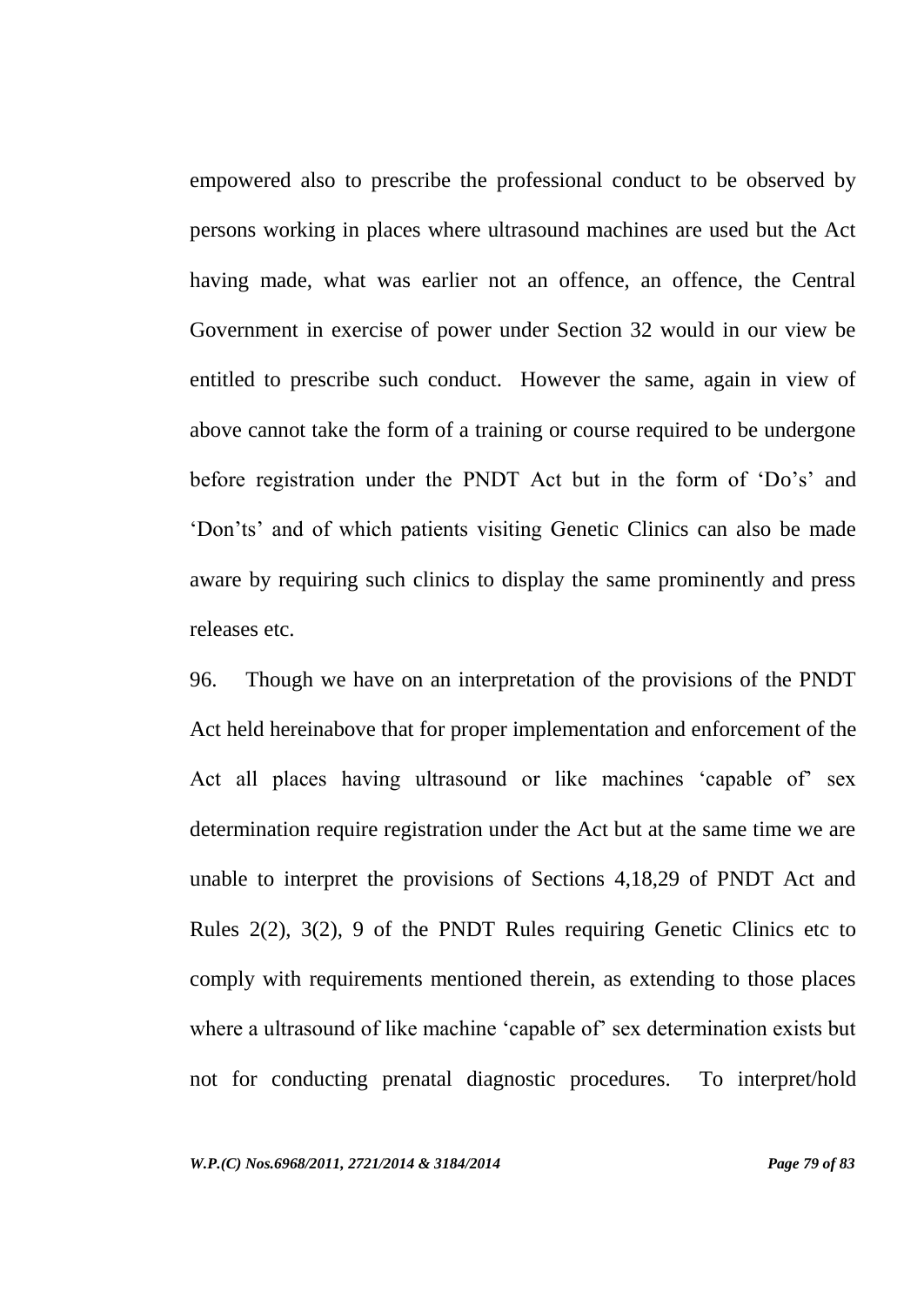otherwise would tantamount to extending the application of the PNDT Act to persons and places for whom/which it was not intended. We find merit in the contention of petitioners that ultrasound as a diagnostic tool has application for procedures other than pre-natal also and requiring places having ultrasound machines 'capable of' determining sex but not intended and used for prenatal diagnostic procedure to also comply with requirements of a genetic clinic serves no purpose. We are afraid, it may raise cost of medical treatment and put a unnecessary strain on doctor-patient relationship. Supreme Court recently in *Lal Shah Baba Dargah Trust Vs. Magnum Developers* MANU/SC/1437/2015 reiterated *Mangin Vs. IRC* (1971) 1 All ER 179 (PC) laying down that the object of the construction of a Statue being to ascertain the will of the legislature, it may be presumed that neither injustice nor absurdity was intended – if therefore a literal interpretation would produce such a result and the language admits of an interpretation which would avoid it, then such an interpretation may be adopted. We are of the view the language of the Act and the Rules permits an interpretation, though making registration mandatory for possessing a ultrasound or like machine "capable of" determining sex but not mandating fulfilment of the provisions of the Act and the Rules for use thereof for

*W.P.(C) Nos.6968/2011, 2721/2014 & 3184/2014 Page 80 of 83*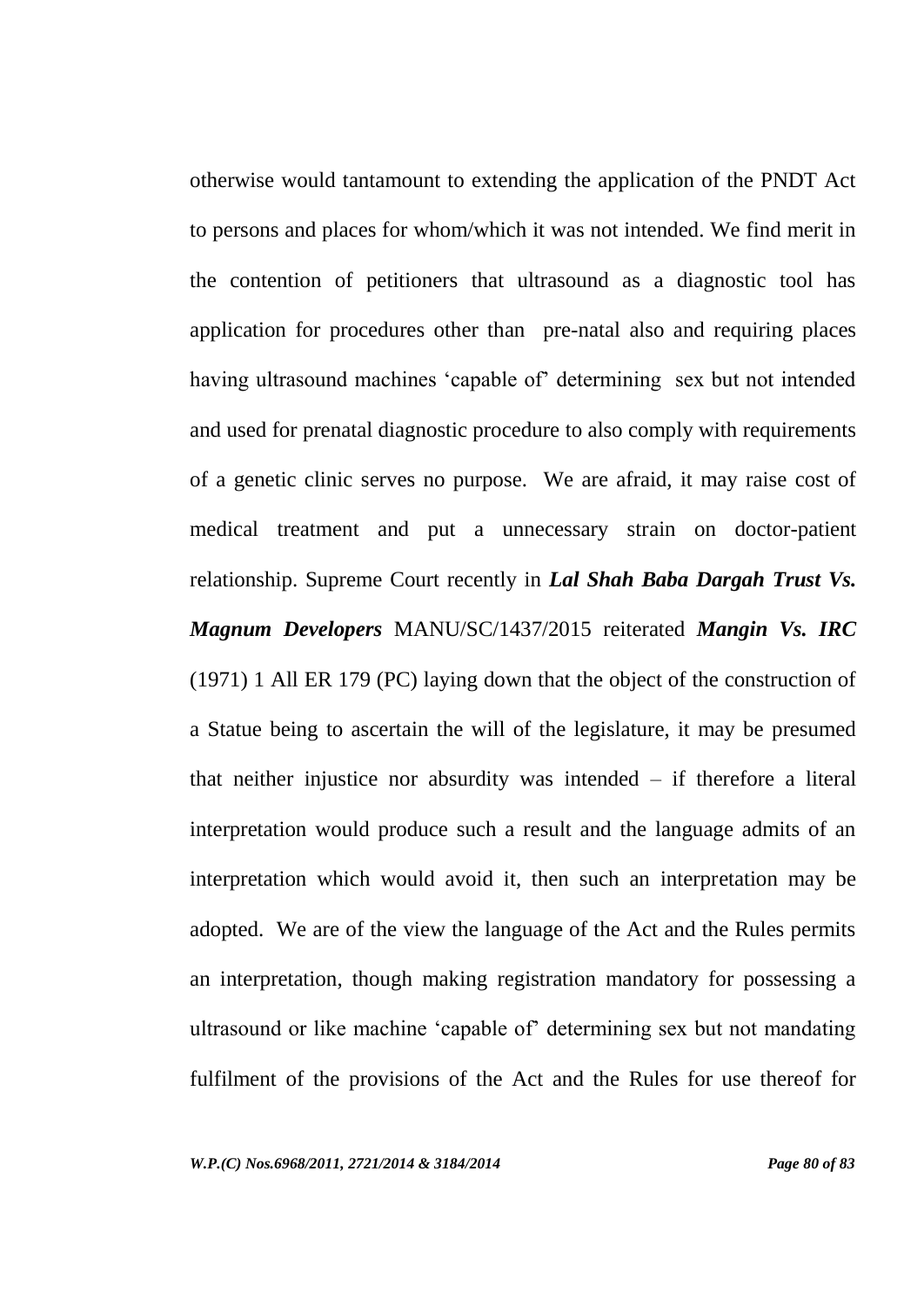prenatal diagnostic procedures, if not used therefor.

97. We, in this respect concur with the view aforesaid of the High Courts of Bombay, Kerala and Punjab and Haryana and adopt the same.

98. We accordingly dispose of these petitions with the following declarations / directions:

- (i) that Section 2(p) of the PNDT Act defining a Sonologist or Imaging Specialist, is bad to the extent it includes persons possessing a postgraduate qualification in ultrasonography or imaging techniques – because there is no such qualification recognised by MCI and the PNDT Act does not empower the statutory bodies constituted thereunder or the Central Government to devise and coin new qualification;
- (ii) We hold that all places including vehicles where ultrasound machine or imaging machine or scanner or other equipment capable of determining sex of the foetus or has the potential of detection of sex during pregnancy or selection of sex before conception, require registration under the Act;
- *W.P.(C) Nos.6968/2011, 2721/2014 & 3184/2014 Page 81 of 83* (iii) However, if the person seeking registration (a) makes a declaration in the form to be prescribed by the Central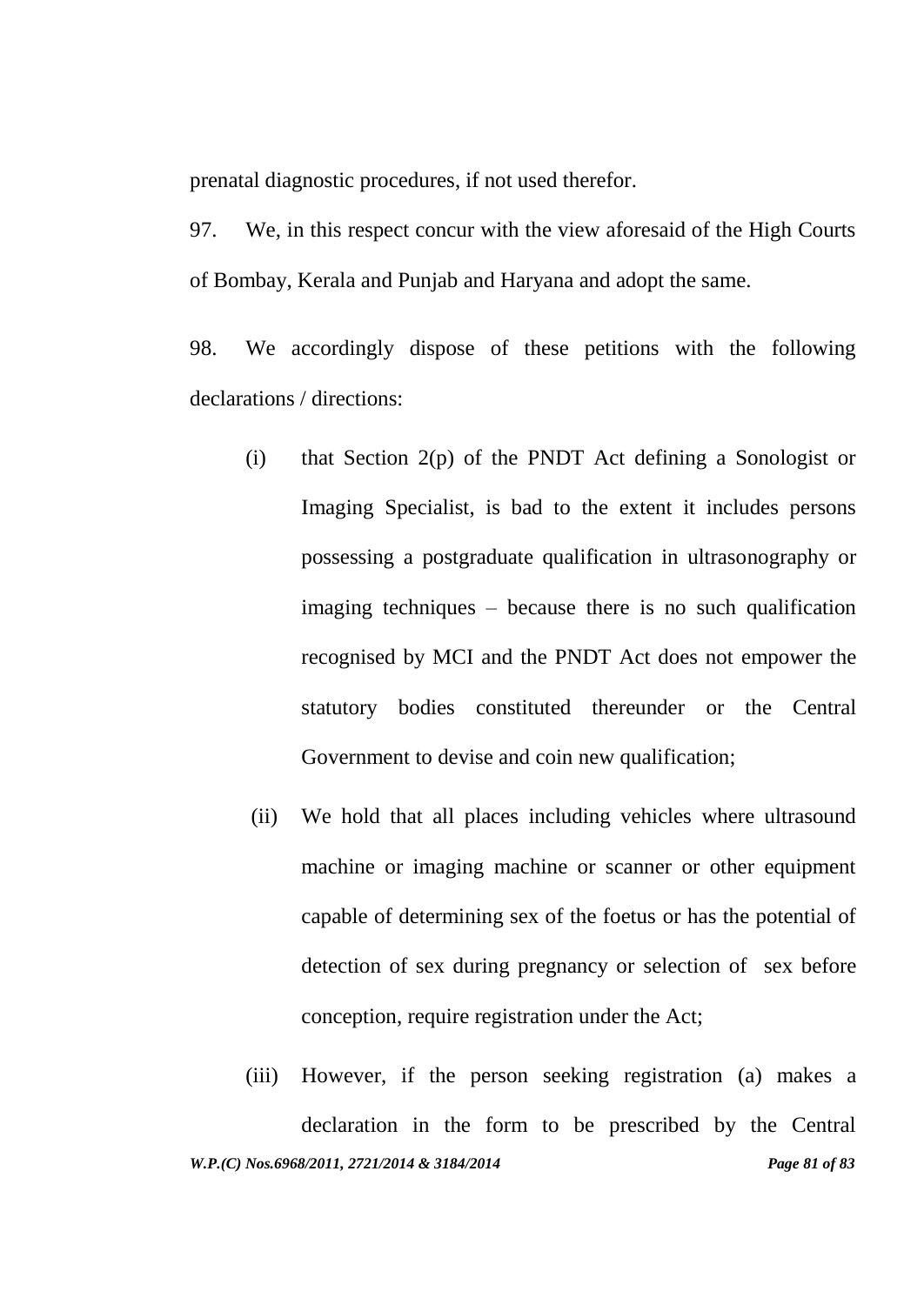Supervisory Board to the effect that the said machine or equipment is not intended for conducting pre-natal diagnostic procedures; (b) gives an undertaking to not use or allow the use of the same for pre-natal diagnostic procedures; and, (c) has a "silent observer" or any other equipment installed on the ultrasound machines, as may be prescribed by the Central Supervisory Board, capable of storing images of each sonography tests done therewith, such person would be exempt from complying with the provisions of the Act and the Rules with respect to Genetic Clinics, Genetic Laboratory or Genetic Counselling Centre;

- (iv) If however for any technical reasons, the Central Supervisory Board is of the view that such "silent observer" cannot be installed or would not serve the purpose, then the Central Supervisory Board would prescribe other conditions which such registrant would require to fulfil, to remain exempt as aforesaid;
- (v) however such registrants would otherwise remain bound by the prohibitory and penal provisions of the Act and would further